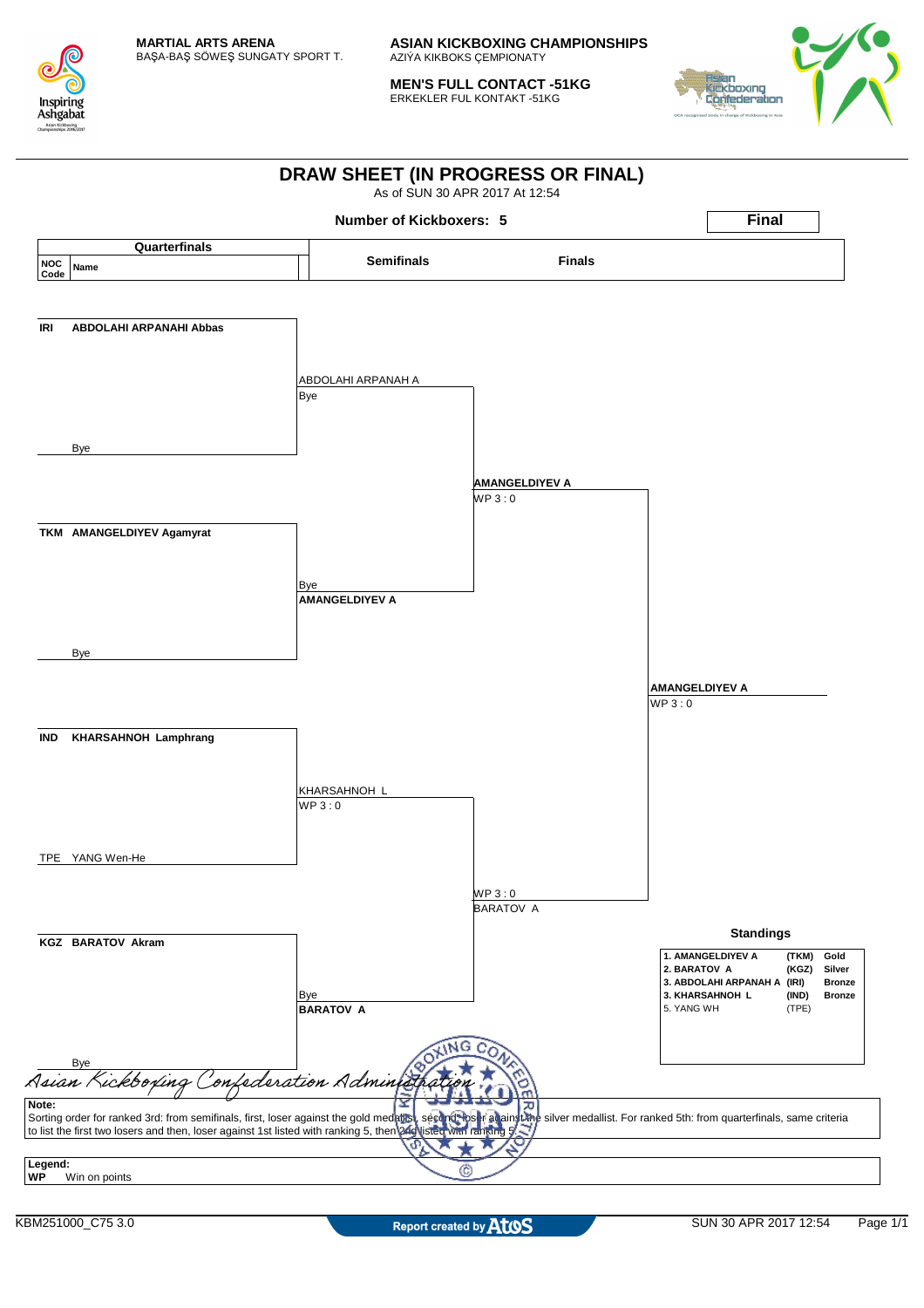

**MEN'S FULL CONTACT -54KG** ERKEKLER FUL KONTAKT -54KG

**DRAW SHEET (IN PROGRESS OR FINAL)** As of SUN 30 APR 2017 At 10:24



|                                          | <b>Number of Kickboxers: 2</b>                                                                                                                                                                                                       | <b>Final</b>                    |
|------------------------------------------|--------------------------------------------------------------------------------------------------------------------------------------------------------------------------------------------------------------------------------------|---------------------------------|
| <b>Finals</b>                            |                                                                                                                                                                                                                                      |                                 |
| NOC<br>Code<br>Name                      |                                                                                                                                                                                                                                      |                                 |
|                                          |                                                                                                                                                                                                                                      |                                 |
|                                          |                                                                                                                                                                                                                                      |                                 |
|                                          |                                                                                                                                                                                                                                      |                                 |
|                                          |                                                                                                                                                                                                                                      |                                 |
|                                          |                                                                                                                                                                                                                                      |                                 |
|                                          |                                                                                                                                                                                                                                      |                                 |
|                                          |                                                                                                                                                                                                                                      |                                 |
| TKM KOMEKOV Hudayguly                    |                                                                                                                                                                                                                                      |                                 |
|                                          |                                                                                                                                                                                                                                      |                                 |
|                                          |                                                                                                                                                                                                                                      |                                 |
|                                          |                                                                                                                                                                                                                                      |                                 |
|                                          |                                                                                                                                                                                                                                      |                                 |
|                                          |                                                                                                                                                                                                                                      |                                 |
|                                          |                                                                                                                                                                                                                                      |                                 |
|                                          |                                                                                                                                                                                                                                      |                                 |
|                                          |                                                                                                                                                                                                                                      |                                 |
|                                          |                                                                                                                                                                                                                                      |                                 |
|                                          |                                                                                                                                                                                                                                      |                                 |
|                                          |                                                                                                                                                                                                                                      |                                 |
|                                          |                                                                                                                                                                                                                                      |                                 |
|                                          | <b>PANSHAROV M</b>                                                                                                                                                                                                                   |                                 |
|                                          | WP 2:1                                                                                                                                                                                                                               |                                 |
|                                          |                                                                                                                                                                                                                                      |                                 |
|                                          |                                                                                                                                                                                                                                      |                                 |
|                                          |                                                                                                                                                                                                                                      |                                 |
|                                          |                                                                                                                                                                                                                                      |                                 |
|                                          |                                                                                                                                                                                                                                      |                                 |
|                                          |                                                                                                                                                                                                                                      |                                 |
|                                          |                                                                                                                                                                                                                                      |                                 |
|                                          |                                                                                                                                                                                                                                      |                                 |
|                                          |                                                                                                                                                                                                                                      |                                 |
|                                          |                                                                                                                                                                                                                                      |                                 |
|                                          |                                                                                                                                                                                                                                      | <b>Standings</b>                |
|                                          |                                                                                                                                                                                                                                      | 1. PANSHAROV M<br>(KGZ)<br>Gold |
| <b>KGZ PANSHAROV Musa</b>                |                                                                                                                                                                                                                                      | 2. KOMEKOV H<br>(TKM)<br>Silver |
|                                          |                                                                                                                                                                                                                                      |                                 |
|                                          |                                                                                                                                                                                                                                      |                                 |
|                                          |                                                                                                                                                                                                                                      |                                 |
|                                          | ING<br>e                                                                                                                                                                                                                             |                                 |
|                                          |                                                                                                                                                                                                                                      |                                 |
| Asian Kickboxing Confederation Administr |                                                                                                                                                                                                                                      |                                 |
|                                          | Note:<br>Sorting order for ranked 3rd: from semifinals, first, loser against the gold medallist, second, loser against<br>to list the first two losers and then, loser against 1st listed with ranking 5, then 2nd list of the silve |                                 |
|                                          |                                                                                                                                                                                                                                      |                                 |
|                                          | O<br>P                                                                                                                                                                                                                               |                                 |
|                                          |                                                                                                                                                                                                                                      |                                 |
| Legend:<br>Win on points                 | С                                                                                                                                                                                                                                    |                                 |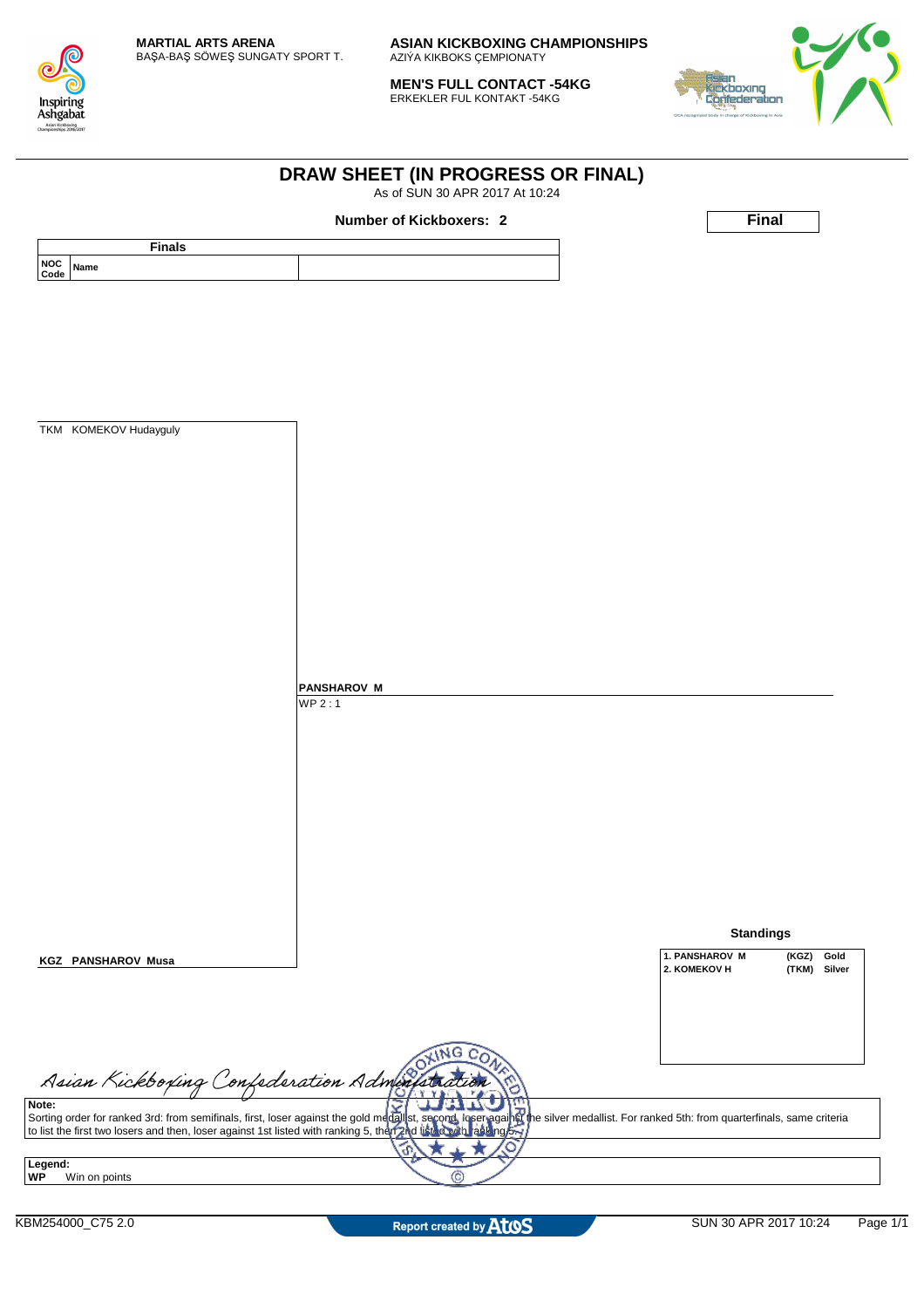

**MEN'S FULL CONTACT -57KG** ERKEKLER FUL KONTAKT -57KG



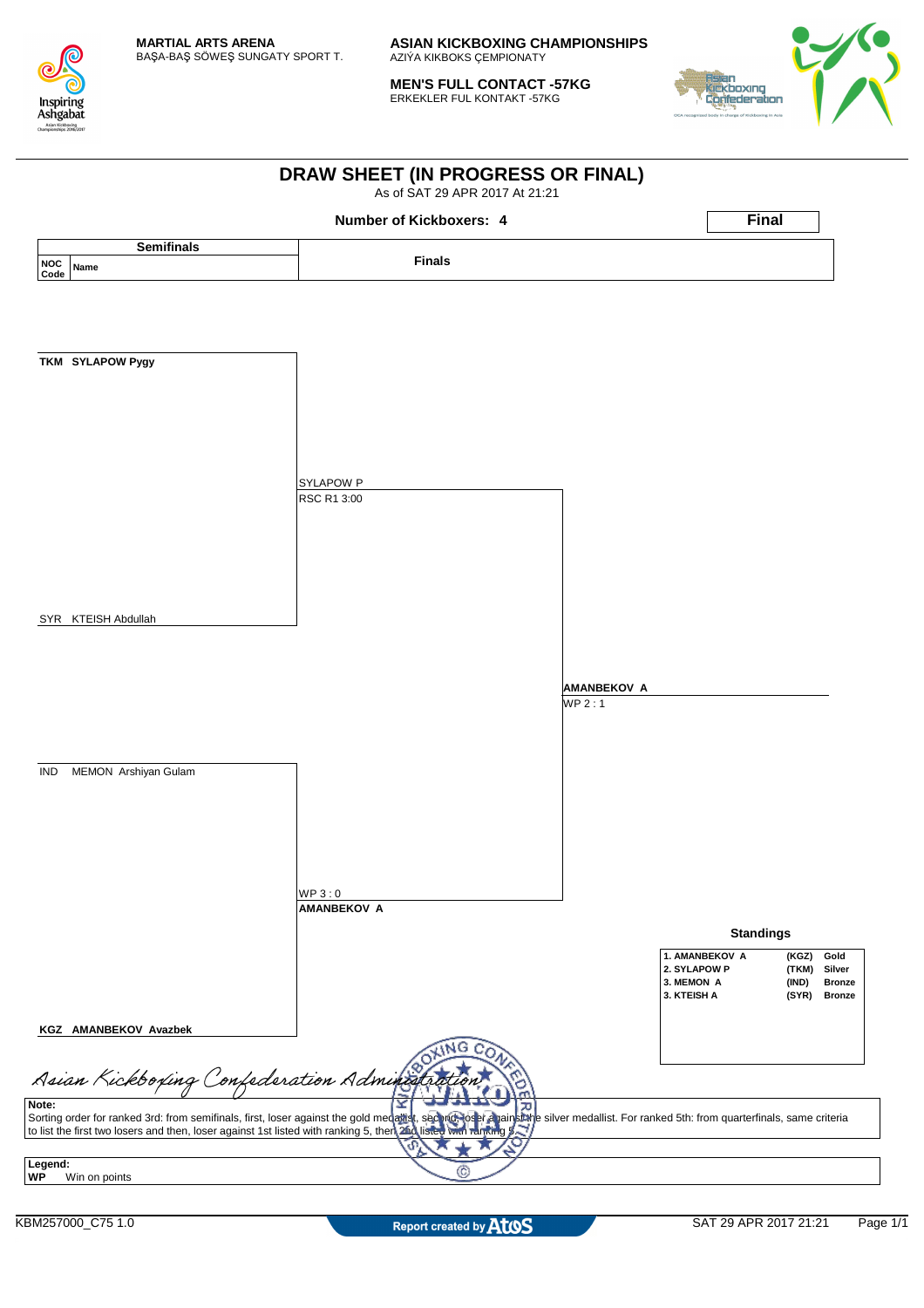

**MEN'S FULL CONTACT -60KG** ERKEKLER FUL KONTAKT -60KG



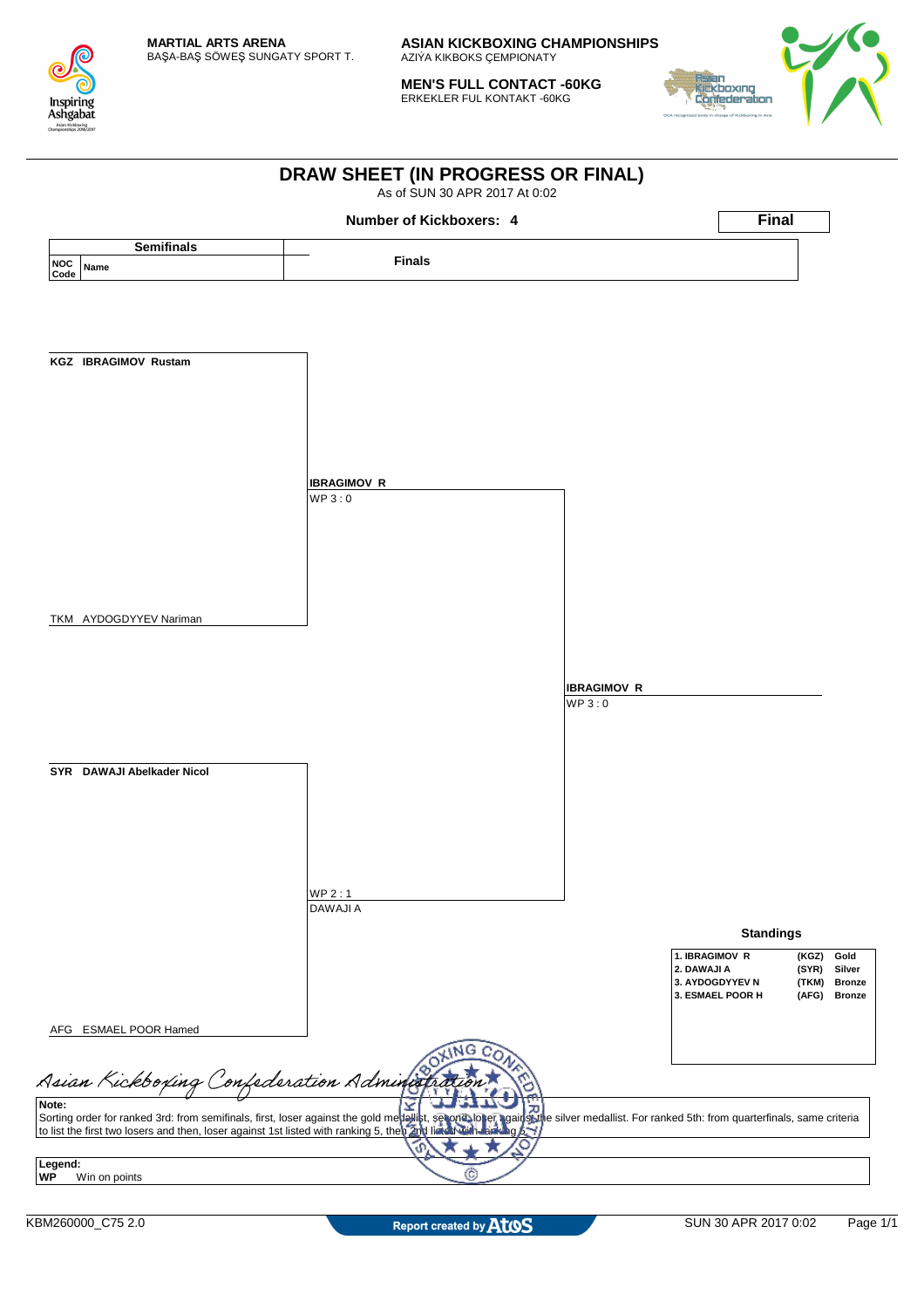

**MEN'S FULL CONTACT -63.5KG** ERKEKLER FUL KONTAKT -63.5KG



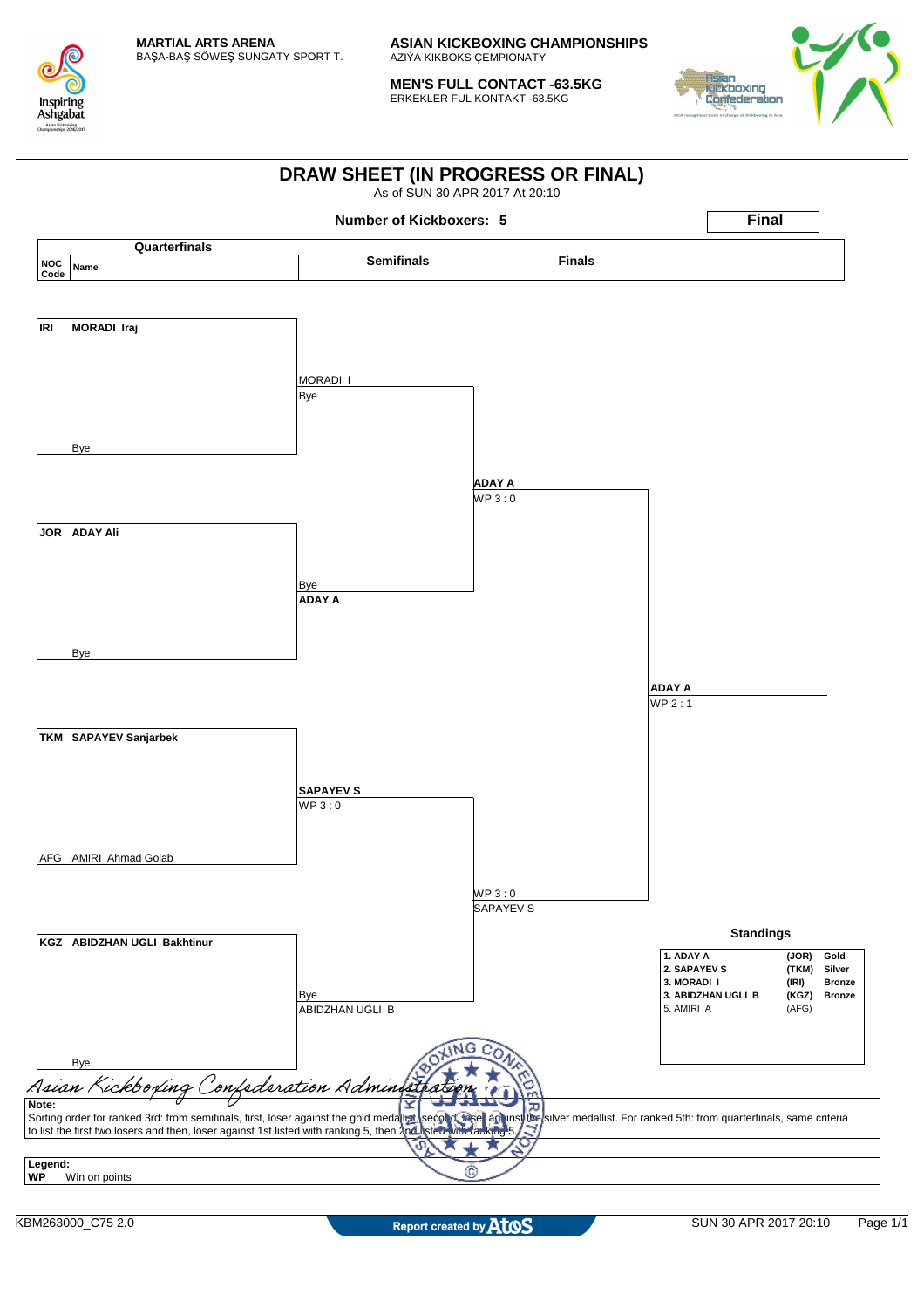

**MEN'S FULL CONTACT -67KG** ERKEKLER FUL KONTAKT -67KG



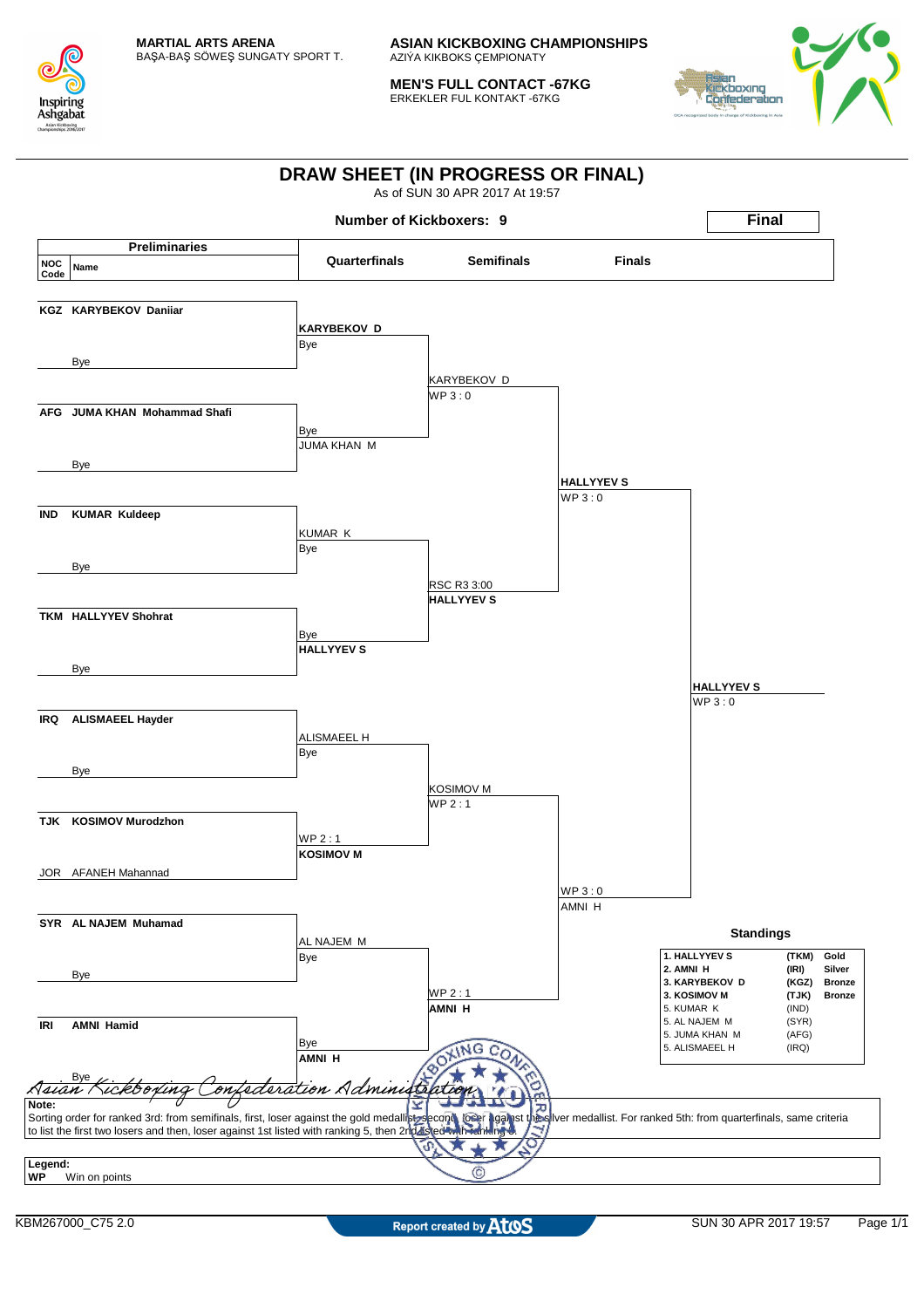

**MEN'S FULL CONTACT -71KG** ERKEKLER FUL KONTAKT -71KG



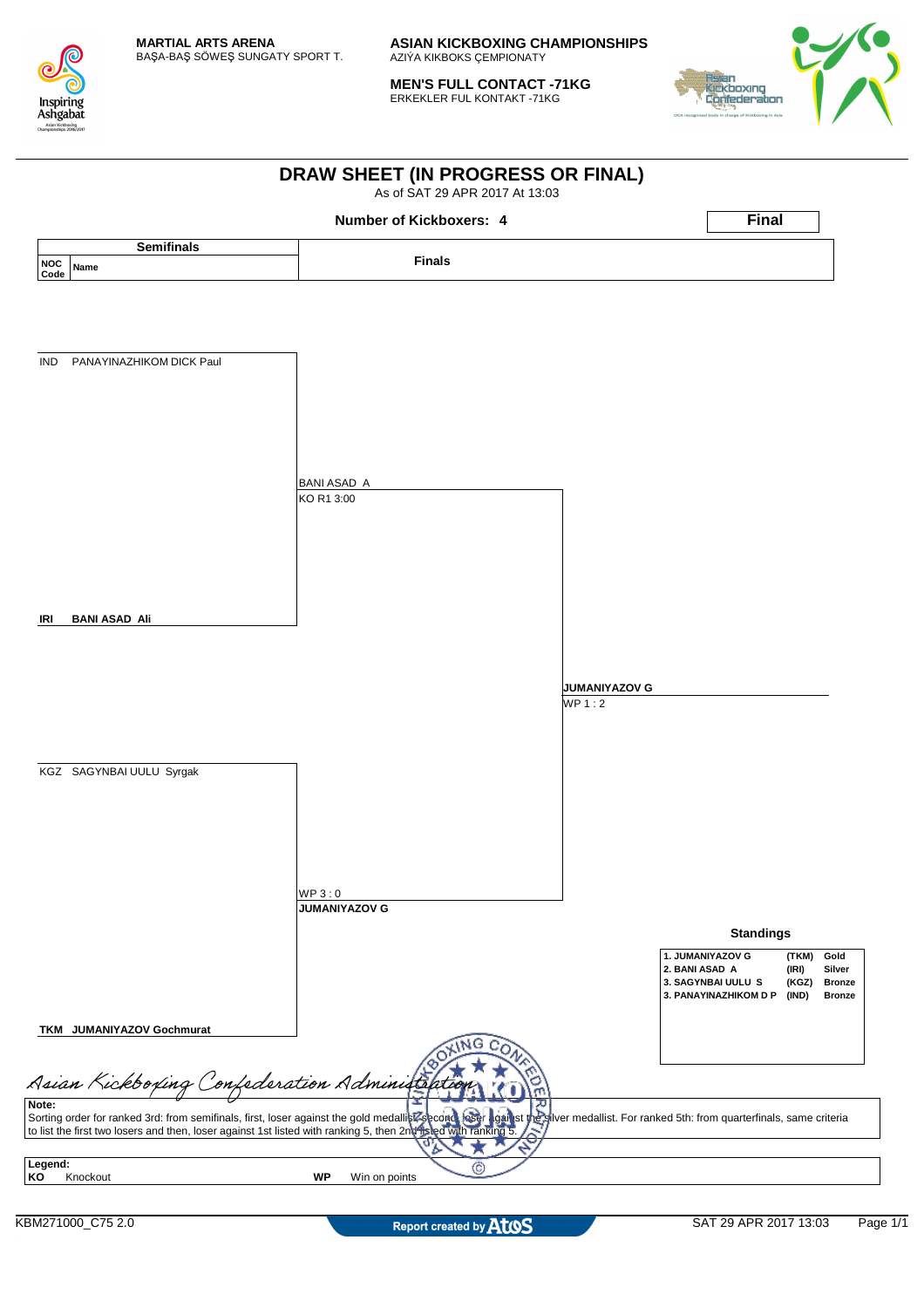

**MEN'S FULL CONTACT -75KG** ERKEKLER FUL KONTAKT -75KG



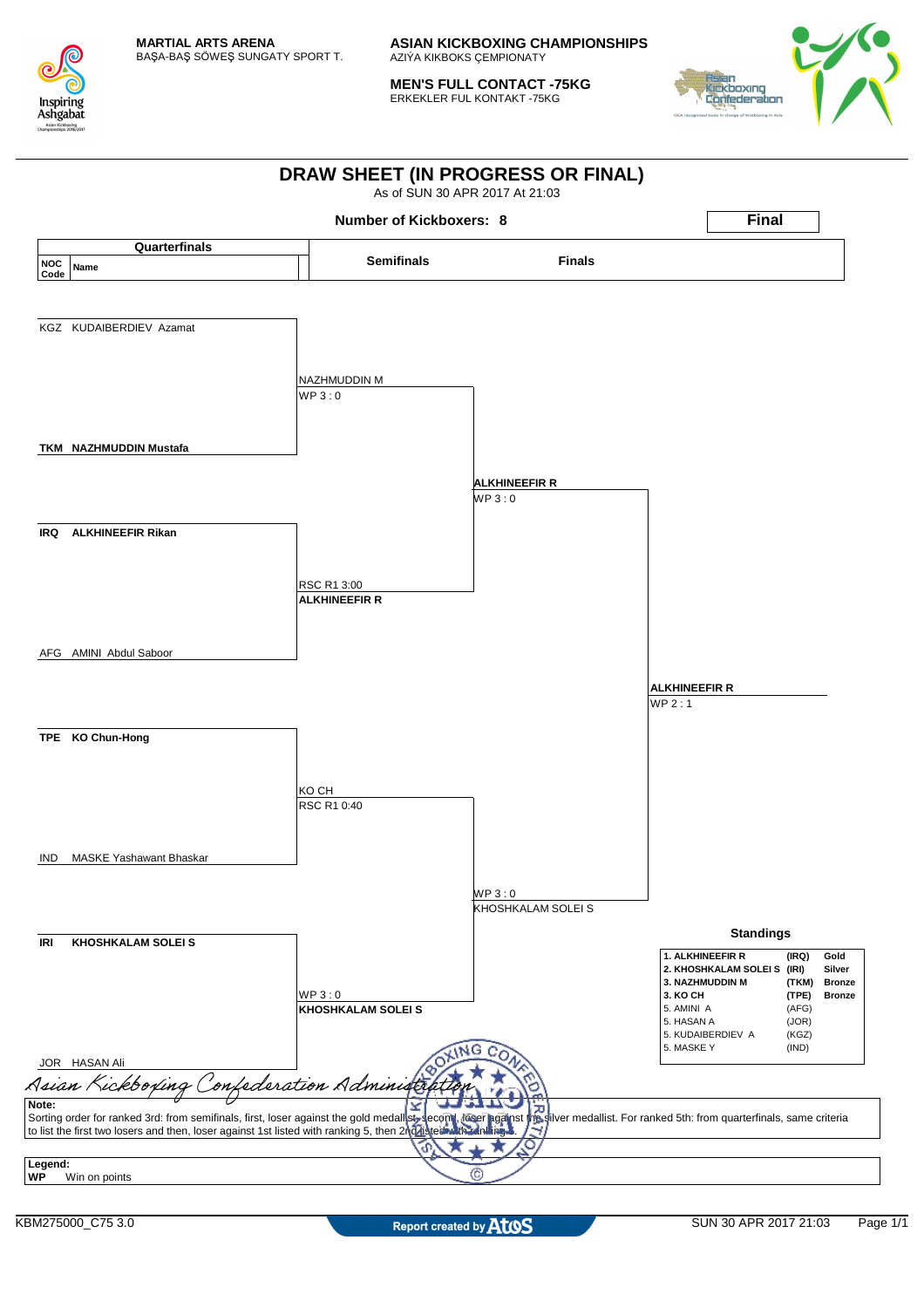

**MEN'S FULL CONTACT -81KG** ERKEKLER FUL KONTAKT -81KG



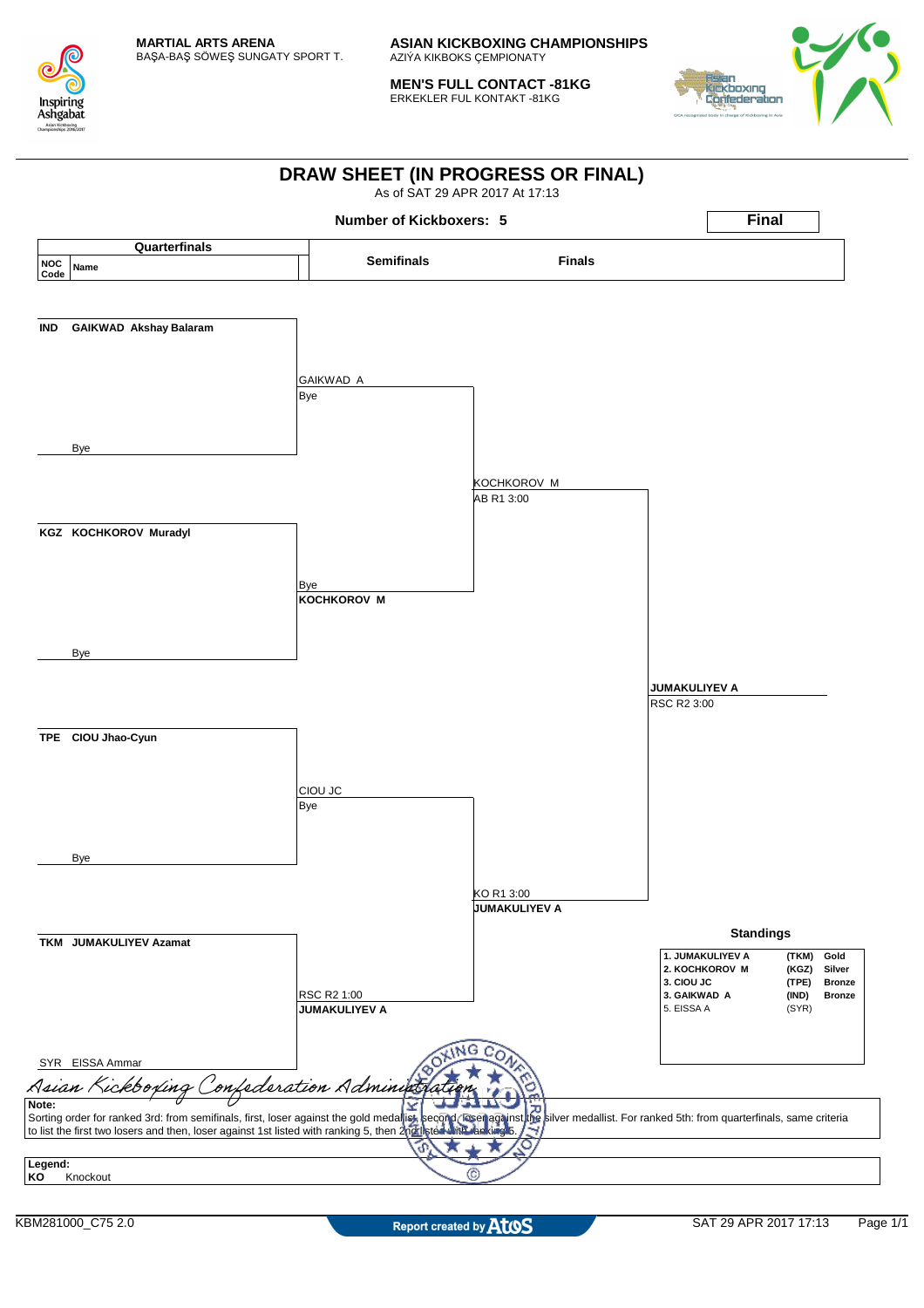

**MEN'S FULL CONTACT -86KG** ERKEKLER FUL KONTAKT -86KG



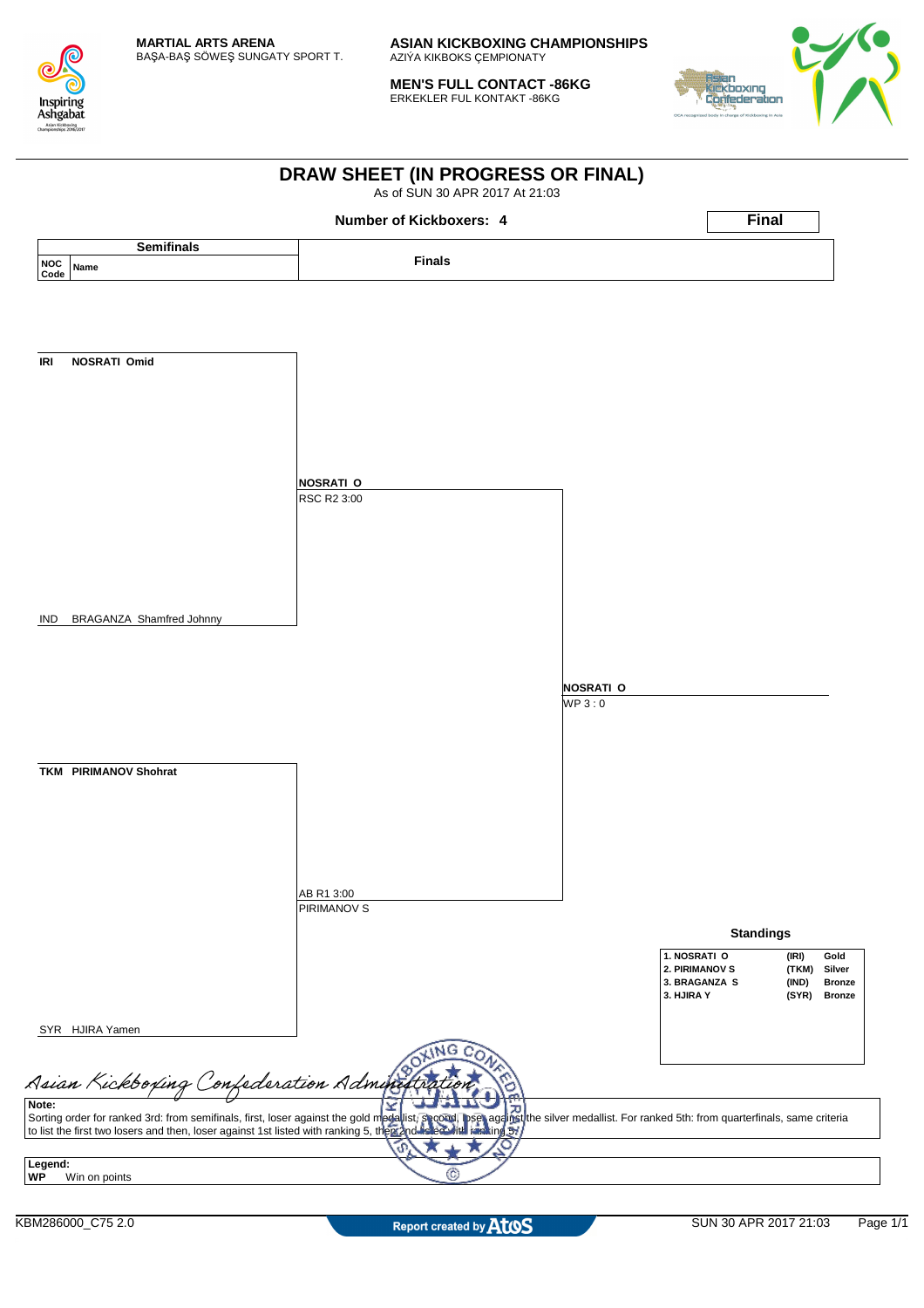

**MEN'S FULL CONTACT -91KG** ERKEKLER FUL KONTAKT -91KG



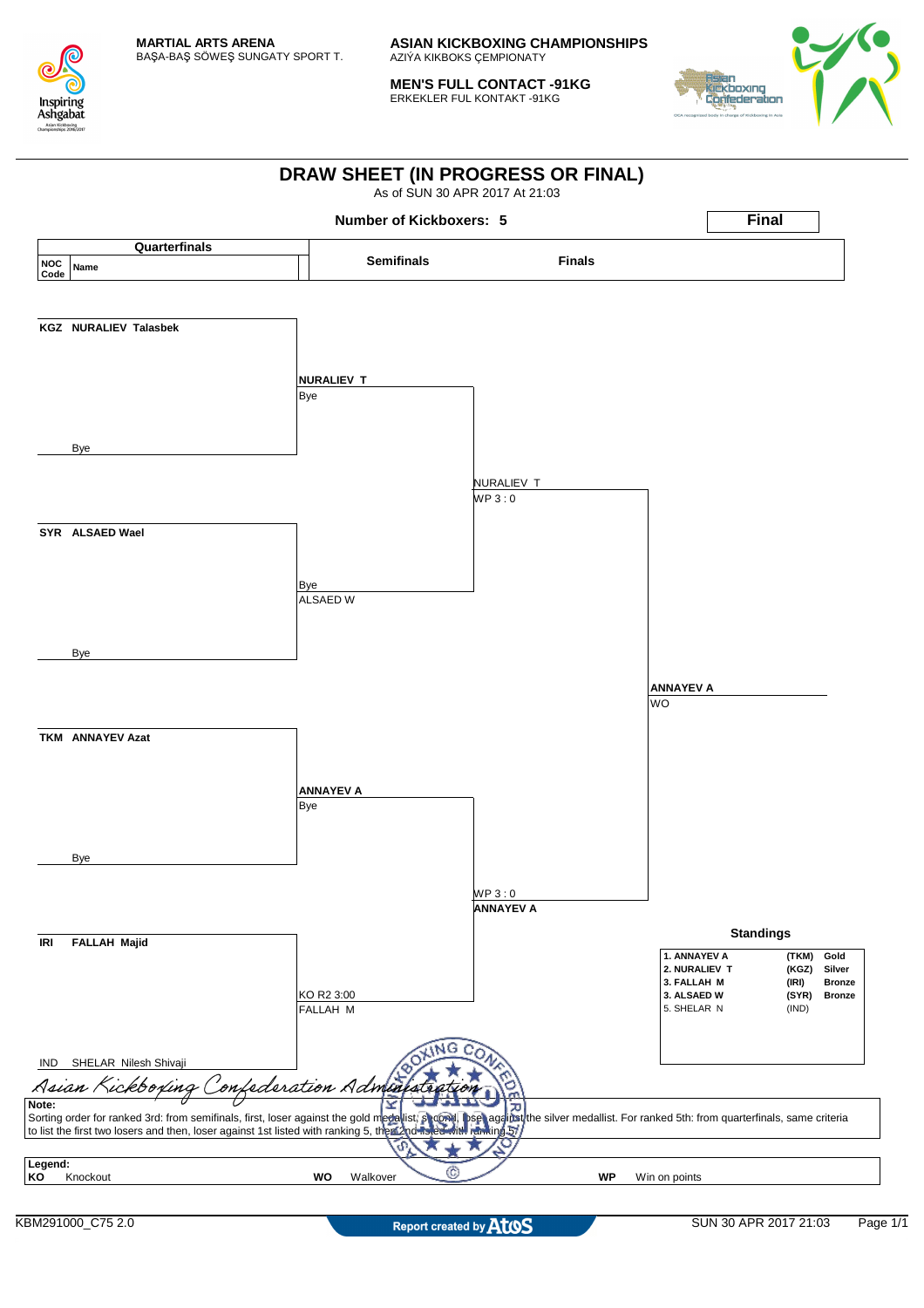

**WOMEN'S FULL CONTACT -52KG** AÝALLAR FUL KONTAKT -52KG

**DRAW SHEET (IN PROGRESS OR FINAL)** As of SUN 30 APR 2017 At 21:05



| <b>Finals</b>                           | Number of Kickboxers: 2                                                                                                                                                                   |                |                  |                 |
|-----------------------------------------|-------------------------------------------------------------------------------------------------------------------------------------------------------------------------------------------|----------------|------------------|-----------------|
| NOC Name                                |                                                                                                                                                                                           |                |                  |                 |
| Code                                    |                                                                                                                                                                                           |                |                  |                 |
|                                         |                                                                                                                                                                                           |                |                  |                 |
|                                         |                                                                                                                                                                                           |                |                  |                 |
|                                         |                                                                                                                                                                                           |                |                  |                 |
|                                         |                                                                                                                                                                                           |                |                  |                 |
|                                         |                                                                                                                                                                                           |                |                  |                 |
|                                         |                                                                                                                                                                                           |                |                  |                 |
|                                         |                                                                                                                                                                                           |                |                  |                 |
| TKM BAHRAMOVA Sayyara                   |                                                                                                                                                                                           |                |                  |                 |
|                                         |                                                                                                                                                                                           |                |                  |                 |
|                                         |                                                                                                                                                                                           |                |                  |                 |
|                                         |                                                                                                                                                                                           |                |                  |                 |
|                                         |                                                                                                                                                                                           |                |                  |                 |
|                                         |                                                                                                                                                                                           |                |                  |                 |
|                                         |                                                                                                                                                                                           |                |                  |                 |
|                                         |                                                                                                                                                                                           |                |                  |                 |
|                                         |                                                                                                                                                                                           |                |                  |                 |
|                                         |                                                                                                                                                                                           |                |                  |                 |
|                                         |                                                                                                                                                                                           |                |                  |                 |
|                                         |                                                                                                                                                                                           |                |                  |                 |
|                                         |                                                                                                                                                                                           |                |                  |                 |
|                                         | <b>BAHRAMOVA S</b><br>RSC R2 3:00                                                                                                                                                         |                |                  |                 |
|                                         |                                                                                                                                                                                           |                |                  |                 |
|                                         |                                                                                                                                                                                           |                |                  |                 |
|                                         |                                                                                                                                                                                           |                |                  |                 |
|                                         |                                                                                                                                                                                           |                |                  |                 |
|                                         |                                                                                                                                                                                           |                |                  |                 |
|                                         |                                                                                                                                                                                           |                |                  |                 |
|                                         |                                                                                                                                                                                           |                |                  |                 |
|                                         |                                                                                                                                                                                           |                |                  |                 |
|                                         |                                                                                                                                                                                           |                |                  |                 |
|                                         |                                                                                                                                                                                           |                |                  |                 |
|                                         |                                                                                                                                                                                           |                |                  |                 |
|                                         |                                                                                                                                                                                           |                | <b>Standings</b> |                 |
| <b>BHATT Pallavi</b><br>IND             |                                                                                                                                                                                           | 1. BAHRAMOVA S |                  | (TKM)<br>Gold   |
|                                         |                                                                                                                                                                                           | 2. BHATT P     |                  | (IND)<br>Silver |
|                                         |                                                                                                                                                                                           |                |                  |                 |
|                                         |                                                                                                                                                                                           |                |                  |                 |
|                                         |                                                                                                                                                                                           |                |                  |                 |
|                                         |                                                                                                                                                                                           |                |                  |                 |
|                                         |                                                                                                                                                                                           |                |                  |                 |
|                                         |                                                                                                                                                                                           |                |                  |                 |
|                                         |                                                                                                                                                                                           |                |                  |                 |
|                                         |                                                                                                                                                                                           |                |                  |                 |
|                                         |                                                                                                                                                                                           |                |                  |                 |
| Asian Kickboxing Confederation<br>Note: | d<br>Sorting order for ranked 3rd: from semifinals, first, loser against the gold medalist, second, loser against the silver medallist. For ranked 5th: from quarterfinals, same criteria |                |                  |                 |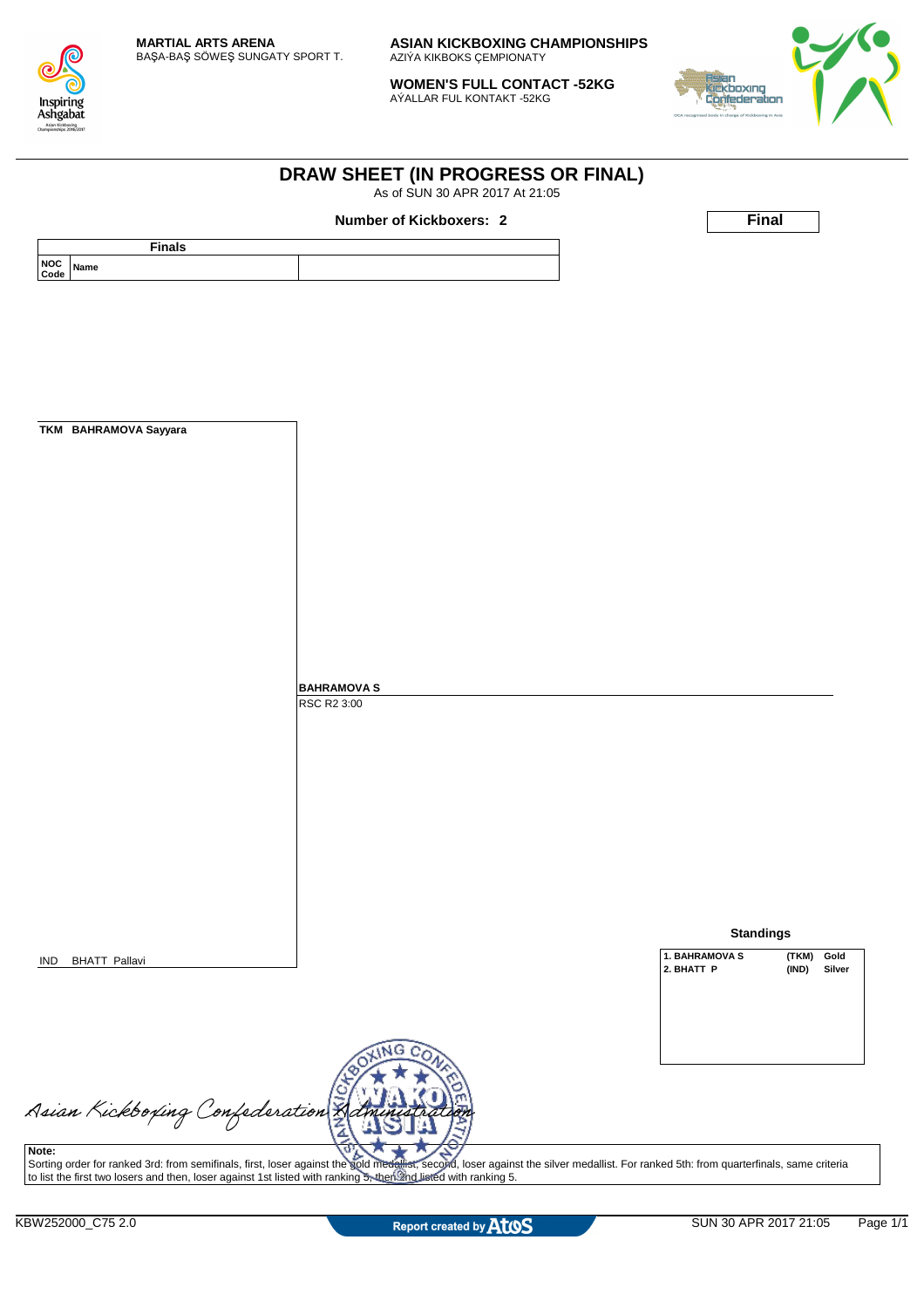

**WOMEN'S FULL CONTACT -56KG** AÝALLAR FUL KONTAKT -56KG

**DRAW SHEET (IN PROGRESS OR FINAL)** As of SUN 30 APR 2017 At 11:49



|                                          | Number of Kickboxers: 2                                                                                                                                                               | Final                               |
|------------------------------------------|---------------------------------------------------------------------------------------------------------------------------------------------------------------------------------------|-------------------------------------|
| <b>Finals</b><br><b>NOC</b><br>Name      |                                                                                                                                                                                       |                                     |
| Code                                     |                                                                                                                                                                                       |                                     |
|                                          |                                                                                                                                                                                       |                                     |
|                                          |                                                                                                                                                                                       |                                     |
|                                          |                                                                                                                                                                                       |                                     |
|                                          |                                                                                                                                                                                       |                                     |
|                                          |                                                                                                                                                                                       |                                     |
| TKM KUTLYMURADOVA Farida                 |                                                                                                                                                                                       |                                     |
|                                          |                                                                                                                                                                                       |                                     |
|                                          |                                                                                                                                                                                       |                                     |
|                                          |                                                                                                                                                                                       |                                     |
|                                          |                                                                                                                                                                                       |                                     |
|                                          |                                                                                                                                                                                       |                                     |
|                                          |                                                                                                                                                                                       |                                     |
|                                          |                                                                                                                                                                                       |                                     |
|                                          |                                                                                                                                                                                       |                                     |
|                                          |                                                                                                                                                                                       |                                     |
|                                          | <b>KUTLYMURADOVA F</b><br>RSC R3 3:00                                                                                                                                                 |                                     |
|                                          |                                                                                                                                                                                       |                                     |
|                                          |                                                                                                                                                                                       |                                     |
|                                          |                                                                                                                                                                                       |                                     |
|                                          |                                                                                                                                                                                       |                                     |
|                                          |                                                                                                                                                                                       |                                     |
|                                          |                                                                                                                                                                                       |                                     |
|                                          |                                                                                                                                                                                       |                                     |
|                                          |                                                                                                                                                                                       |                                     |
|                                          |                                                                                                                                                                                       | <b>Standings</b>                    |
| SHERPA Phurba<br>IND                     |                                                                                                                                                                                       | 1. KUTLYMURADOVA F<br>(TKM)<br>Gold |
|                                          |                                                                                                                                                                                       | 2. SHERPA P<br>(IND)<br>Silver      |
|                                          |                                                                                                                                                                                       |                                     |
|                                          |                                                                                                                                                                                       |                                     |
|                                          |                                                                                                                                                                                       |                                     |
|                                          |                                                                                                                                                                                       |                                     |
|                                          |                                                                                                                                                                                       |                                     |
| Asian Kickboxing Confederation Administr |                                                                                                                                                                                       |                                     |
|                                          | Sorting order for ranked 3rd: from semifinals, first, loser against the gold medallist, second, loser against the silver medallist. For ranked 5th: from quarterfinals, same criteria |                                     |
|                                          | to list the first two losers and then, loser against 1st listed with ranking 5, then 2nd listed with ranking 5.                                                                       |                                     |
| KBW256000_C75 2.0                        | Report created by AtOS                                                                                                                                                                | Page 1/1<br>SUN 30 APR 2017 11:49   |
|                                          |                                                                                                                                                                                       |                                     |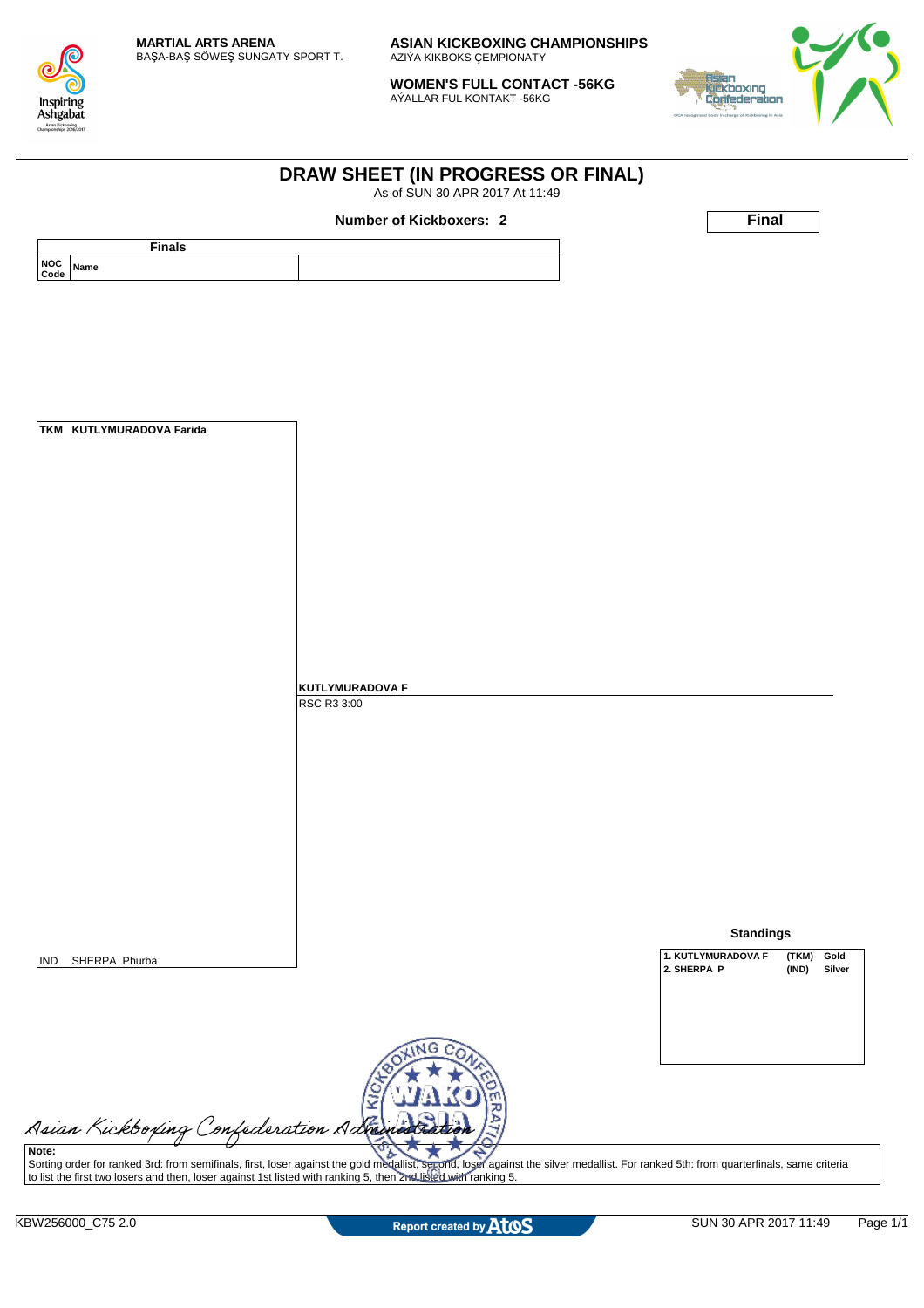

**WOMEN'S FULL CONTACT -60KG** AÝALLAR FUL KONTAKT -60KG

**DRAW SHEET (IN PROGRESS OR FINAL)** As of SUN 30 APR 2017 At 17:56



|                                           | <b>Number of Kickboxers: 2</b>                                                                                                                                                                                                    | <b>Final</b>                                                             |
|-------------------------------------------|-----------------------------------------------------------------------------------------------------------------------------------------------------------------------------------------------------------------------------------|--------------------------------------------------------------------------|
| <b>Finals</b><br><b>NOC</b><br>Name       |                                                                                                                                                                                                                                   |                                                                          |
| Code                                      |                                                                                                                                                                                                                                   |                                                                          |
|                                           |                                                                                                                                                                                                                                   |                                                                          |
|                                           |                                                                                                                                                                                                                                   |                                                                          |
|                                           |                                                                                                                                                                                                                                   |                                                                          |
|                                           |                                                                                                                                                                                                                                   |                                                                          |
|                                           |                                                                                                                                                                                                                                   |                                                                          |
| <b>ALIZADEHSHARAFSH F</b>                 |                                                                                                                                                                                                                                   |                                                                          |
|                                           |                                                                                                                                                                                                                                   |                                                                          |
|                                           |                                                                                                                                                                                                                                   |                                                                          |
|                                           |                                                                                                                                                                                                                                   |                                                                          |
|                                           |                                                                                                                                                                                                                                   |                                                                          |
|                                           |                                                                                                                                                                                                                                   |                                                                          |
|                                           |                                                                                                                                                                                                                                   |                                                                          |
|                                           |                                                                                                                                                                                                                                   |                                                                          |
|                                           |                                                                                                                                                                                                                                   |                                                                          |
|                                           |                                                                                                                                                                                                                                   |                                                                          |
|                                           |                                                                                                                                                                                                                                   |                                                                          |
|                                           | <b>ALIZADEHSHARAFSH F</b>                                                                                                                                                                                                         |                                                                          |
|                                           | WP2:1                                                                                                                                                                                                                             |                                                                          |
|                                           |                                                                                                                                                                                                                                   |                                                                          |
|                                           |                                                                                                                                                                                                                                   |                                                                          |
|                                           |                                                                                                                                                                                                                                   |                                                                          |
|                                           |                                                                                                                                                                                                                                   |                                                                          |
|                                           |                                                                                                                                                                                                                                   |                                                                          |
|                                           |                                                                                                                                                                                                                                   |                                                                          |
|                                           |                                                                                                                                                                                                                                   |                                                                          |
|                                           |                                                                                                                                                                                                                                   |                                                                          |
|                                           |                                                                                                                                                                                                                                   |                                                                          |
|                                           |                                                                                                                                                                                                                                   | <b>Standings</b>                                                         |
| TKM KULYSHOVA Selbi                       |                                                                                                                                                                                                                                   | 1. ALIZADEHSHARAFSH F (IRI)<br>Gold<br>2. KULYSHOVA S<br>(TKM)<br>Silver |
|                                           |                                                                                                                                                                                                                                   |                                                                          |
|                                           |                                                                                                                                                                                                                                   |                                                                          |
|                                           |                                                                                                                                                                                                                                   |                                                                          |
|                                           | ۱NG<br>C                                                                                                                                                                                                                          |                                                                          |
| Asian Kickboxing Confederation Administra |                                                                                                                                                                                                                                   |                                                                          |
|                                           | 고                                                                                                                                                                                                                                 |                                                                          |
|                                           | Sorting order for ranked 3rd: from semifinals, first, loser against the gold medallist, secend, loser against the silver medallist. For ranked 5th: from quarterfinals, same criteria<br>to list the first two losers and then, l |                                                                          |
|                                           | P                                                                                                                                                                                                                                 |                                                                          |
| Legend:<br>Win on points                  | C)                                                                                                                                                                                                                                |                                                                          |
|                                           |                                                                                                                                                                                                                                   |                                                                          |
|                                           |                                                                                                                                                                                                                                   |                                                                          |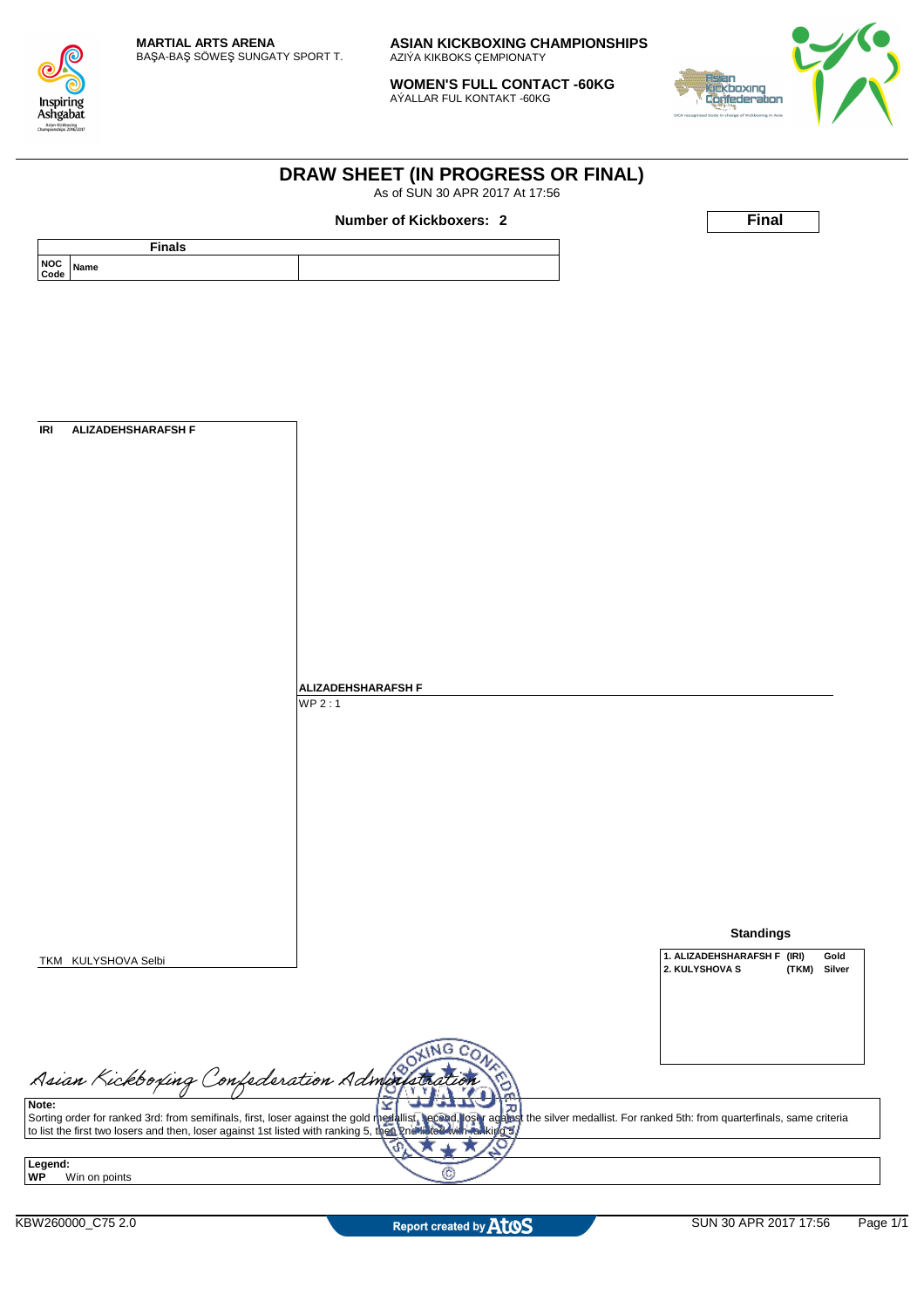

**WOMEN'S FULL CONTACT -65KG** AÝALLAR FUL KONTAKT -65KG



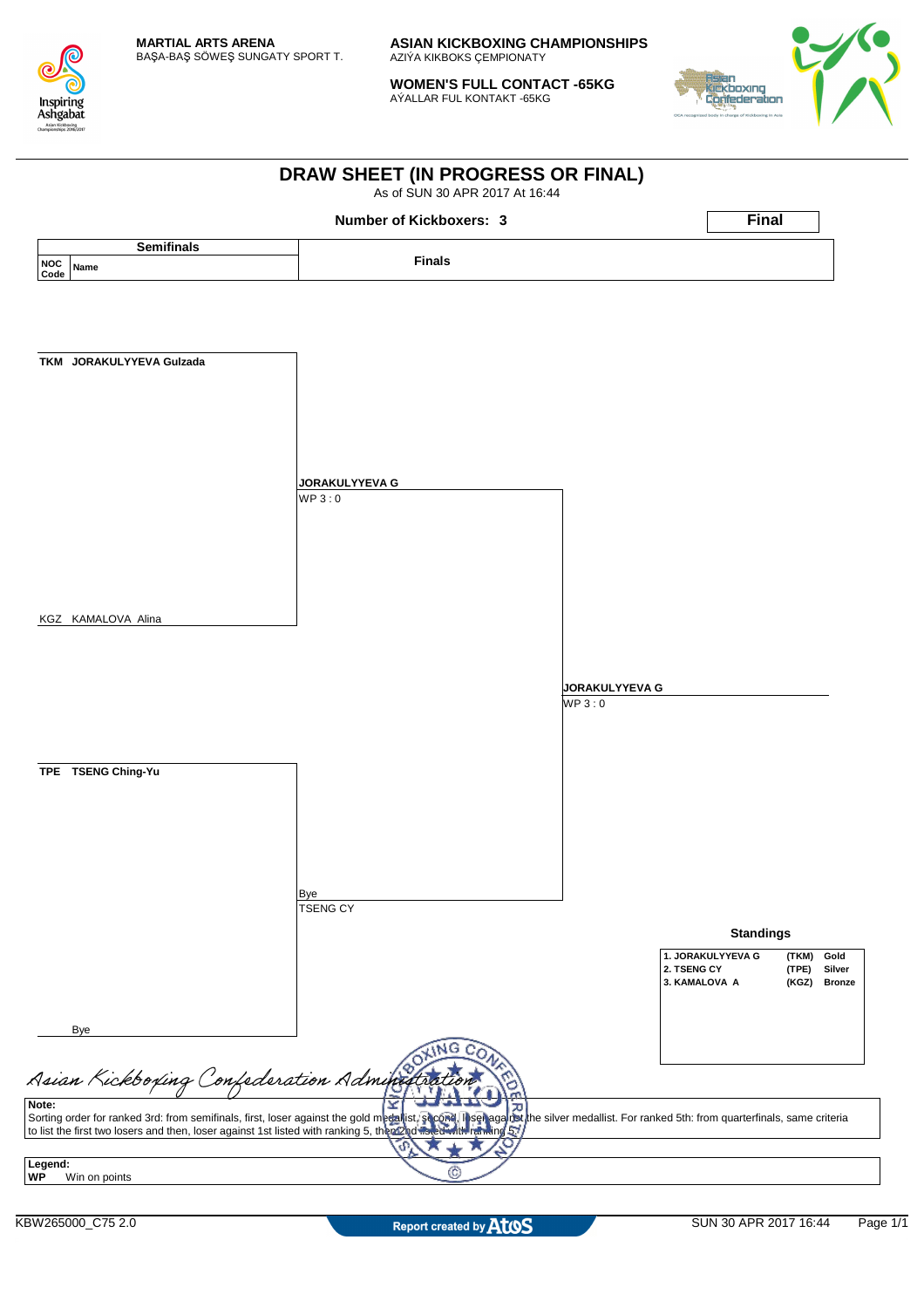

**MEN'S K1 -51KG** ERKEKLER K1 -51KG



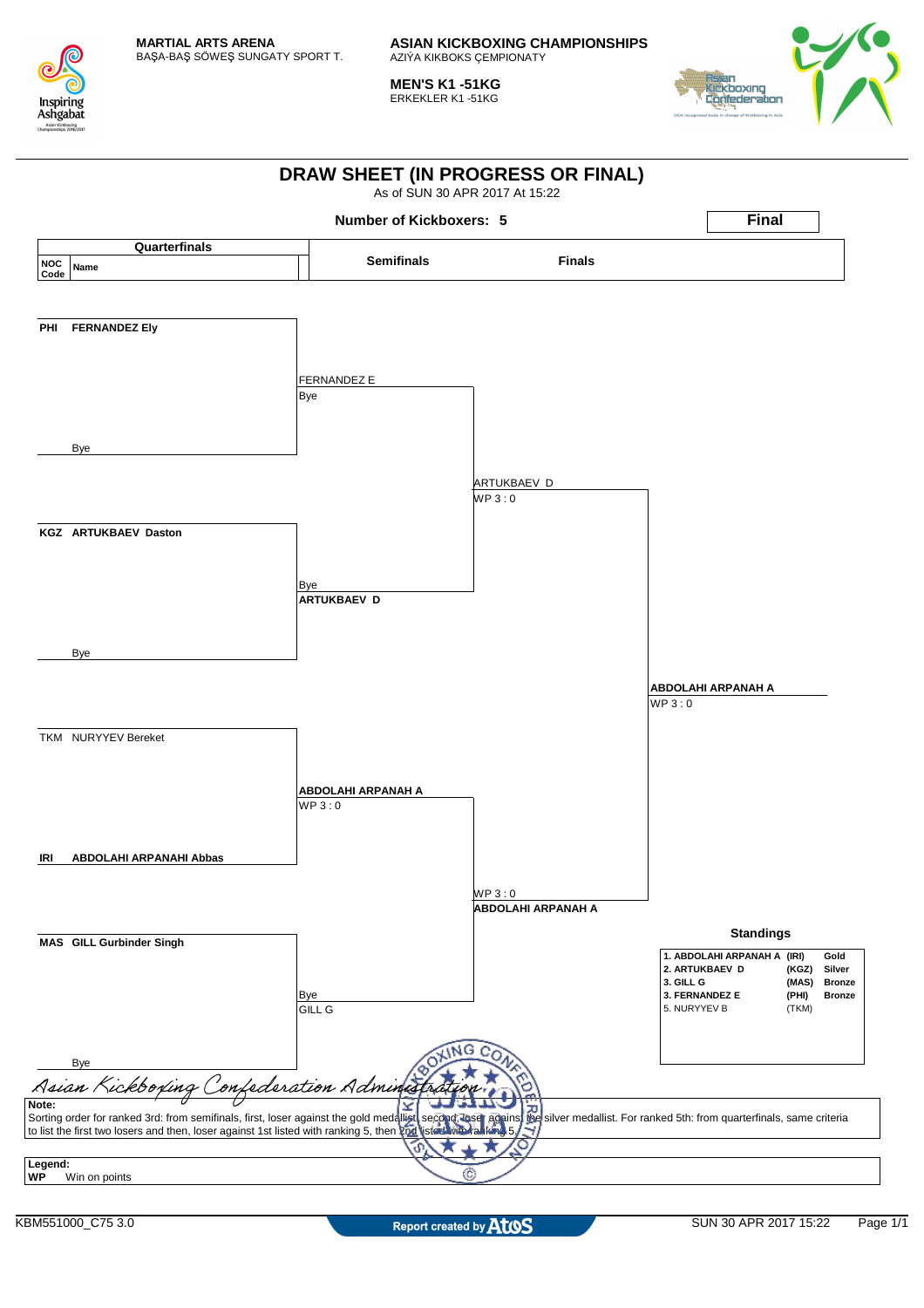

**MEN'S K1 -54KG** ERKEKLER K1 -54KG



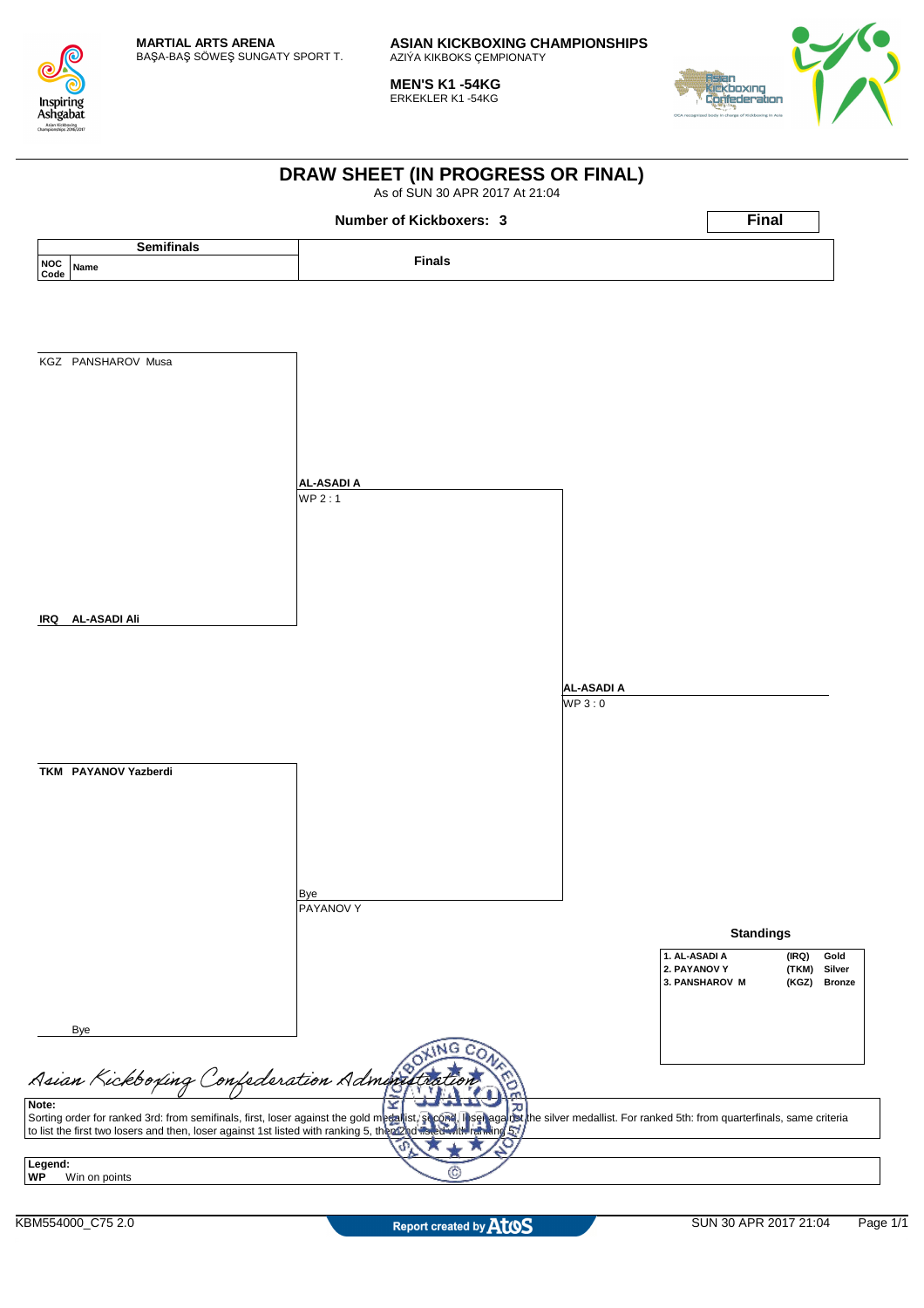

**MEN'S K1 -60KG** ERKEKLER K1 -60KG



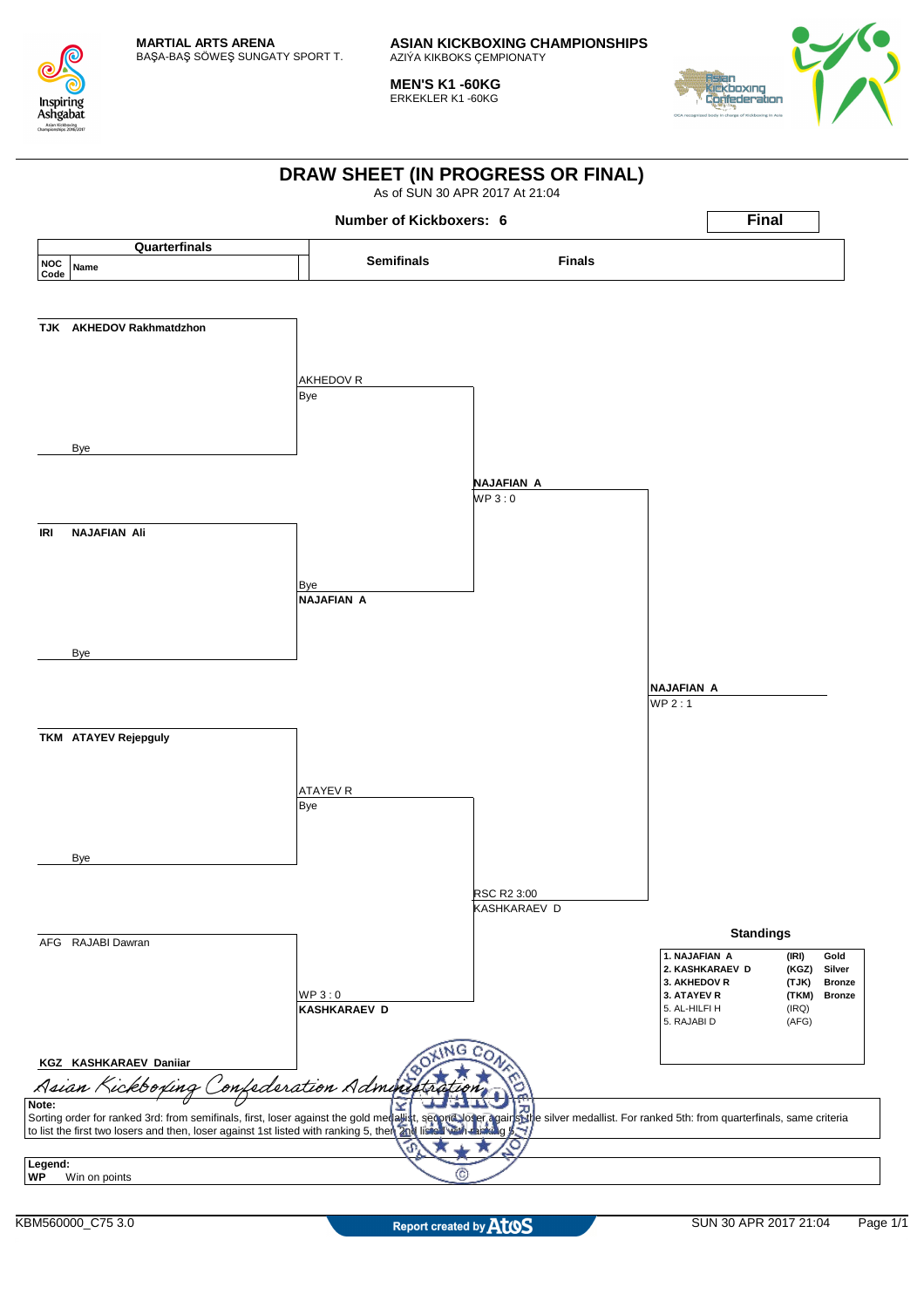

**WOMEN'S K1 -48KG** AÝALLAR K1 -48KG



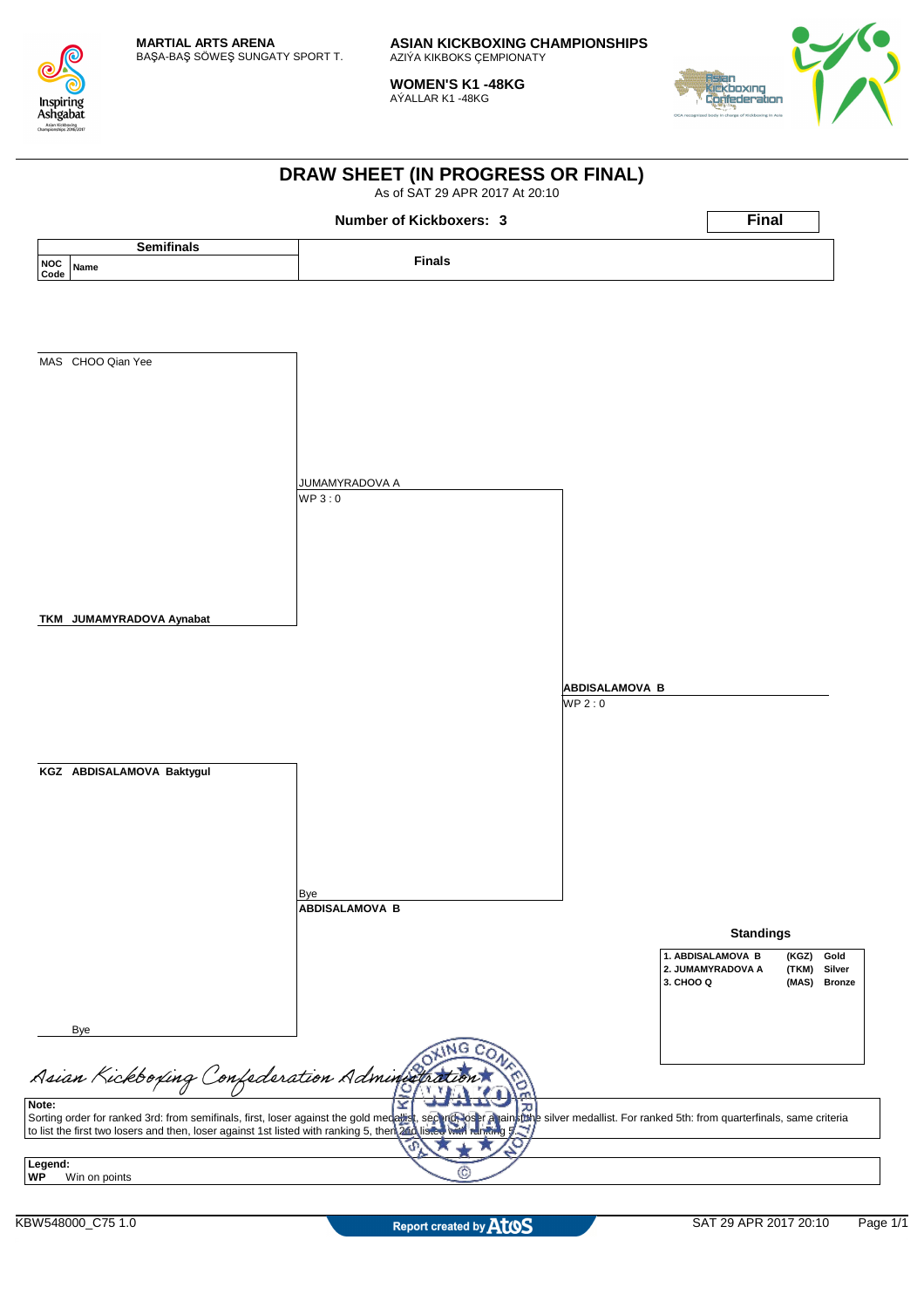

**MEN'S KICK LIGHT -57KG** ERKEKLER KIK LAÝT -57KG



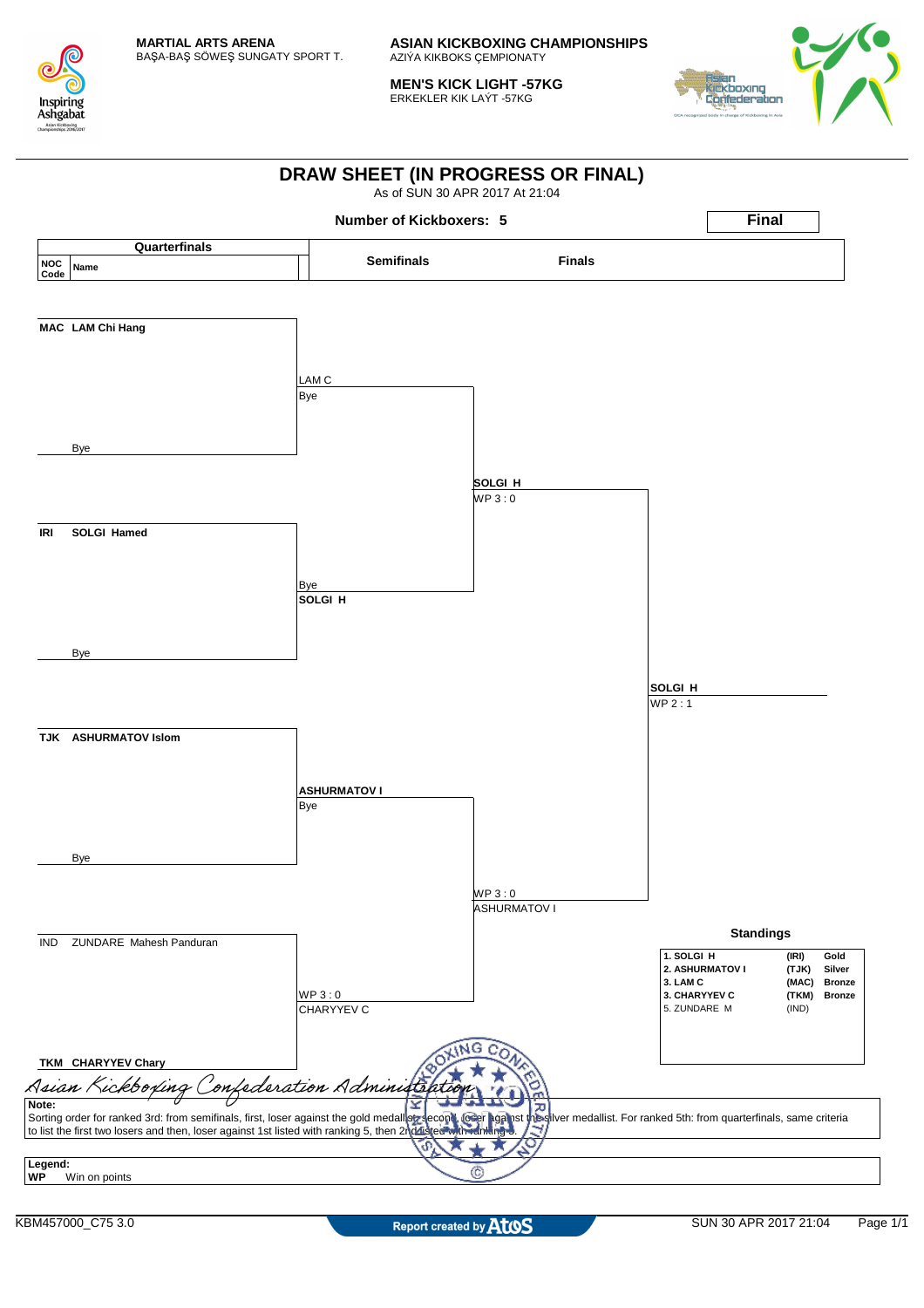

**MEN'S KICK LIGHT -63KG** ERKEKLER KIK LAÝT -63KG



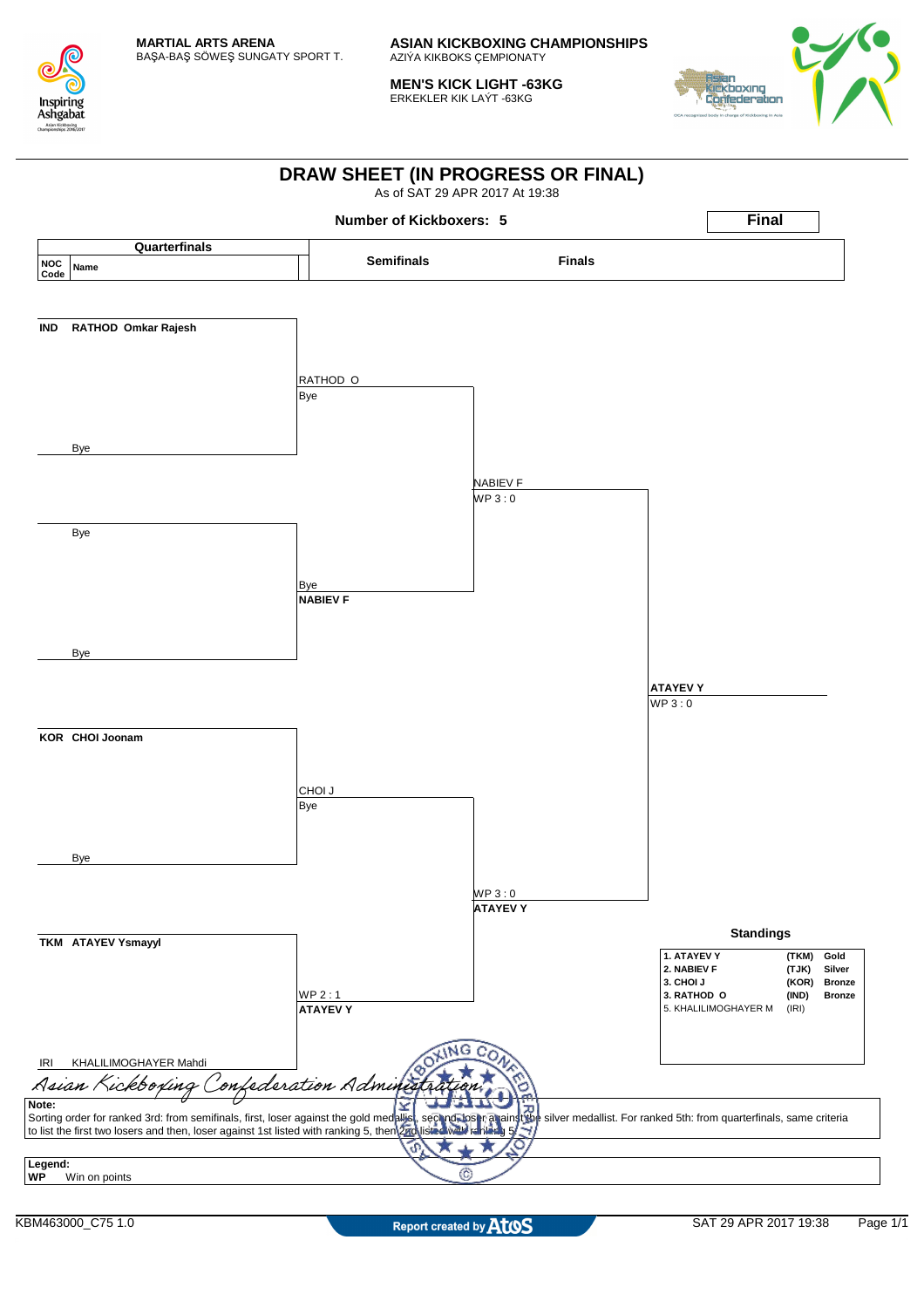

**MEN'S KICK LIGHT -69KG** ERKEKLER KIK LAÝT -69KG



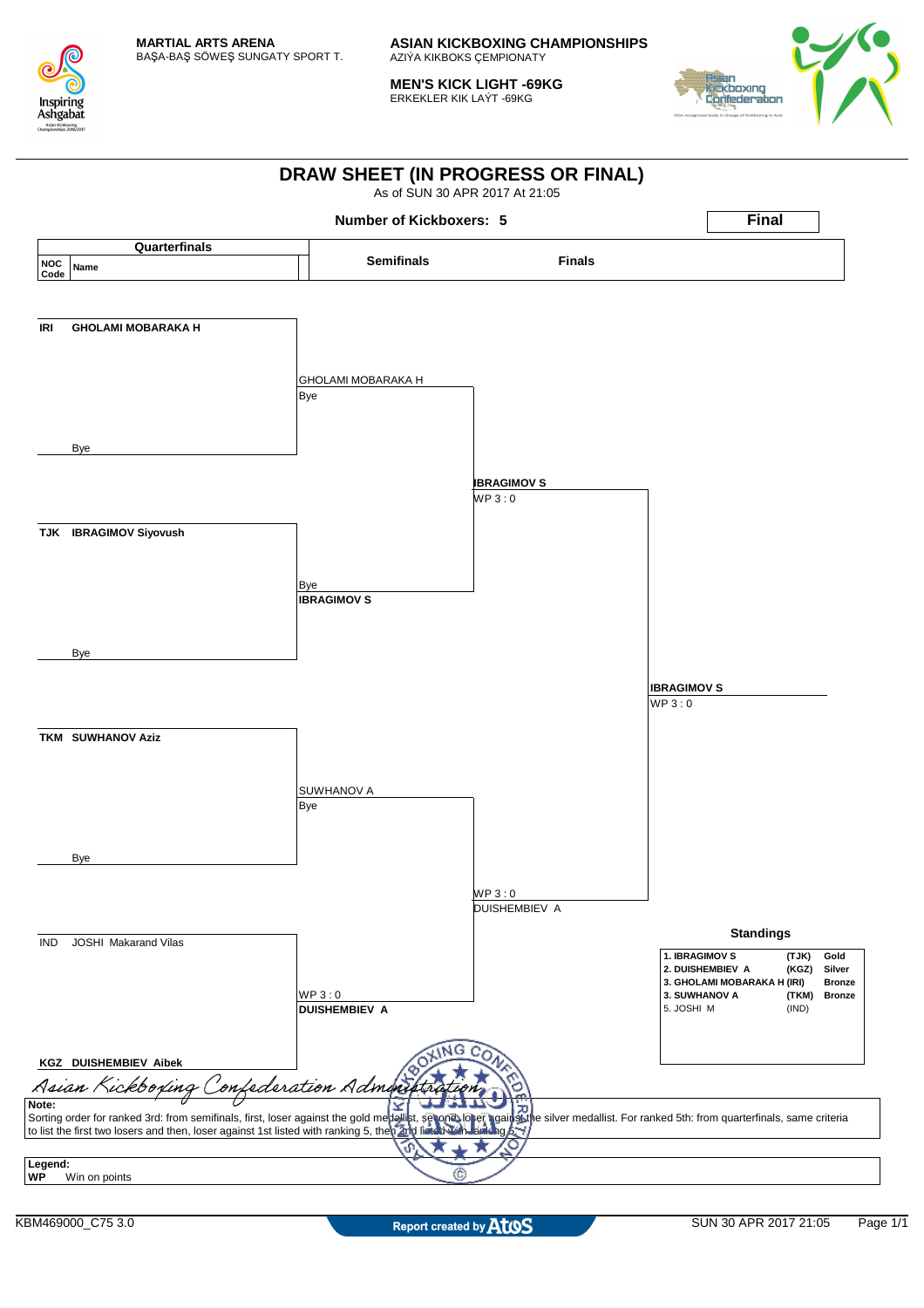

**MEN'S KICK LIGHT -74KG** ERKEKLER KIK LAÝT -74KG



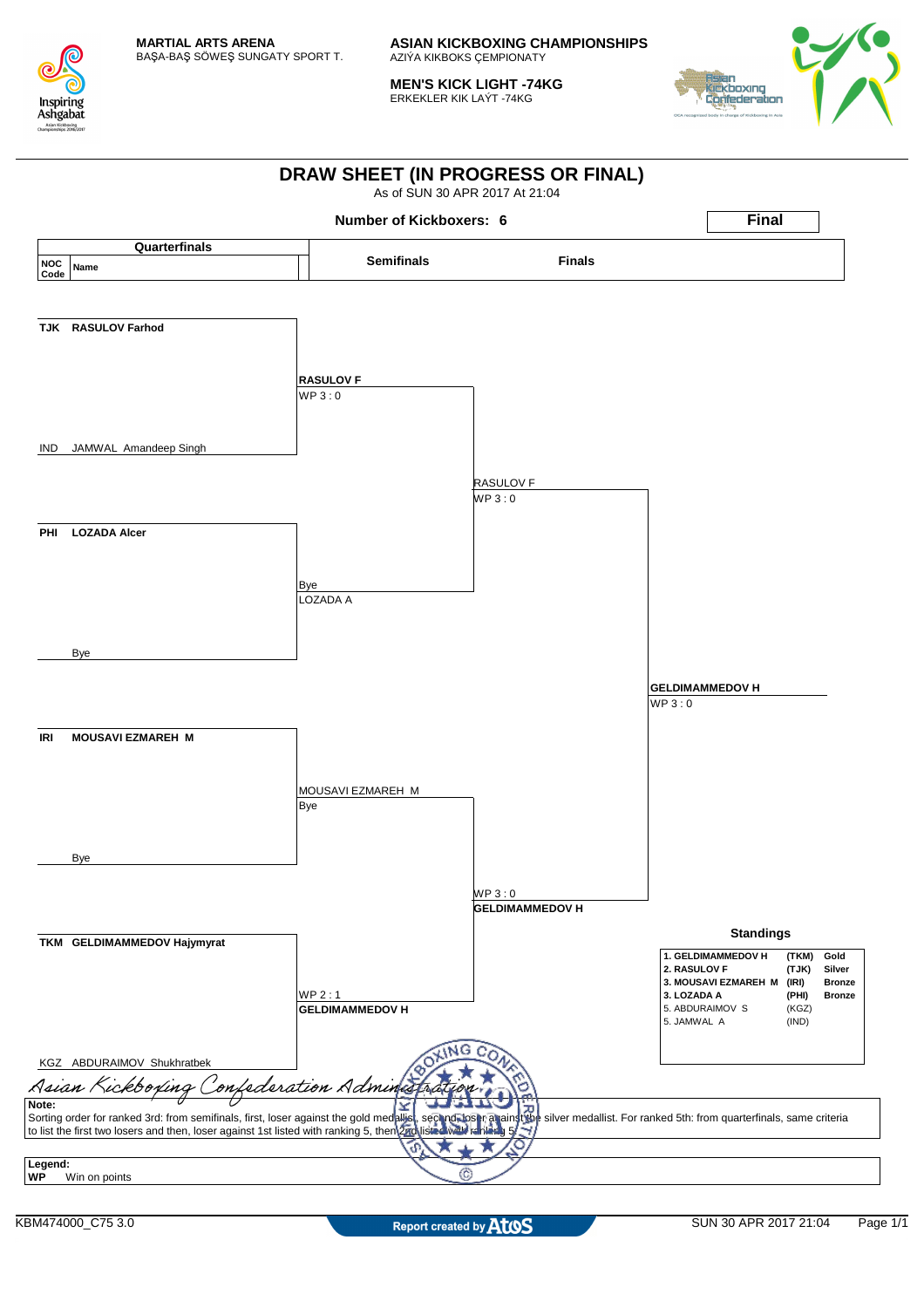

**MEN'S KICK LIGHT -79KG** ERKEKLER KIK LAÝT -79KG



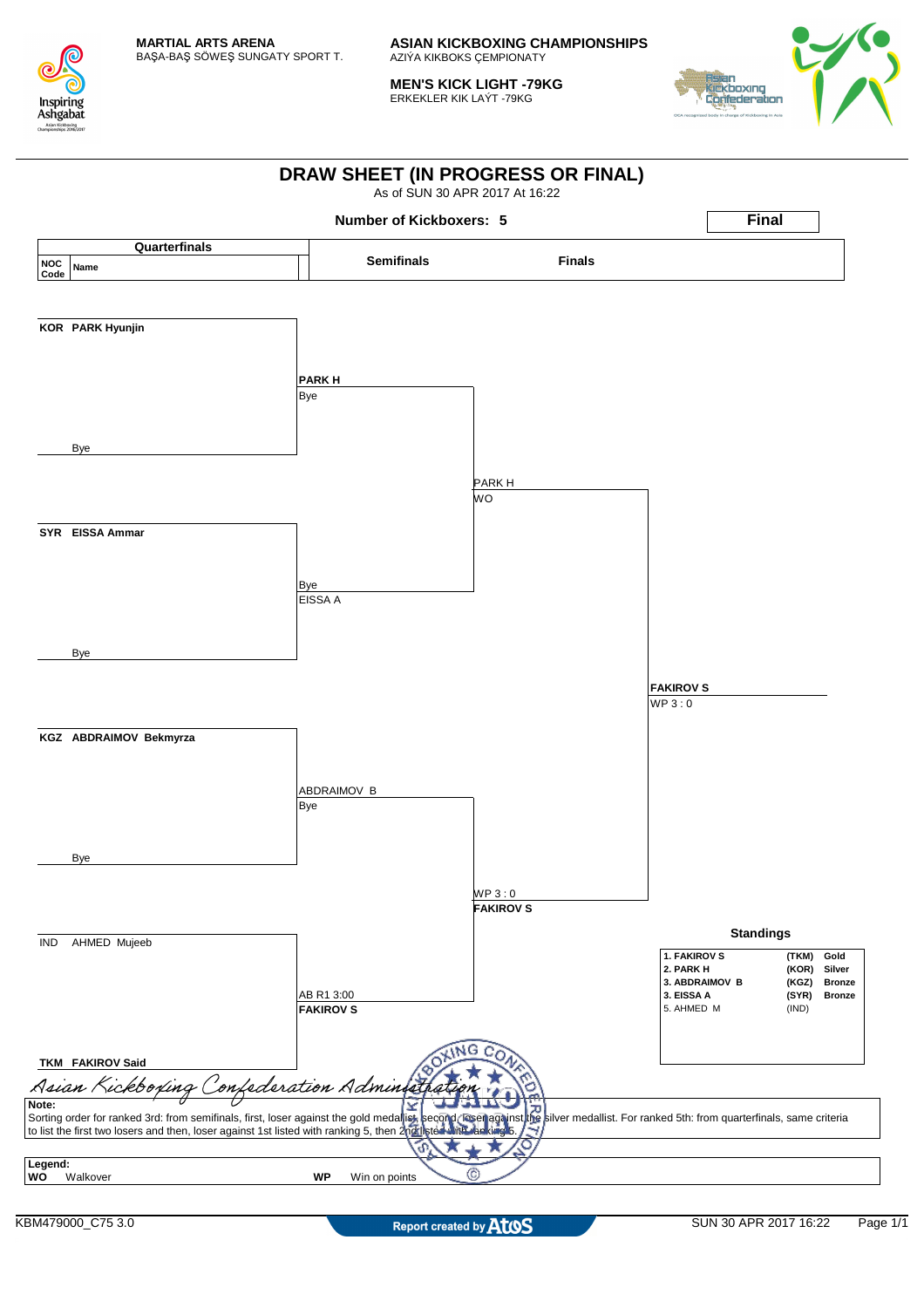

**MEN'S KICK LIGHT -84KG** ERKEKLER KIK LAÝT -84KG



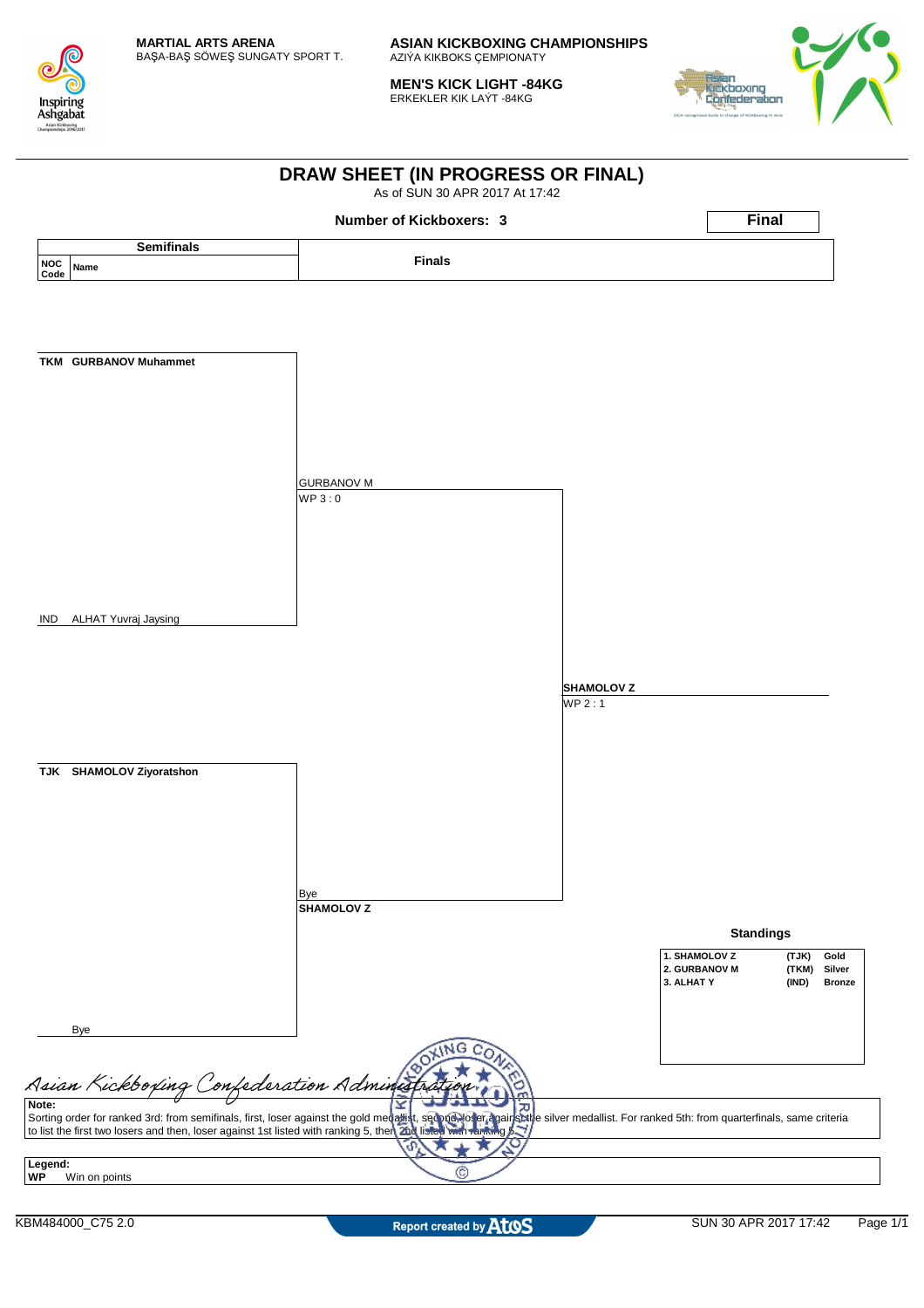

**MEN'S KICK LIGHT -89KG** ERKEKLER KIK LAÝT -89KG



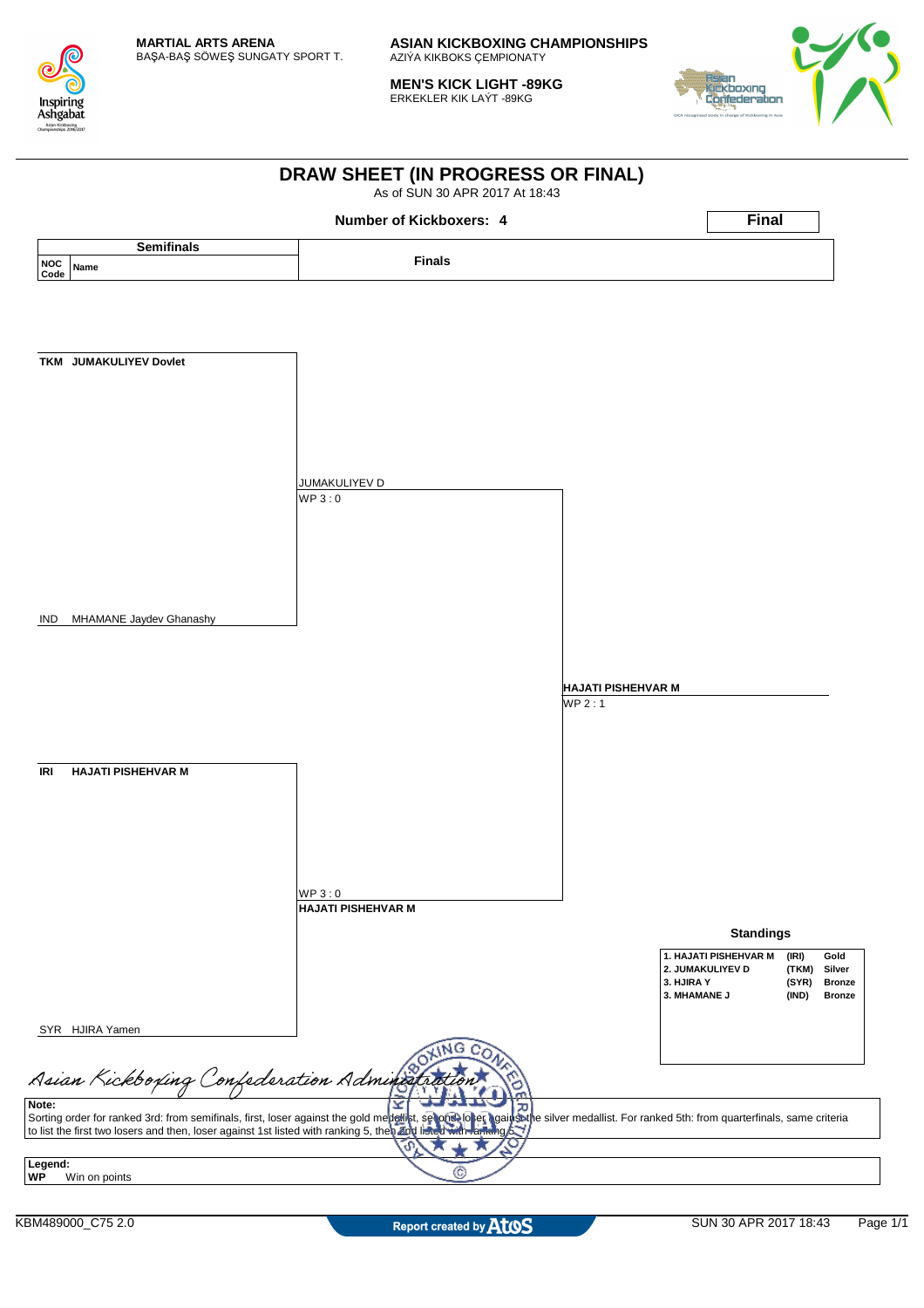

**MEN'S KICK LIGHT -94KG** ERKEKLER KIK LAÝT -94KG



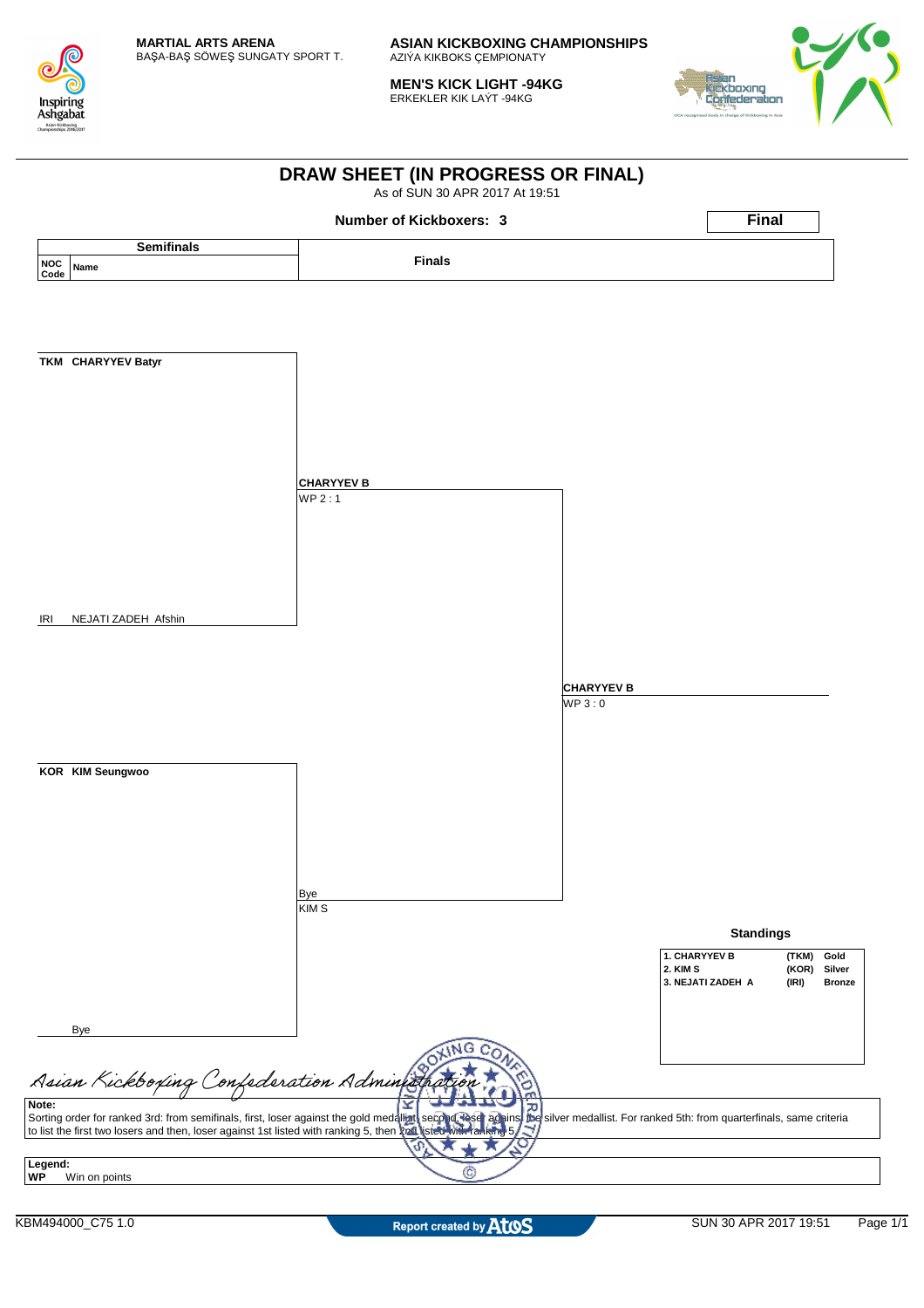

**WOMEN'S KICK LIGHT -50KG** AÝALLAR KIK LAÝT -50KG



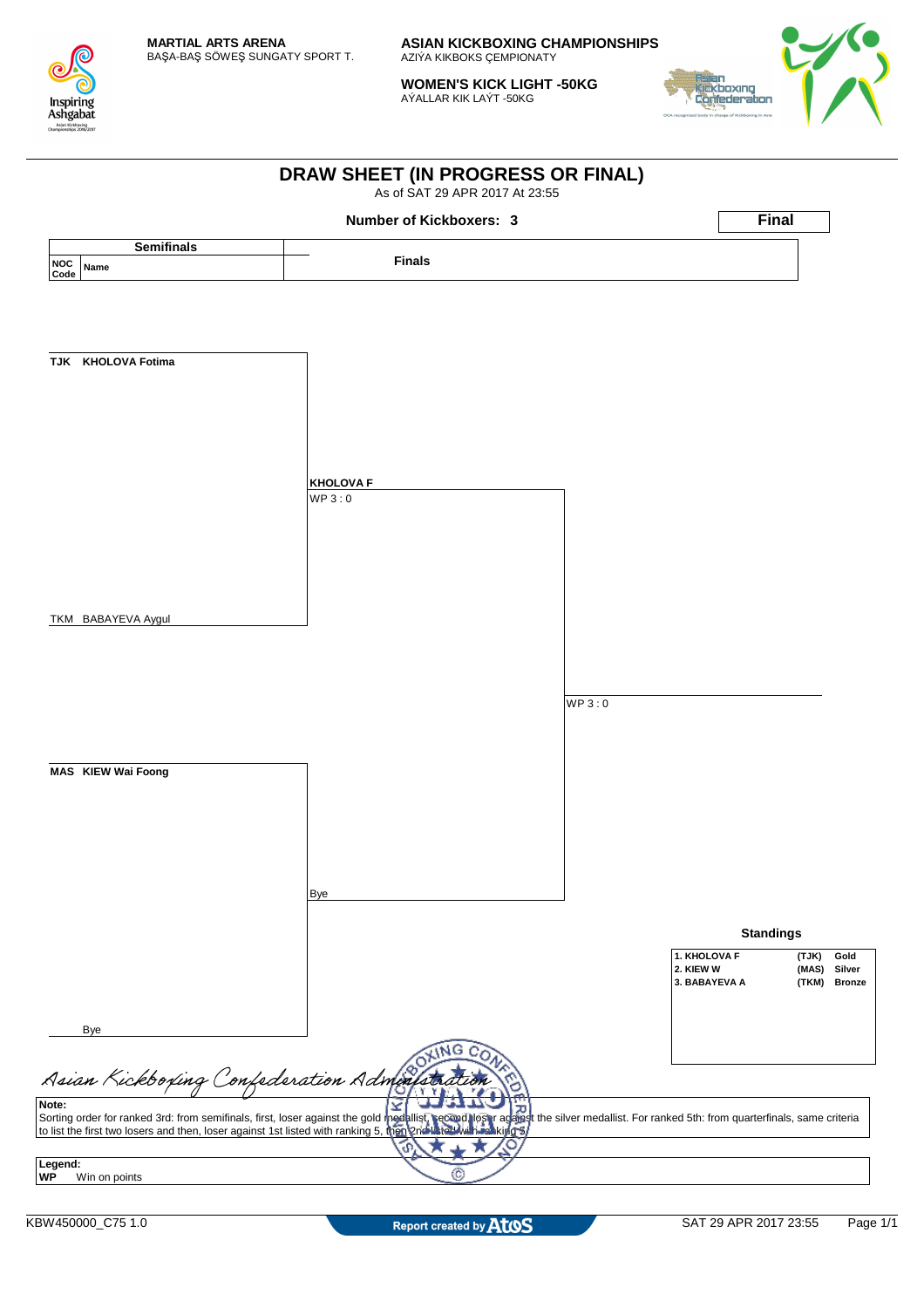

**WOMEN'S KICK LIGHT -60KG** AÝALLAR KIK LAÝT -60KG



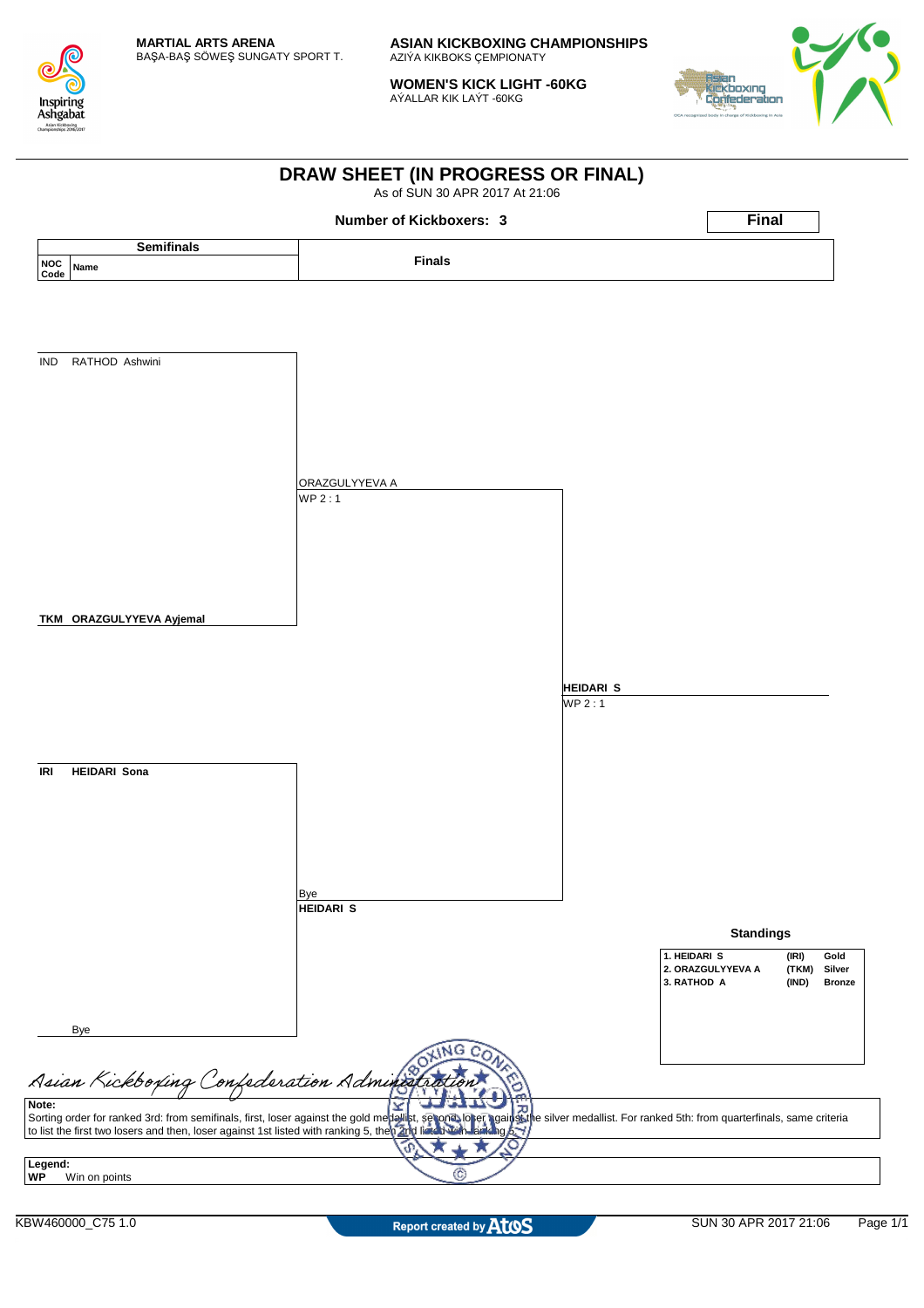

**WOMEN'S KICK LIGHT -65KG** AÝALLAR KIK LAÝT -65KG



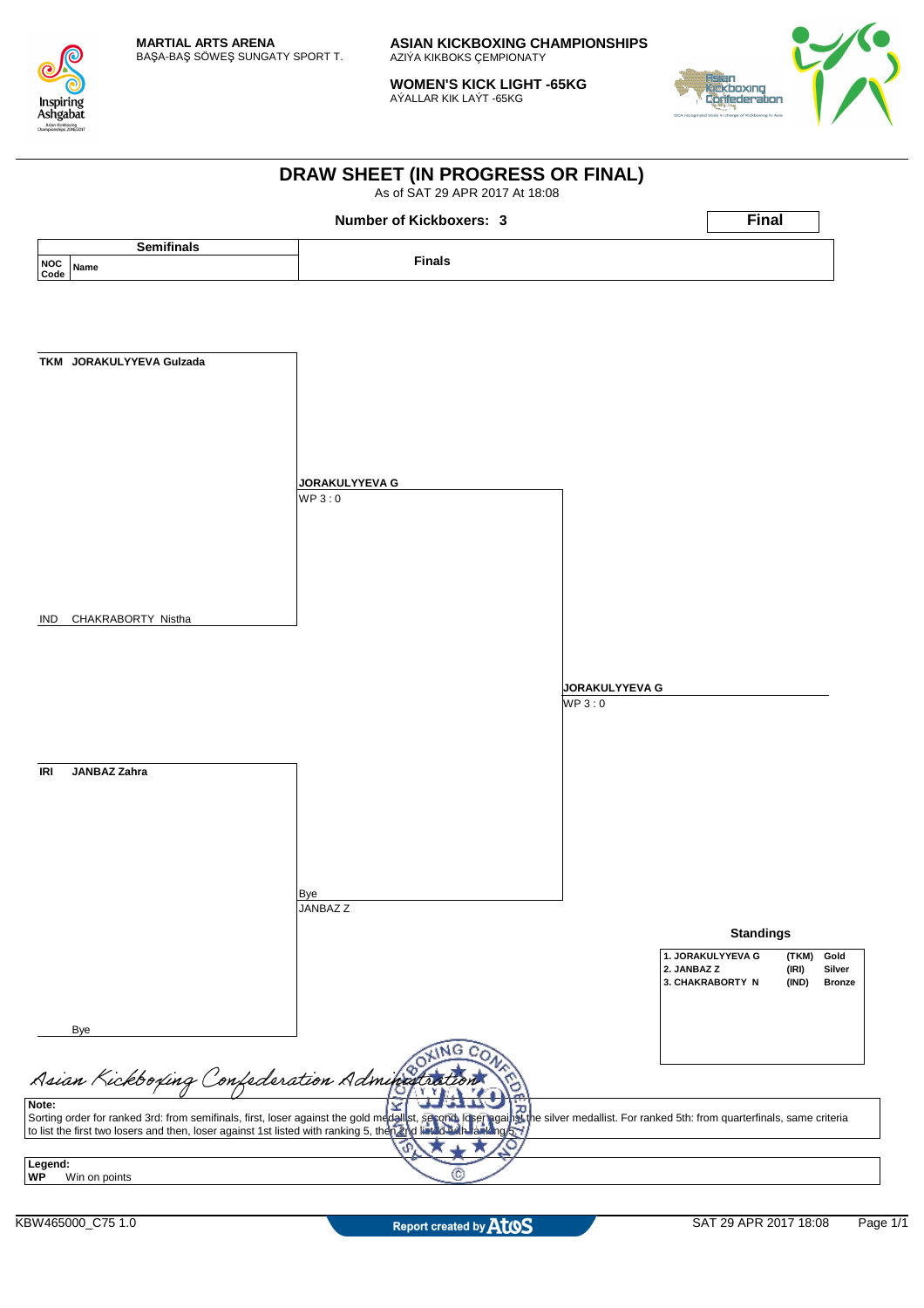

**MEN'S LIGHT CONTACT -57KG** ERKEKLER LAÝT KONTAKT -57KG



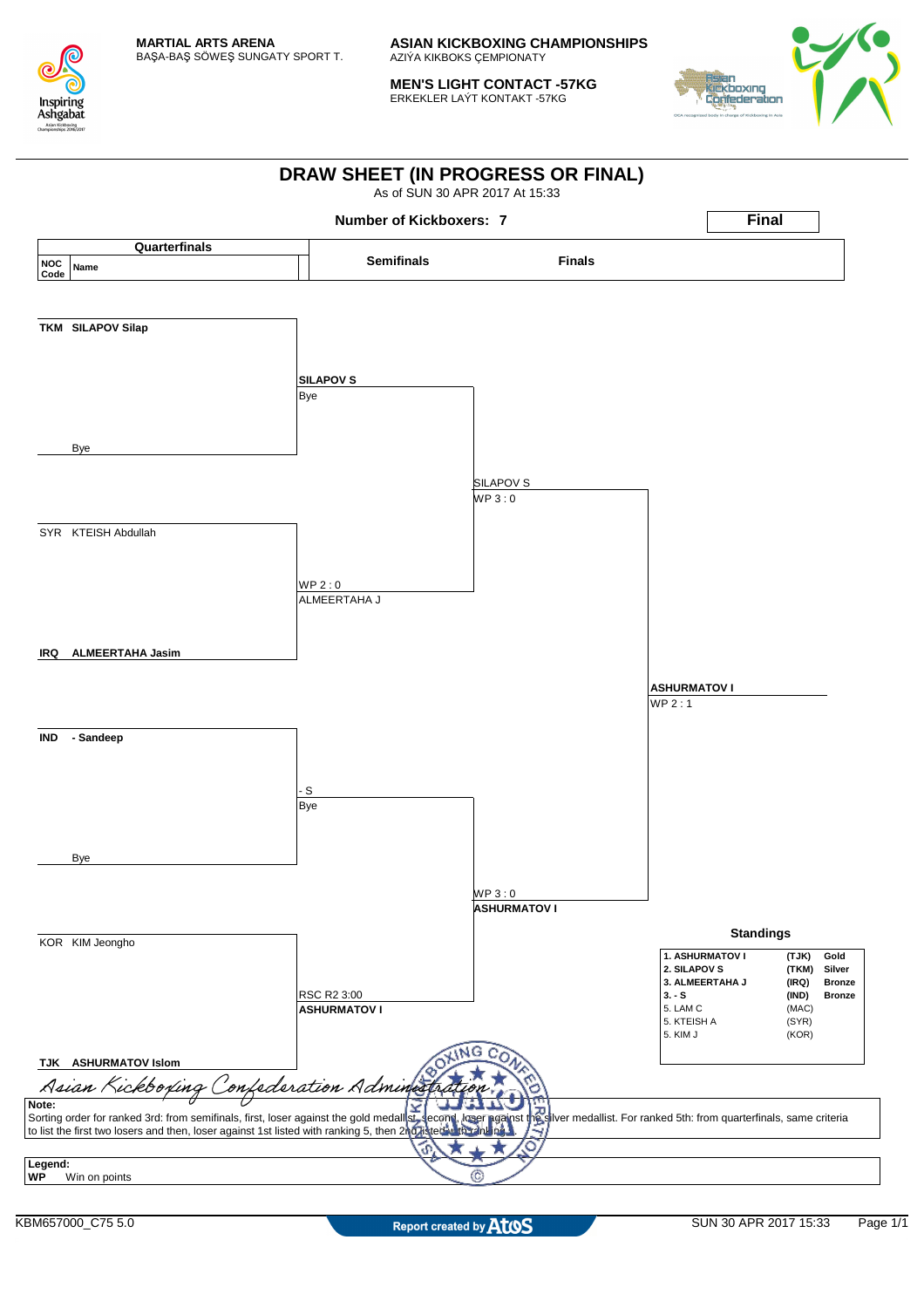

**MEN'S LIGHT CONTACT -63KG** ERKEKLER LAÝT KONTAKT -63KG



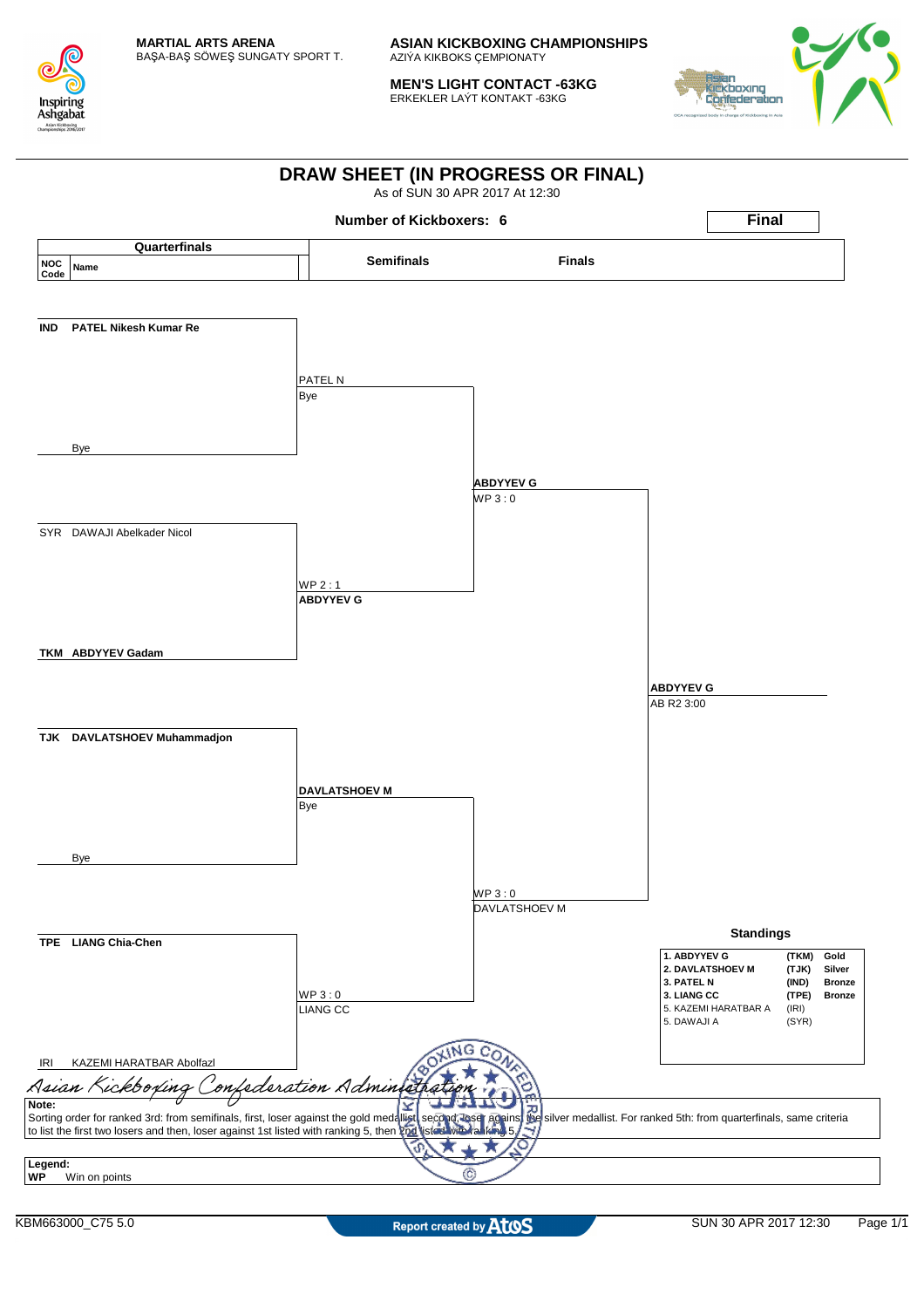

**MEN'S LIGHT CONTACT -69KG** ERKEKLER LAÝT KONTAKT -69KG



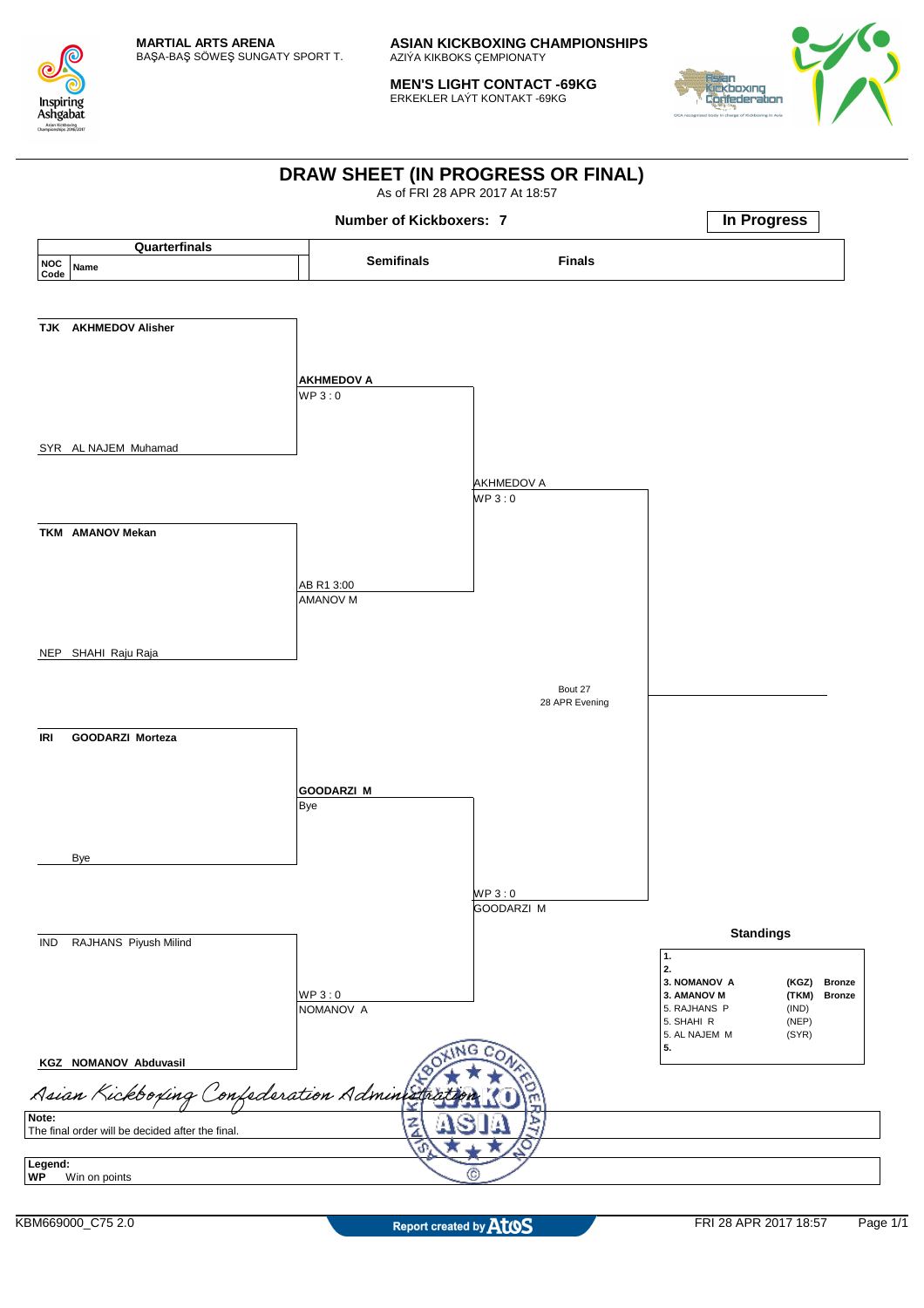

**MEN'S LIGHT CONTACT -74KG** ERKEKLER LAÝT KONTAKT -74KG



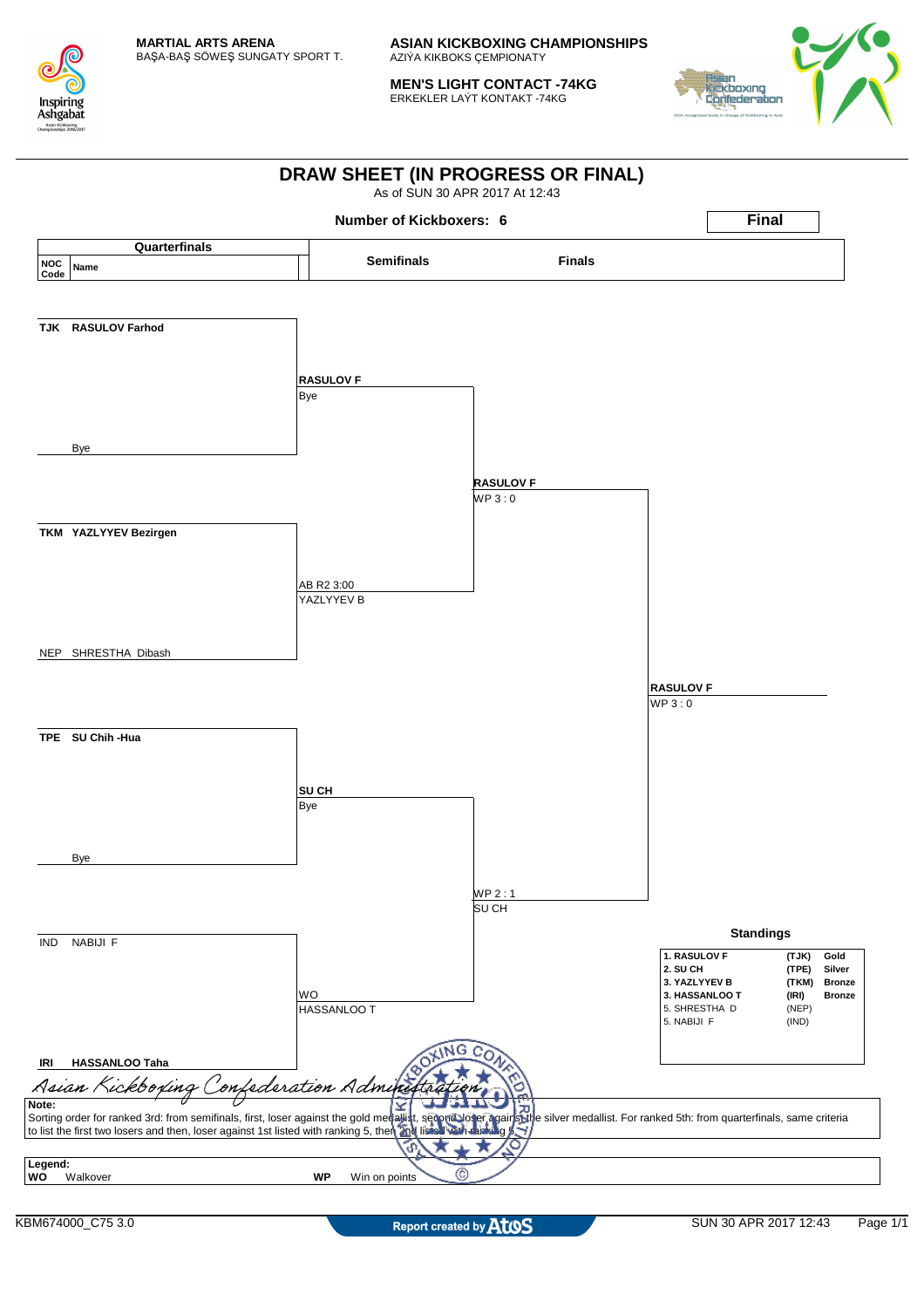

**MEN'S LIGHT CONTACT -79KG** ERKEKLER LAÝT KONTAKT -79KG



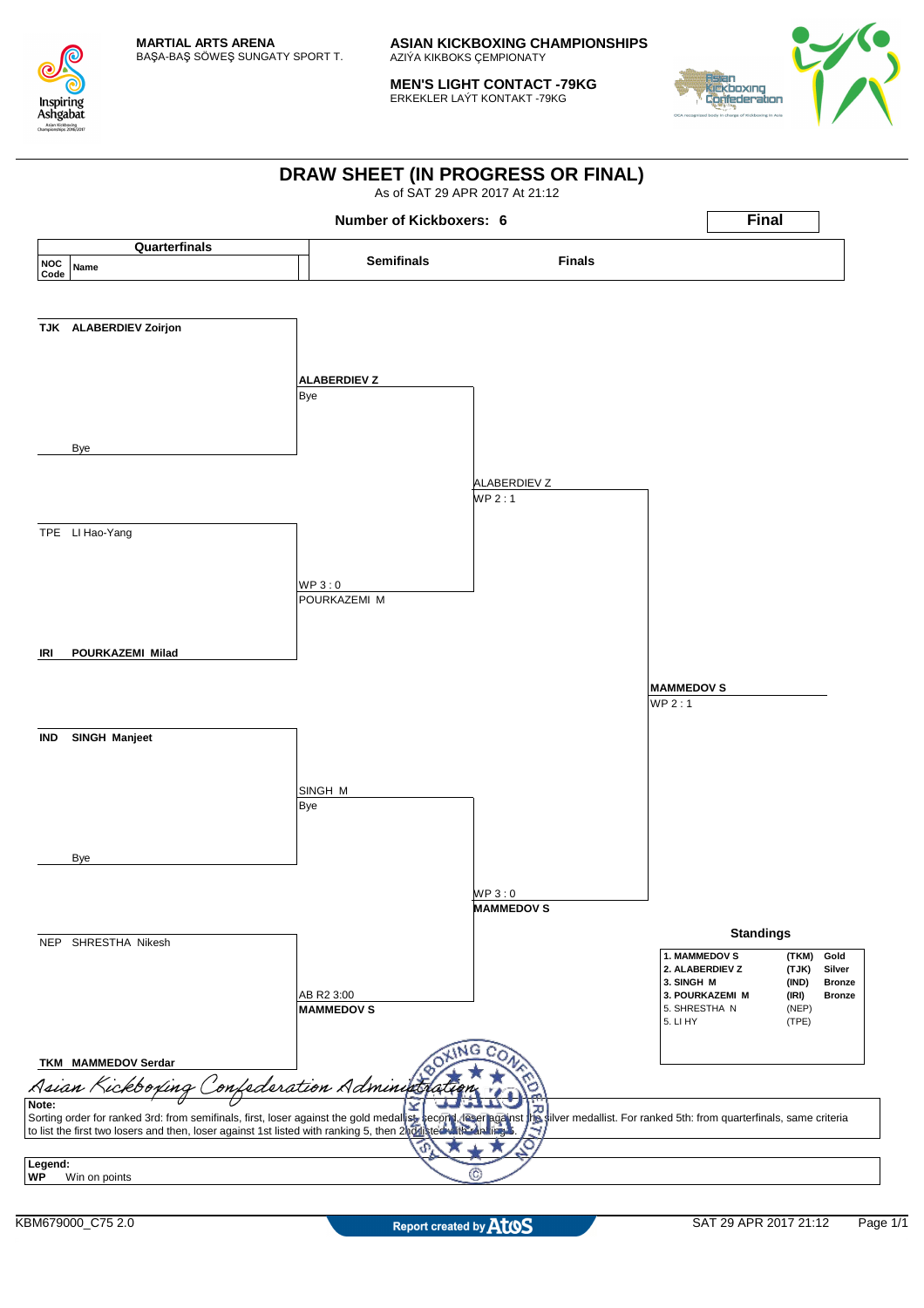

**MEN'S LIGHT CONTACT -84KG** ERKEKLER LAÝT KONTAKT -84KG



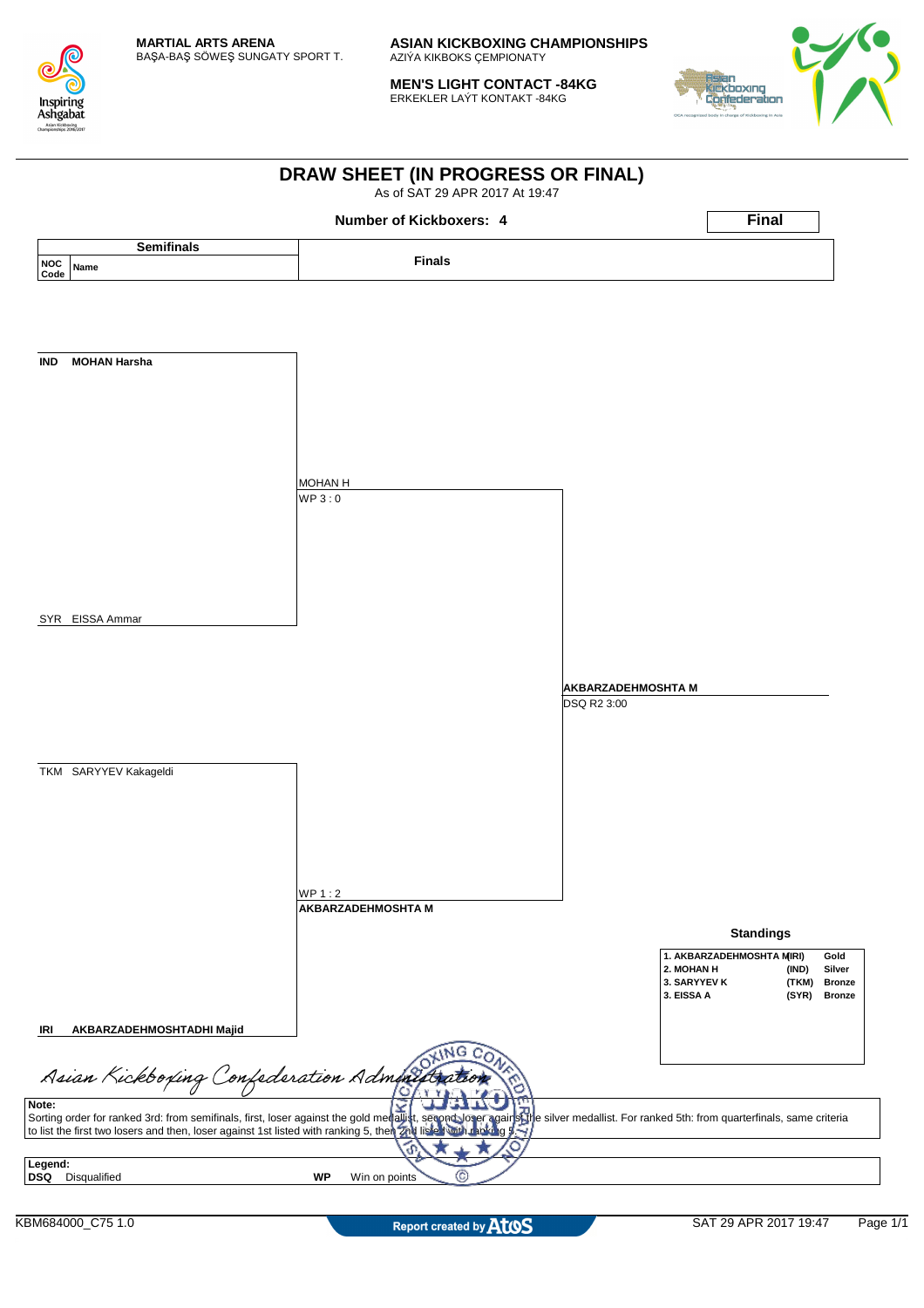

**MEN'S LIGHT CONTACT -89KG** ERKEKLER LAÝT KONTAKT -89KG



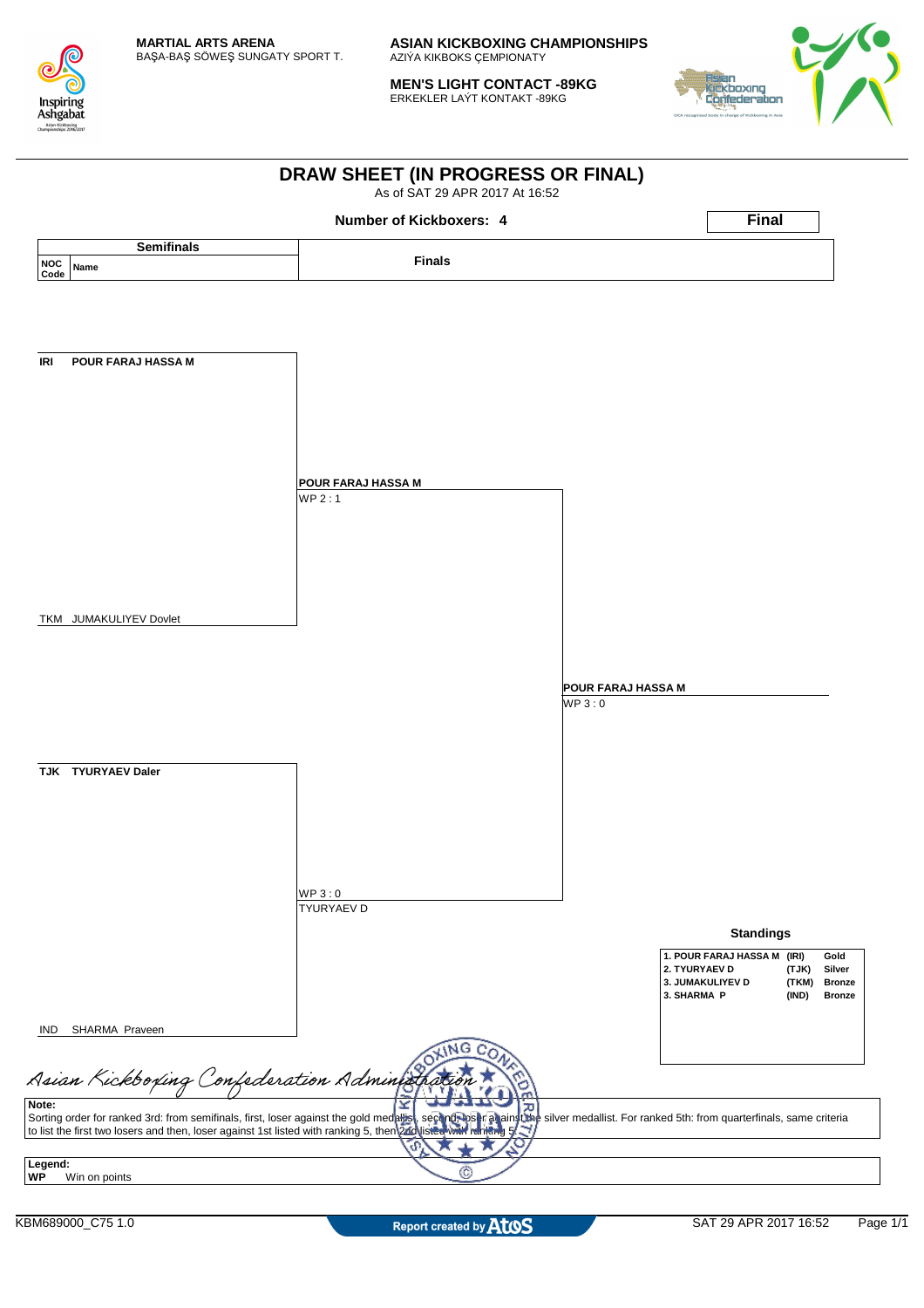

**MEN'S LIGHT CONTACT -94KG** ERKEKLER LAÝT KONTAKT -94KG



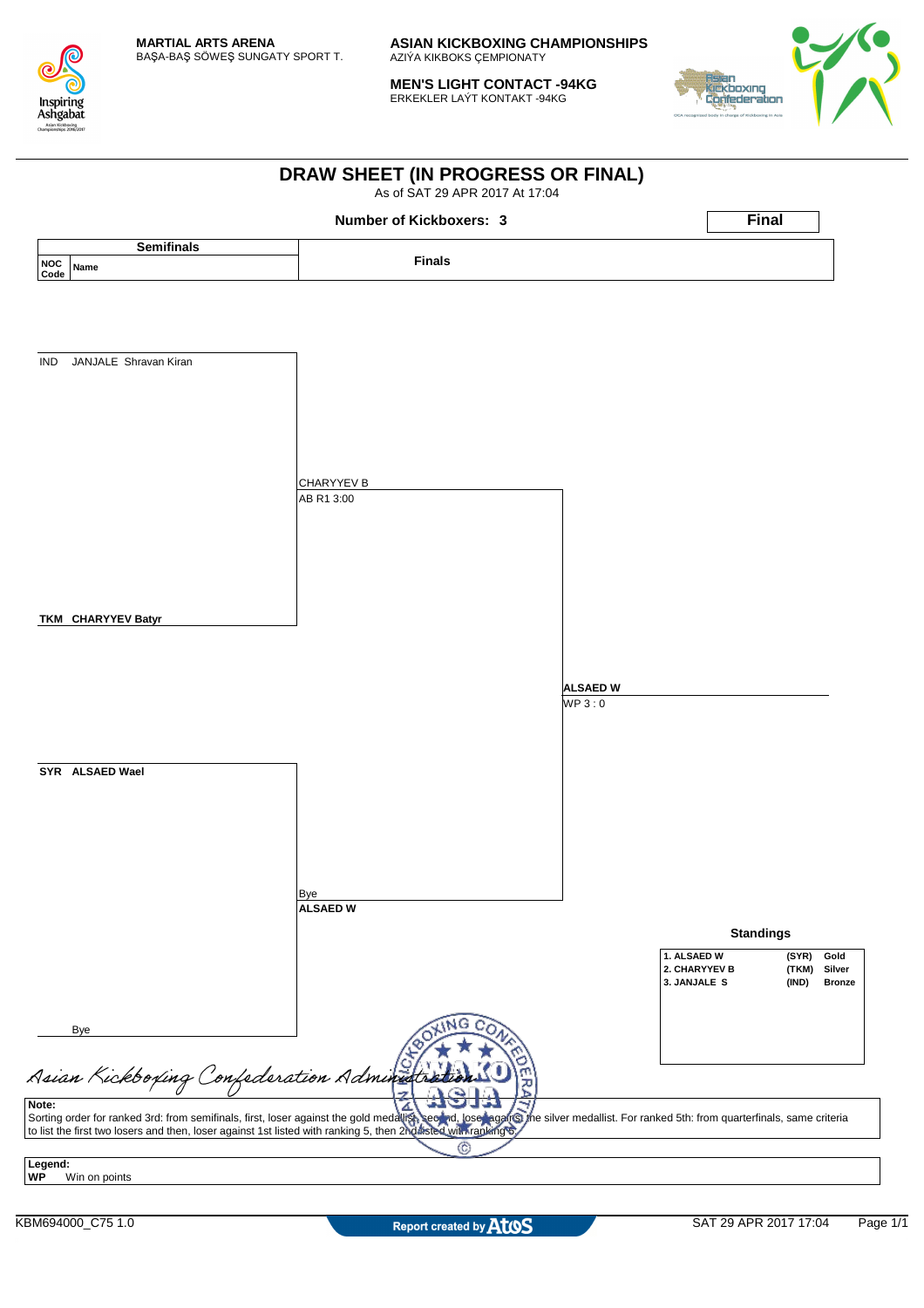

**WOMEN'S LIGHT CONTACT -50KG** AÝALLAR LAÝT KONTAKT -50KG

**DRAW SHEET (IN PROGRESS OR FINAL)** As of SUN 30 APR 2017 At 16:31



|                      |                                                                                                                                                                                                                                  |                  | <b>Number of Kickboxers: 2</b> |                       | Final            |
|----------------------|----------------------------------------------------------------------------------------------------------------------------------------------------------------------------------------------------------------------------------|------------------|--------------------------------|-----------------------|------------------|
|                      | <b>Finals</b>                                                                                                                                                                                                                    |                  |                                |                       |                  |
| <b>NOC</b><br>Code   | Name                                                                                                                                                                                                                             |                  |                                |                       |                  |
|                      |                                                                                                                                                                                                                                  |                  |                                |                       |                  |
|                      |                                                                                                                                                                                                                                  |                  |                                |                       |                  |
|                      |                                                                                                                                                                                                                                  |                  |                                |                       |                  |
|                      |                                                                                                                                                                                                                                  |                  |                                |                       |                  |
|                      |                                                                                                                                                                                                                                  |                  |                                |                       |                  |
|                      |                                                                                                                                                                                                                                  |                  |                                |                       |                  |
|                      | TJK KHOLOVA Fotima                                                                                                                                                                                                               |                  |                                |                       |                  |
|                      |                                                                                                                                                                                                                                  |                  |                                |                       |                  |
|                      |                                                                                                                                                                                                                                  |                  |                                |                       |                  |
|                      |                                                                                                                                                                                                                                  |                  |                                |                       |                  |
|                      |                                                                                                                                                                                                                                  |                  |                                |                       |                  |
|                      |                                                                                                                                                                                                                                  |                  |                                |                       |                  |
|                      |                                                                                                                                                                                                                                  |                  |                                |                       |                  |
|                      |                                                                                                                                                                                                                                  |                  |                                |                       |                  |
|                      |                                                                                                                                                                                                                                  |                  |                                |                       |                  |
|                      |                                                                                                                                                                                                                                  |                  |                                |                       |                  |
|                      |                                                                                                                                                                                                                                  |                  |                                |                       |                  |
|                      |                                                                                                                                                                                                                                  | <b>KHOLOVA F</b> |                                |                       |                  |
|                      |                                                                                                                                                                                                                                  | WP3:0            |                                |                       |                  |
|                      |                                                                                                                                                                                                                                  |                  |                                |                       |                  |
|                      |                                                                                                                                                                                                                                  |                  |                                |                       |                  |
|                      |                                                                                                                                                                                                                                  |                  |                                |                       |                  |
|                      |                                                                                                                                                                                                                                  |                  |                                |                       |                  |
|                      |                                                                                                                                                                                                                                  |                  |                                |                       |                  |
|                      |                                                                                                                                                                                                                                  |                  |                                |                       |                  |
|                      |                                                                                                                                                                                                                                  |                  |                                |                       |                  |
|                      |                                                                                                                                                                                                                                  |                  |                                |                       |                  |
|                      |                                                                                                                                                                                                                                  |                  |                                |                       |                  |
|                      |                                                                                                                                                                                                                                  |                  |                                |                       | <b>Standings</b> |
|                      |                                                                                                                                                                                                                                  |                  |                                | 1. KHOLOVA F          | (TJK)<br>Gold    |
|                      | TKM POLATOVA Gulshat                                                                                                                                                                                                             |                  |                                | 2. POLATOVA G         | (TKM)<br>Silver  |
|                      |                                                                                                                                                                                                                                  |                  |                                |                       |                  |
|                      |                                                                                                                                                                                                                                  |                  |                                |                       |                  |
|                      |                                                                                                                                                                                                                                  |                  | <b>ING</b>                     |                       |                  |
|                      |                                                                                                                                                                                                                                  |                  |                                |                       |                  |
|                      | Asian Kickboxing Confederation Administration                                                                                                                                                                                    |                  |                                |                       |                  |
| Note:                |                                                                                                                                                                                                                                  |                  | 고                              |                       |                  |
|                      | Sorting order for ranked 3rd: from semifinals, first, loser against the gold medallist, separe, it ser against the silver medallist. For ranked 5th: from quarterfinals, same criteria<br>to list the first two losers and then, |                  |                                |                       |                  |
|                      |                                                                                                                                                                                                                                  |                  | ď.                             |                       |                  |
| Legend:<br><b>WP</b> | Win on points                                                                                                                                                                                                                    |                  | C                              |                       |                  |
|                      |                                                                                                                                                                                                                                  |                  |                                |                       |                  |
|                      | KBW650000_C75 2.0                                                                                                                                                                                                                |                  | Report created by AtoS         | SUN 30 APR 2017 16:31 | Page 1/1         |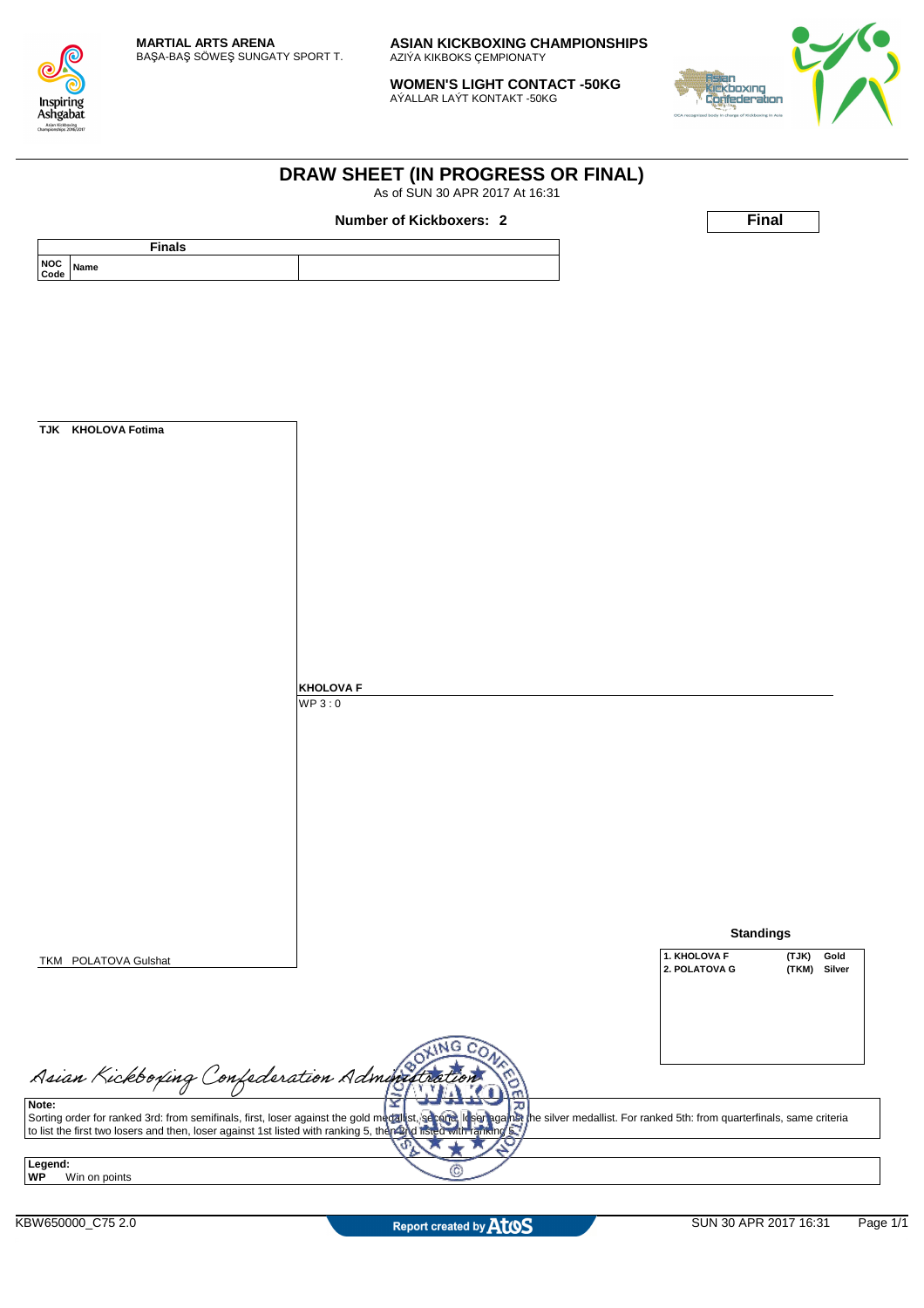

**WOMEN'S LIGHT CONTACT -55KG** AÝALLAR LAÝT KONTAKT -55KG



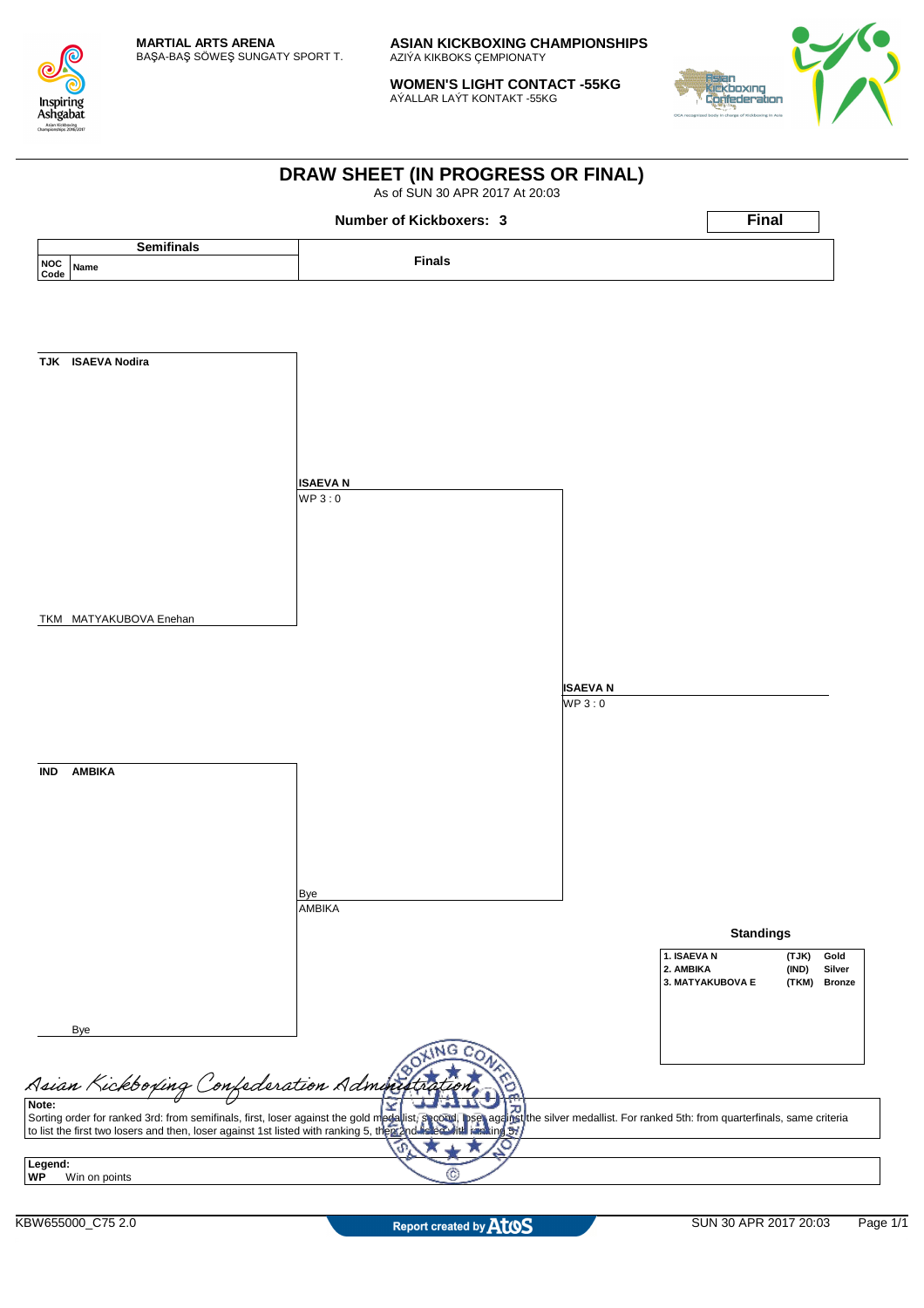

**WOMEN'S LIGHT CONTACT -60KG** AÝALLAR LAÝT KONTAKT -60KG

**DRAW SHEET (IN PROGRESS OR FINAL)**



|                                                         | Number of Kickboxers: 2                                                                                                                                                                                                           | <b>Final</b>                                                          |
|---------------------------------------------------------|-----------------------------------------------------------------------------------------------------------------------------------------------------------------------------------------------------------------------------------|-----------------------------------------------------------------------|
|                                                         |                                                                                                                                                                                                                                   |                                                                       |
| <b>Finals</b>                                           |                                                                                                                                                                                                                                   |                                                                       |
| NOC<br>Name<br>Code                                     |                                                                                                                                                                                                                                   |                                                                       |
|                                                         |                                                                                                                                                                                                                                   |                                                                       |
|                                                         |                                                                                                                                                                                                                                   |                                                                       |
|                                                         |                                                                                                                                                                                                                                   |                                                                       |
|                                                         |                                                                                                                                                                                                                                   |                                                                       |
|                                                         |                                                                                                                                                                                                                                   |                                                                       |
|                                                         |                                                                                                                                                                                                                                   |                                                                       |
|                                                         |                                                                                                                                                                                                                                   |                                                                       |
| $\ensuremath{\mathsf{IR}}\xspace$<br>MIRHEIDARI Shahnaz |                                                                                                                                                                                                                                   |                                                                       |
|                                                         |                                                                                                                                                                                                                                   |                                                                       |
|                                                         |                                                                                                                                                                                                                                   |                                                                       |
|                                                         |                                                                                                                                                                                                                                   |                                                                       |
|                                                         |                                                                                                                                                                                                                                   |                                                                       |
|                                                         |                                                                                                                                                                                                                                   |                                                                       |
|                                                         |                                                                                                                                                                                                                                   |                                                                       |
|                                                         |                                                                                                                                                                                                                                   |                                                                       |
|                                                         |                                                                                                                                                                                                                                   |                                                                       |
|                                                         |                                                                                                                                                                                                                                   |                                                                       |
|                                                         |                                                                                                                                                                                                                                   |                                                                       |
|                                                         |                                                                                                                                                                                                                                   |                                                                       |
|                                                         | <b>MIRHEIDARI S</b>                                                                                                                                                                                                               |                                                                       |
|                                                         | WP2:1                                                                                                                                                                                                                             |                                                                       |
|                                                         |                                                                                                                                                                                                                                   |                                                                       |
|                                                         |                                                                                                                                                                                                                                   |                                                                       |
|                                                         |                                                                                                                                                                                                                                   |                                                                       |
|                                                         |                                                                                                                                                                                                                                   |                                                                       |
|                                                         |                                                                                                                                                                                                                                   |                                                                       |
|                                                         |                                                                                                                                                                                                                                   |                                                                       |
|                                                         |                                                                                                                                                                                                                                   |                                                                       |
|                                                         |                                                                                                                                                                                                                                   |                                                                       |
|                                                         |                                                                                                                                                                                                                                   |                                                                       |
|                                                         |                                                                                                                                                                                                                                   |                                                                       |
|                                                         |                                                                                                                                                                                                                                   | <b>Standings</b>                                                      |
| TKM CHARYYEVA Bibinabat                                 |                                                                                                                                                                                                                                   | 1. MIRHEIDARI S<br>(IRI)<br>Gold<br>2. CHARYYEVA B<br>(TKM)<br>Silver |
|                                                         |                                                                                                                                                                                                                                   |                                                                       |
|                                                         |                                                                                                                                                                                                                                   |                                                                       |
|                                                         |                                                                                                                                                                                                                                   |                                                                       |
|                                                         | LING<br>$c_{\Omega}$                                                                                                                                                                                                              |                                                                       |
| Asian Kickboxing Confederation Administra               |                                                                                                                                                                                                                                   |                                                                       |
|                                                         |                                                                                                                                                                                                                                   |                                                                       |
|                                                         | Sorting order for ranked 3rd: from semifinals, first, loser against the gold mediality, senong lober against the silver medallist. For ranked 5th: from quarterfinals, same criteria<br>to list the first two losers and then, lo |                                                                       |
|                                                         |                                                                                                                                                                                                                                   |                                                                       |
|                                                         | G.                                                                                                                                                                                                                                |                                                                       |
| Legend:<br>Win on points                                | œ                                                                                                                                                                                                                                 |                                                                       |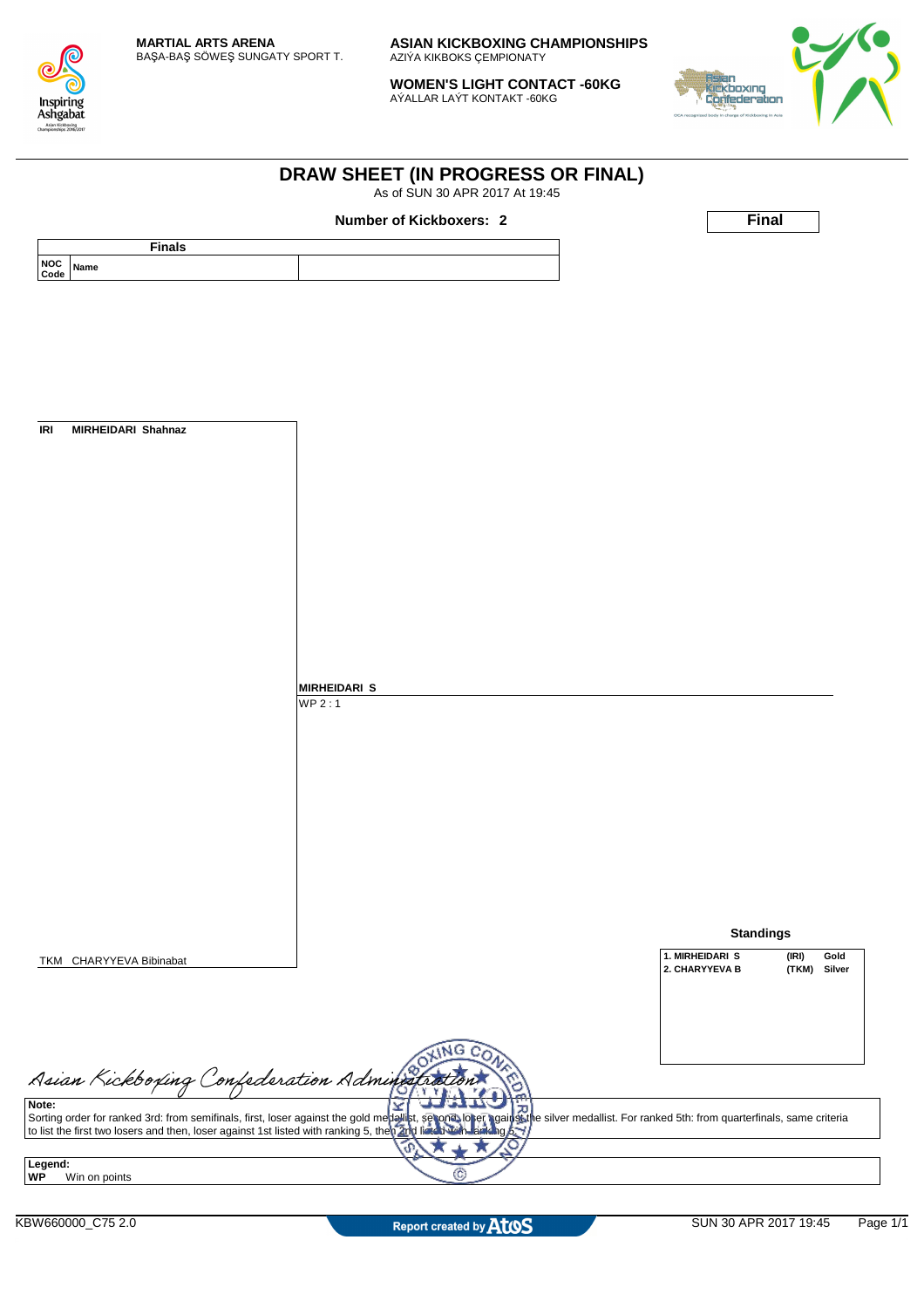

**WOMEN'S LIGHT CONTACT -65KG** AÝALLAR LAÝT KONTAKT -65KG



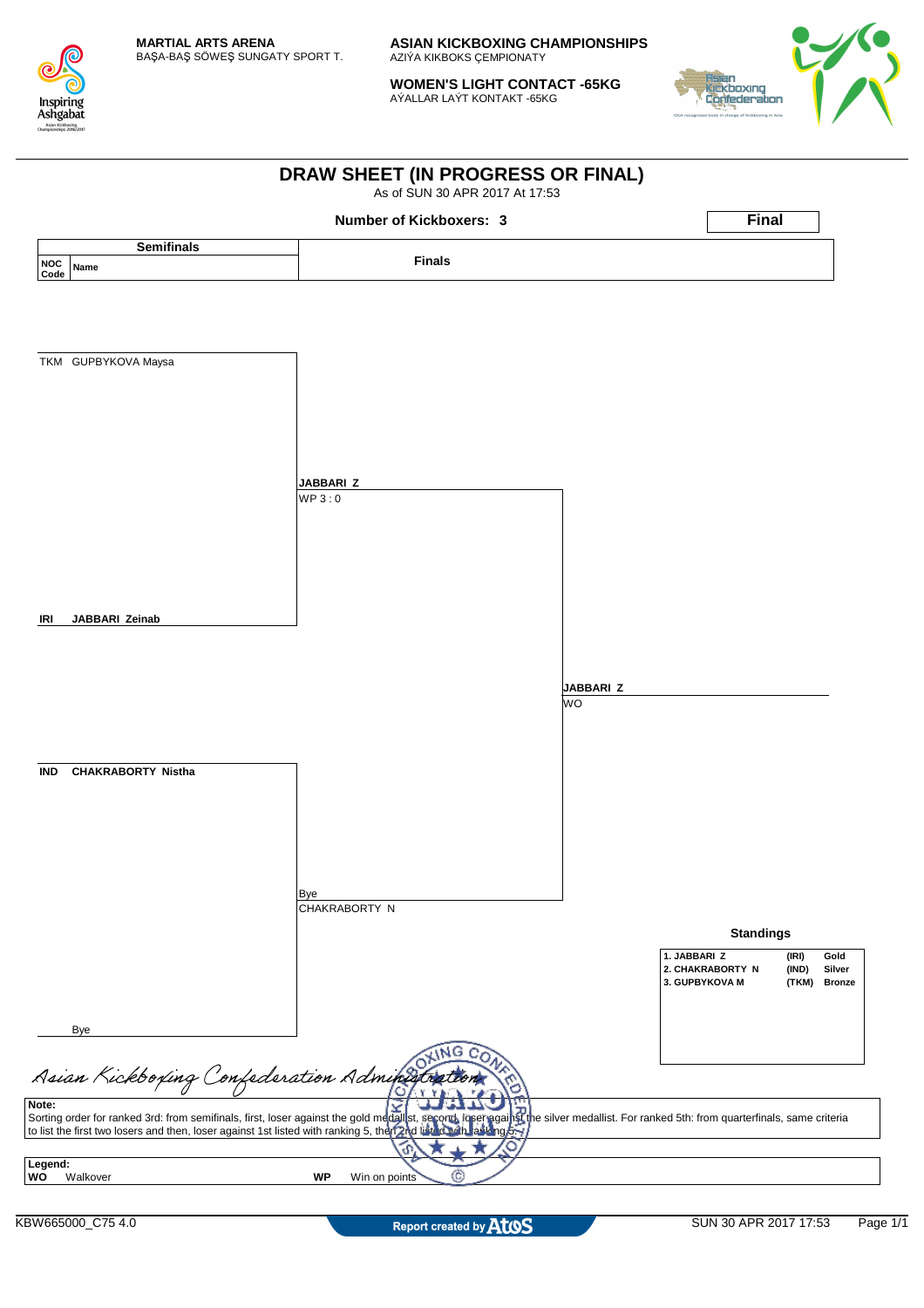

**MEN'S LOW KICK +91KG** ERKEKLER LOW KIK +91KG



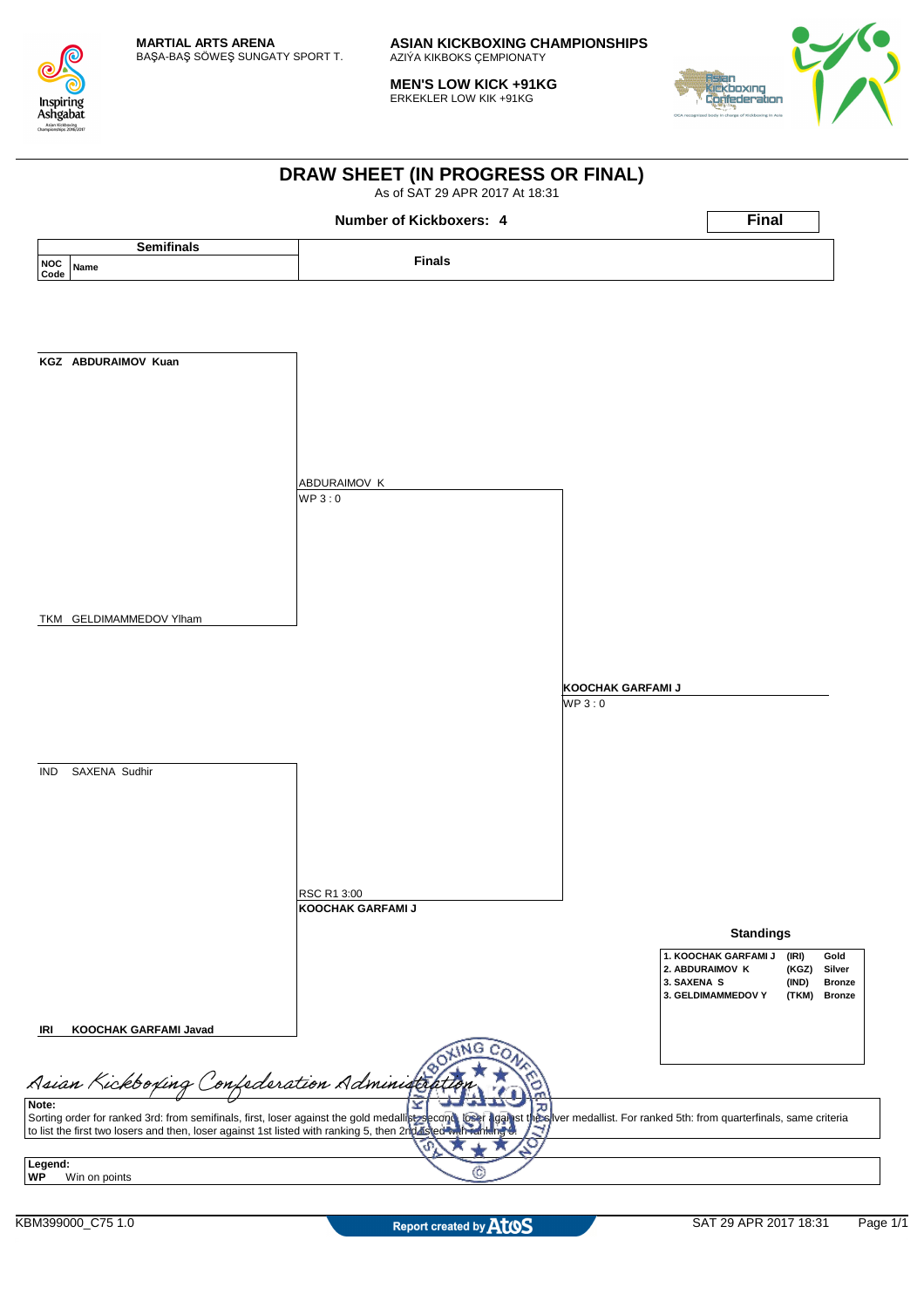

**MEN'S LOW KICK -51KG** ERKEKLER LOW KIK -51KG



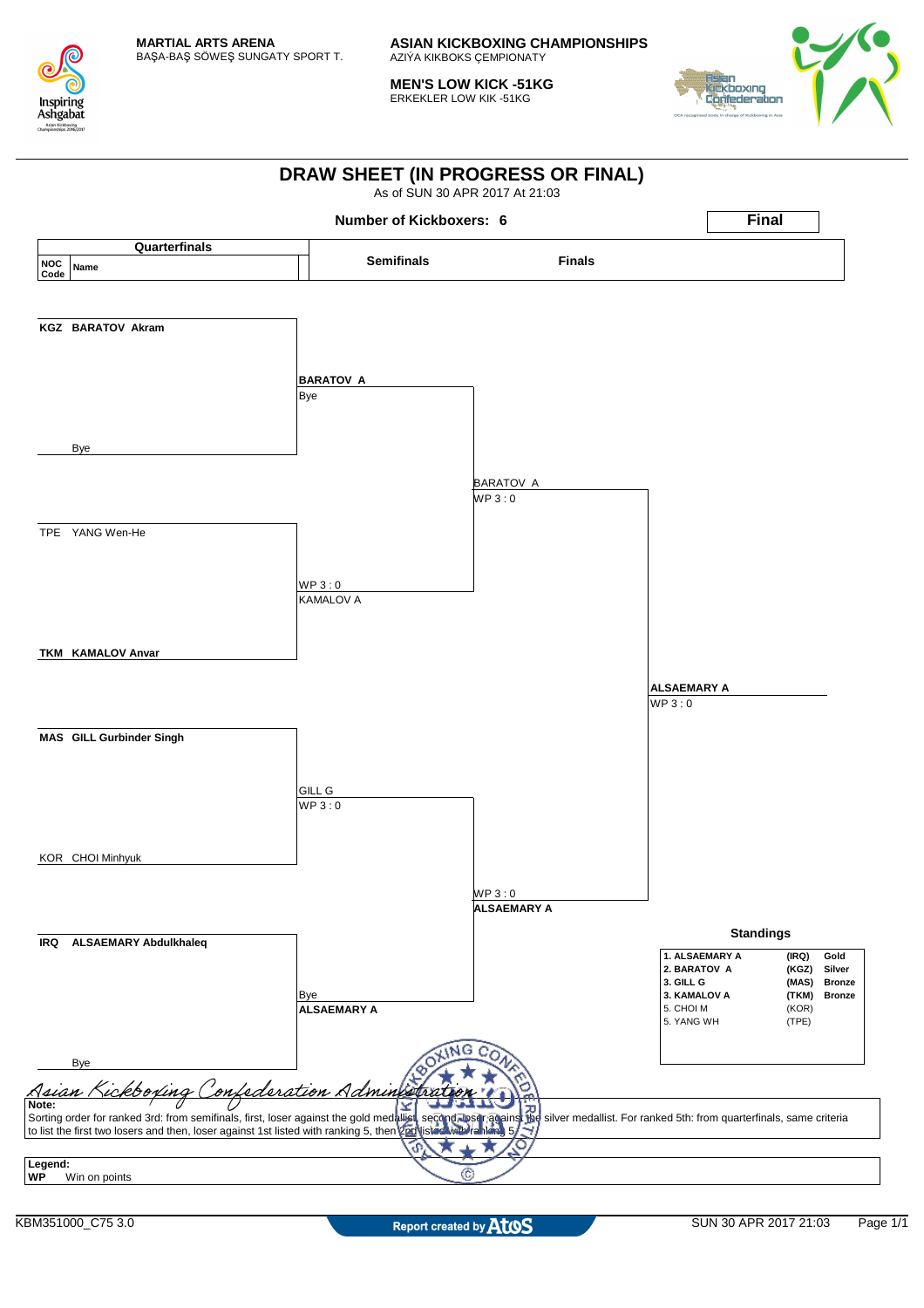

**MEN'S LOW KICK -54KG** ERKEKLER LOW KIK -54KG



|                                           | As of SUN 30 APR 2017 At 21:03                                                                                                                                                                                    |                                                                                      |
|-------------------------------------------|-------------------------------------------------------------------------------------------------------------------------------------------------------------------------------------------------------------------|--------------------------------------------------------------------------------------|
|                                           | Number of Kickboxers: 2                                                                                                                                                                                           | <b>Final</b>                                                                         |
| <b>Finals</b><br><b>NOC</b>               |                                                                                                                                                                                                                   |                                                                                      |
| Name<br>Code                              |                                                                                                                                                                                                                   |                                                                                      |
|                                           |                                                                                                                                                                                                                   |                                                                                      |
|                                           |                                                                                                                                                                                                                   |                                                                                      |
|                                           |                                                                                                                                                                                                                   |                                                                                      |
|                                           |                                                                                                                                                                                                                   |                                                                                      |
|                                           |                                                                                                                                                                                                                   |                                                                                      |
|                                           |                                                                                                                                                                                                                   |                                                                                      |
| TKM KASYMOV Ramin                         |                                                                                                                                                                                                                   |                                                                                      |
|                                           |                                                                                                                                                                                                                   |                                                                                      |
|                                           |                                                                                                                                                                                                                   |                                                                                      |
|                                           |                                                                                                                                                                                                                   |                                                                                      |
|                                           |                                                                                                                                                                                                                   |                                                                                      |
|                                           |                                                                                                                                                                                                                   |                                                                                      |
|                                           |                                                                                                                                                                                                                   |                                                                                      |
|                                           |                                                                                                                                                                                                                   |                                                                                      |
|                                           |                                                                                                                                                                                                                   |                                                                                      |
|                                           |                                                                                                                                                                                                                   |                                                                                      |
|                                           |                                                                                                                                                                                                                   |                                                                                      |
|                                           |                                                                                                                                                                                                                   |                                                                                      |
|                                           | <b>KABUTOV S</b><br>WP3:0                                                                                                                                                                                         |                                                                                      |
|                                           |                                                                                                                                                                                                                   |                                                                                      |
|                                           |                                                                                                                                                                                                                   |                                                                                      |
|                                           |                                                                                                                                                                                                                   |                                                                                      |
|                                           |                                                                                                                                                                                                                   |                                                                                      |
|                                           |                                                                                                                                                                                                                   |                                                                                      |
|                                           |                                                                                                                                                                                                                   |                                                                                      |
|                                           |                                                                                                                                                                                                                   |                                                                                      |
|                                           |                                                                                                                                                                                                                   |                                                                                      |
|                                           |                                                                                                                                                                                                                   |                                                                                      |
|                                           |                                                                                                                                                                                                                   |                                                                                      |
|                                           |                                                                                                                                                                                                                   | <b>Standings</b>                                                                     |
| <b>KGZ KABUTOV Sherzod</b>                |                                                                                                                                                                                                                   | 1. KABUTOV S<br>(KGZ)<br>Gold<br>2. KASYMOV R<br>(TKM)<br>Silver                     |
|                                           |                                                                                                                                                                                                                   |                                                                                      |
|                                           |                                                                                                                                                                                                                   |                                                                                      |
|                                           |                                                                                                                                                                                                                   |                                                                                      |
|                                           | NG                                                                                                                                                                                                                |                                                                                      |
| Asian Kickboxing Confederation Administra |                                                                                                                                                                                                                   |                                                                                      |
|                                           |                                                                                                                                                                                                                   |                                                                                      |
|                                           | Σ<br>ᠽ                                                                                                                                                                                                            | pset against the silver medallist. For ranked 5th: from quarterfinals, same criteria |
|                                           | Sorting order for ranked 3rd: from semifinals, first, loser against the gold medalist, specied to list the first two losers and then, loser against 1st listed with ranking 5, the manufacture with<br>ranking 51 |                                                                                      |
| Legend:                                   | O<br>P                                                                                                                                                                                                            |                                                                                      |
| Win on points                             | (C                                                                                                                                                                                                                |                                                                                      |
|                                           |                                                                                                                                                                                                                   |                                                                                      |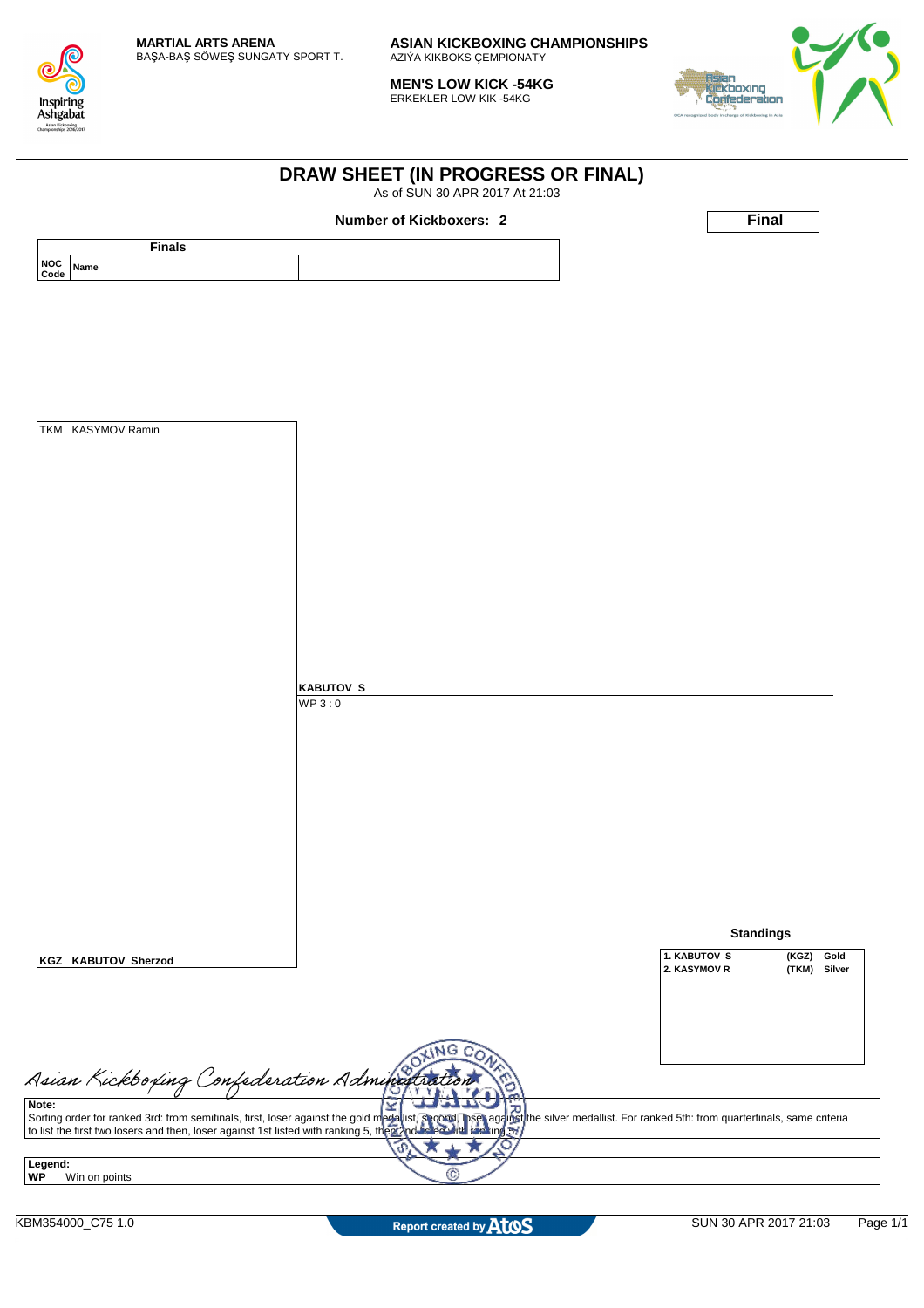

**MEN'S LOW KICK -57KG** ERKEKLER LOW KIK -57KG



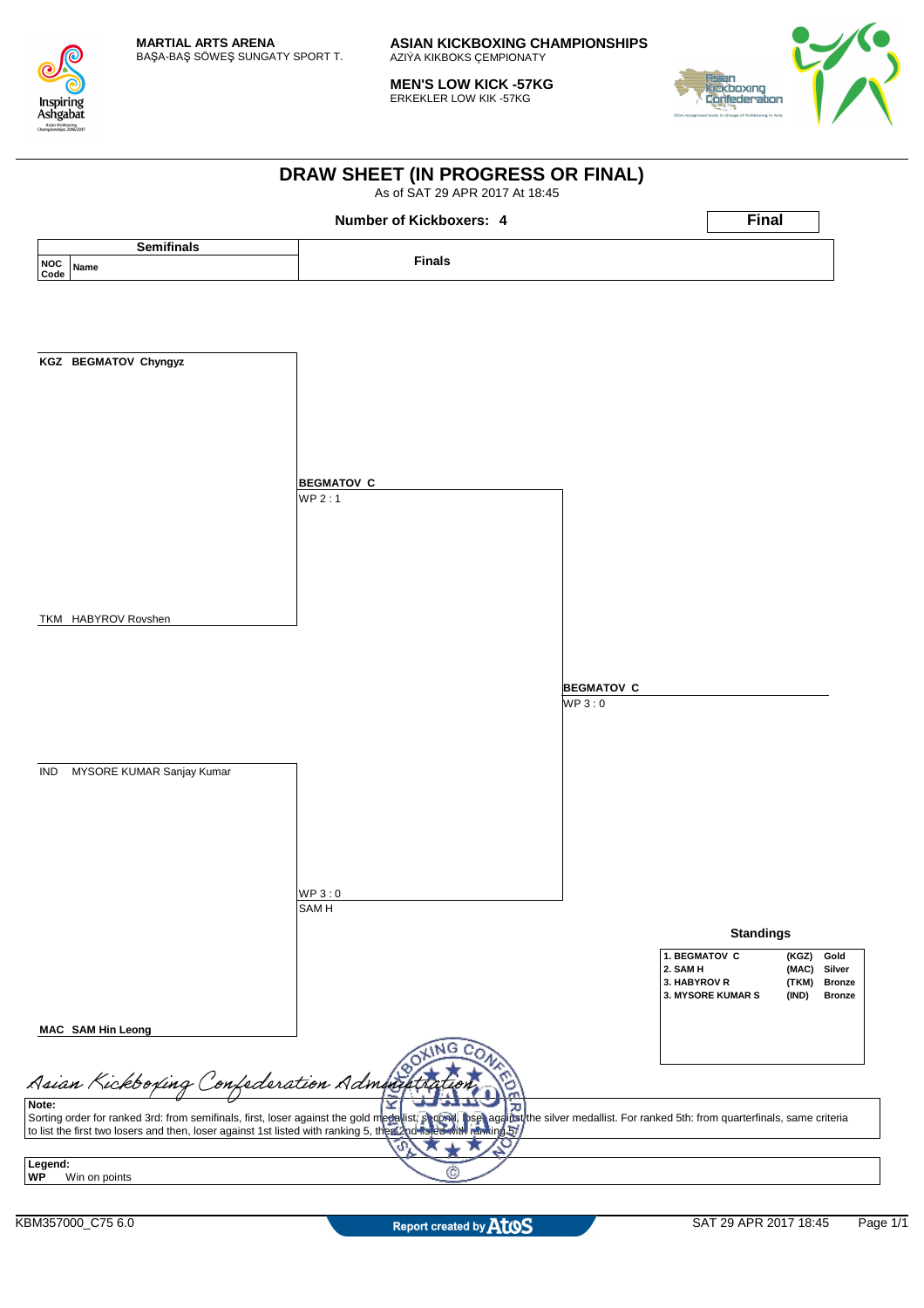

**MEN'S LOW KICK -60KG** ERKEKLER LOW KIK -60KG



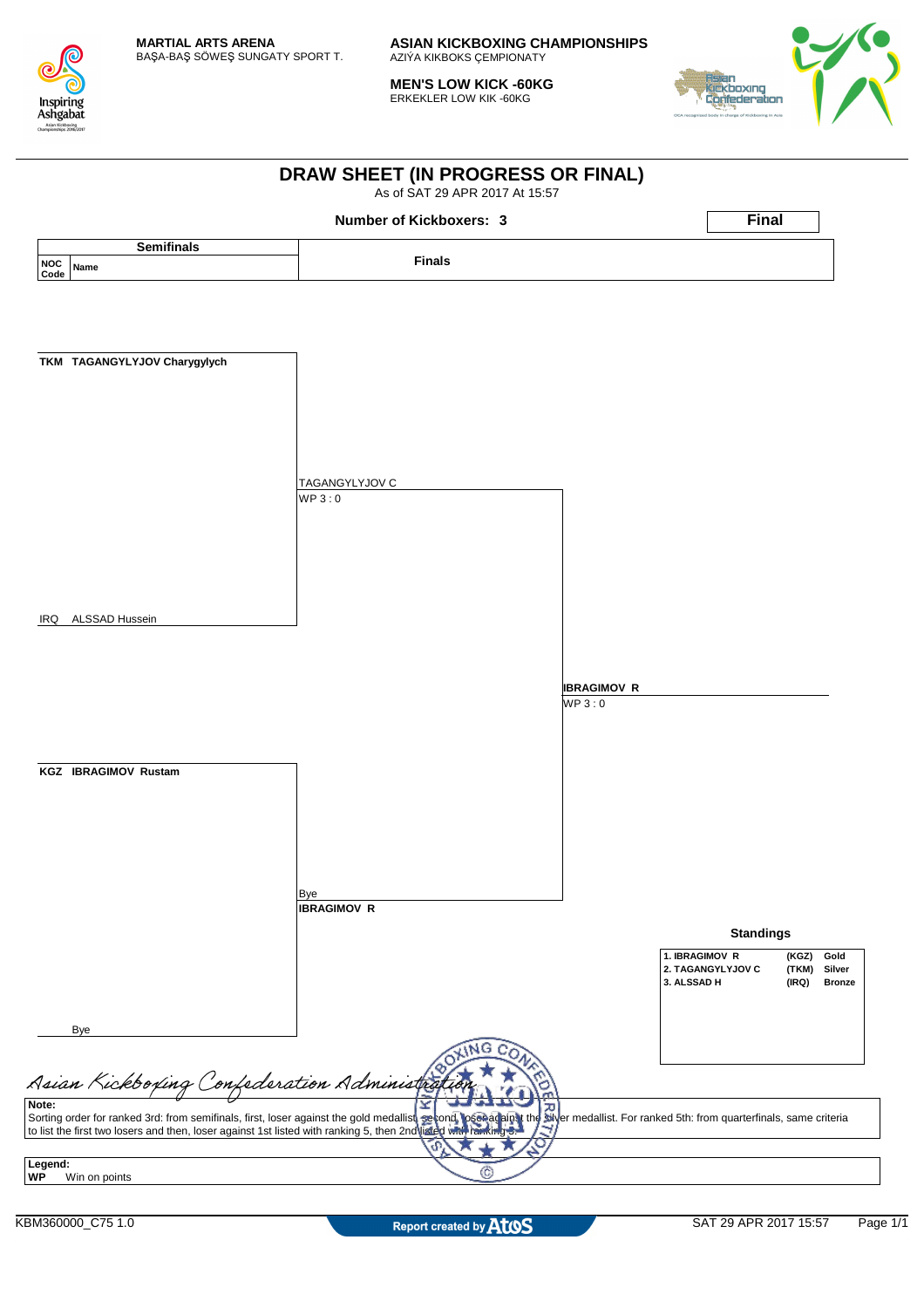

**MEN'S LOW KICK -63.5KG** ERKEKLER LOW KIK -63.5KG



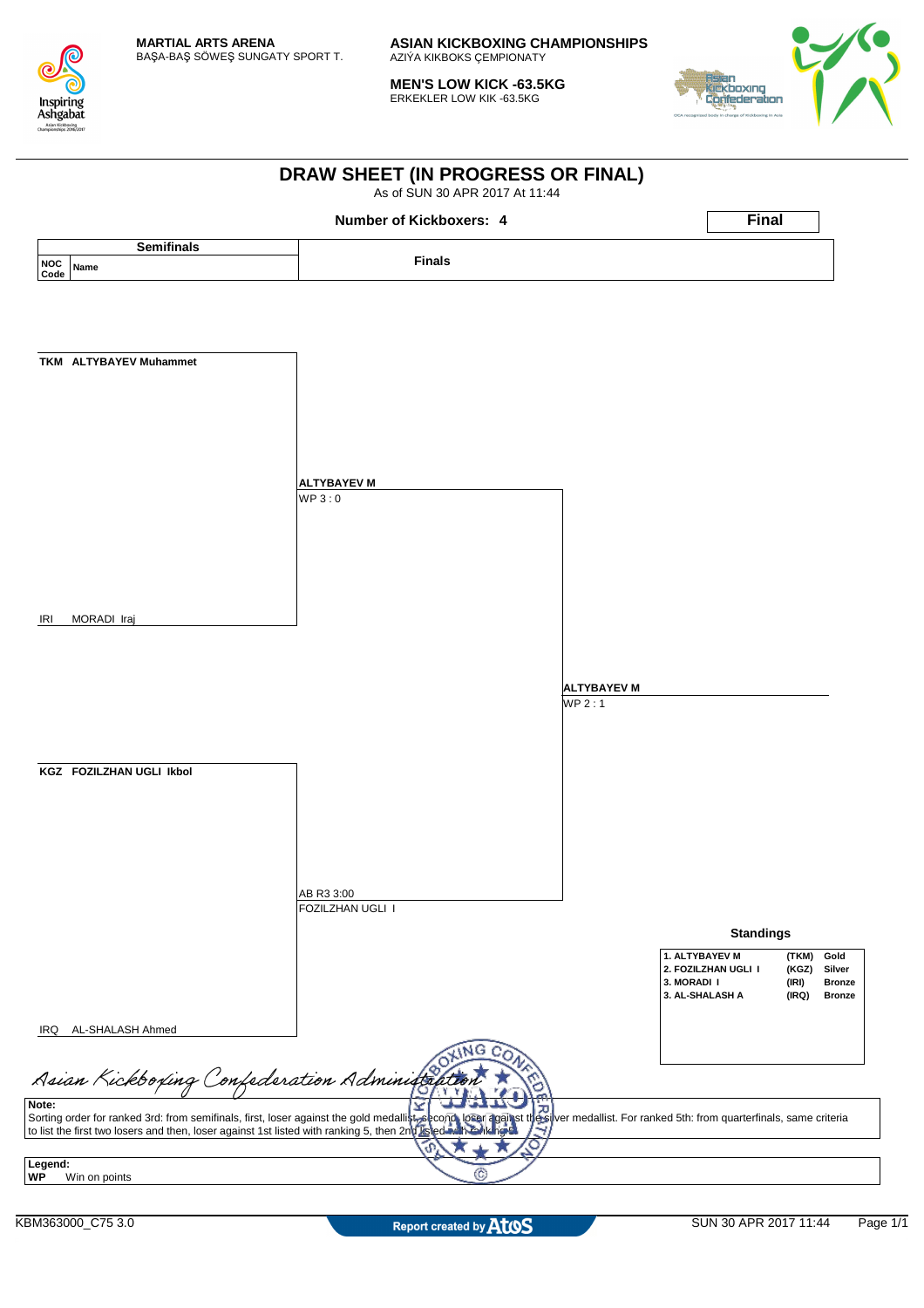

**MEN'S LOW KICK -67KG** ERKEKLER LOW KIK -67KG



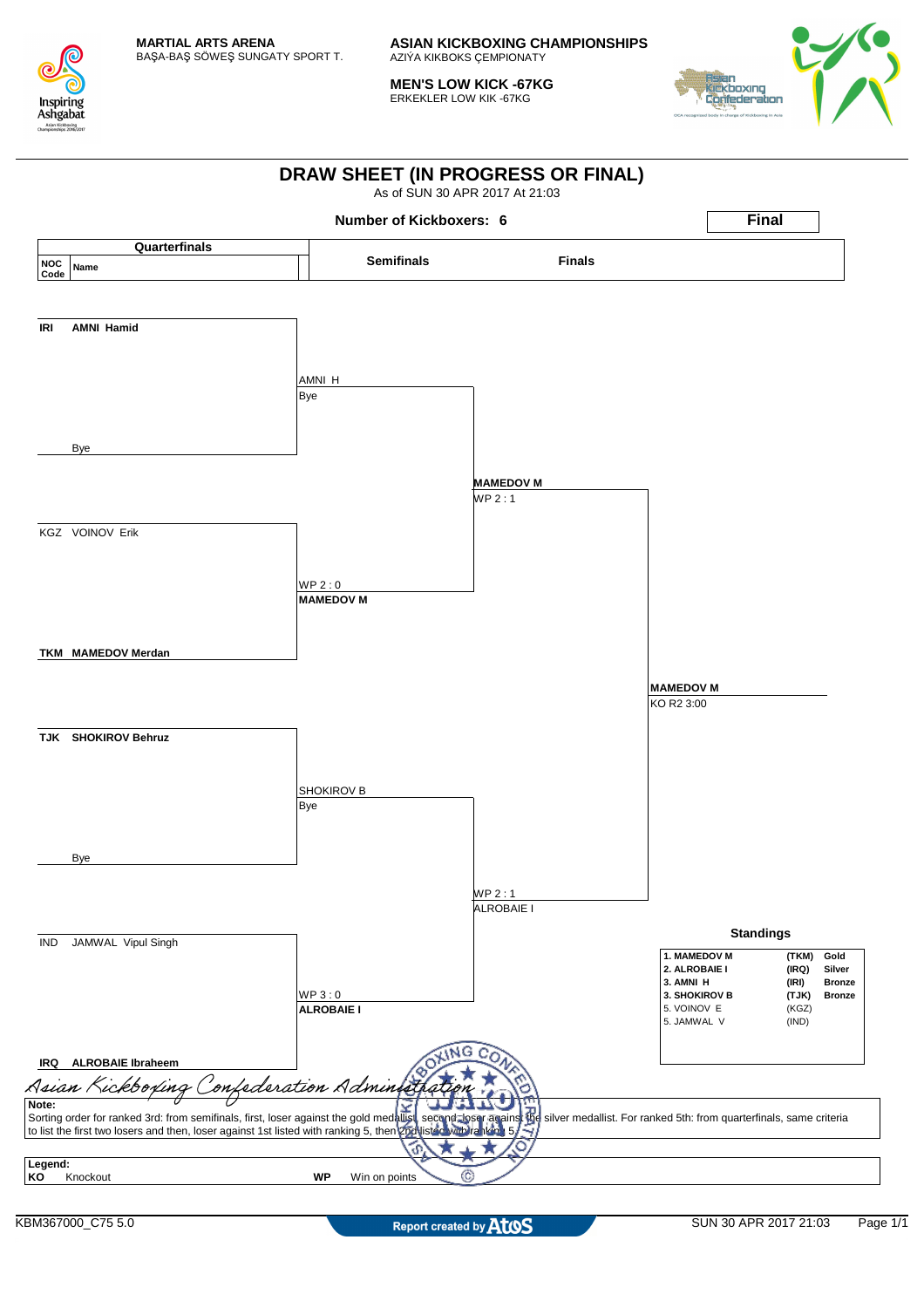

**MEN'S LOW KICK -71KG** ERKEKLER LOW KIK -71KG



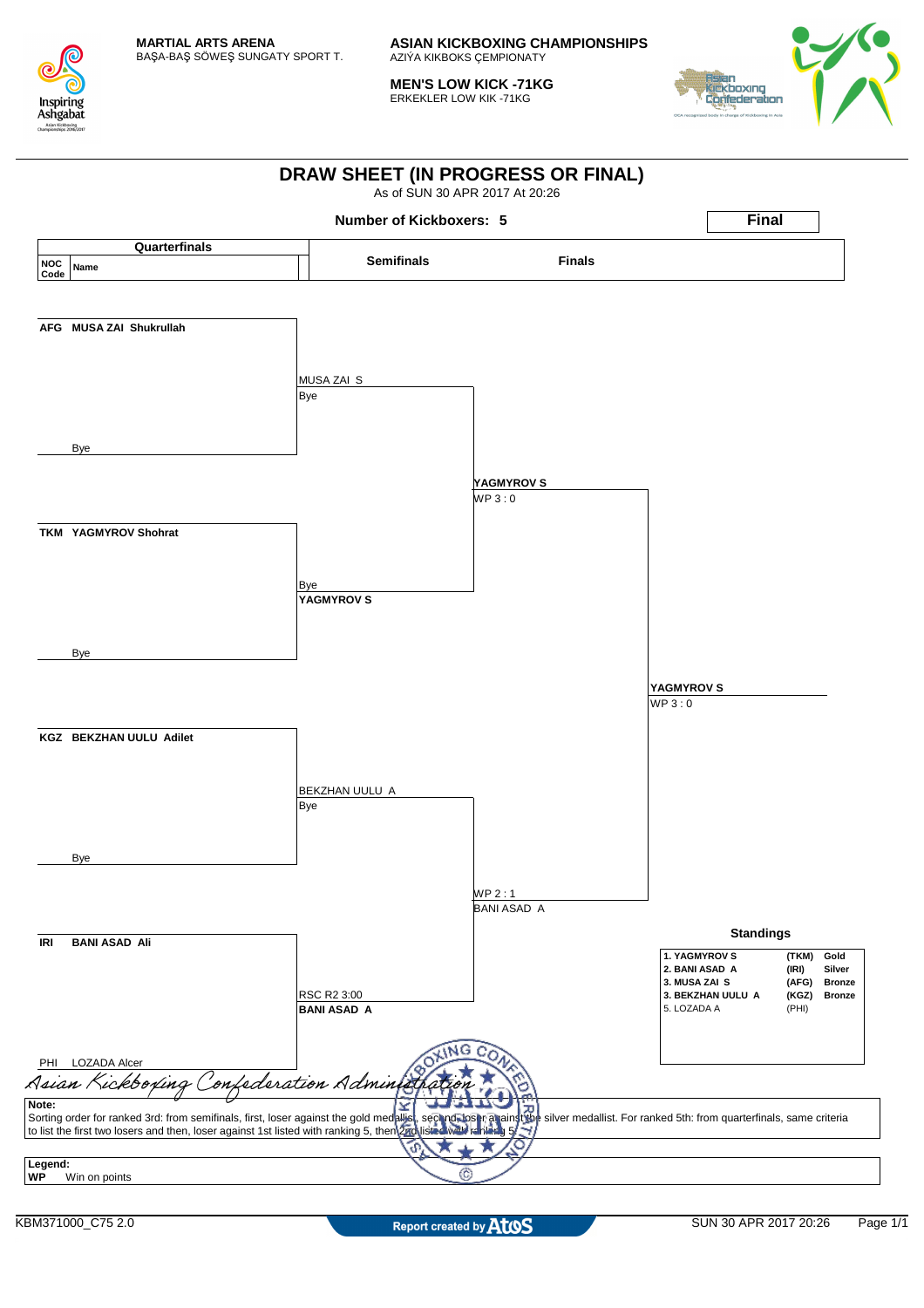

**MEN'S LOW KICK -75KG** ERKEKLER LOW KIK -75KG



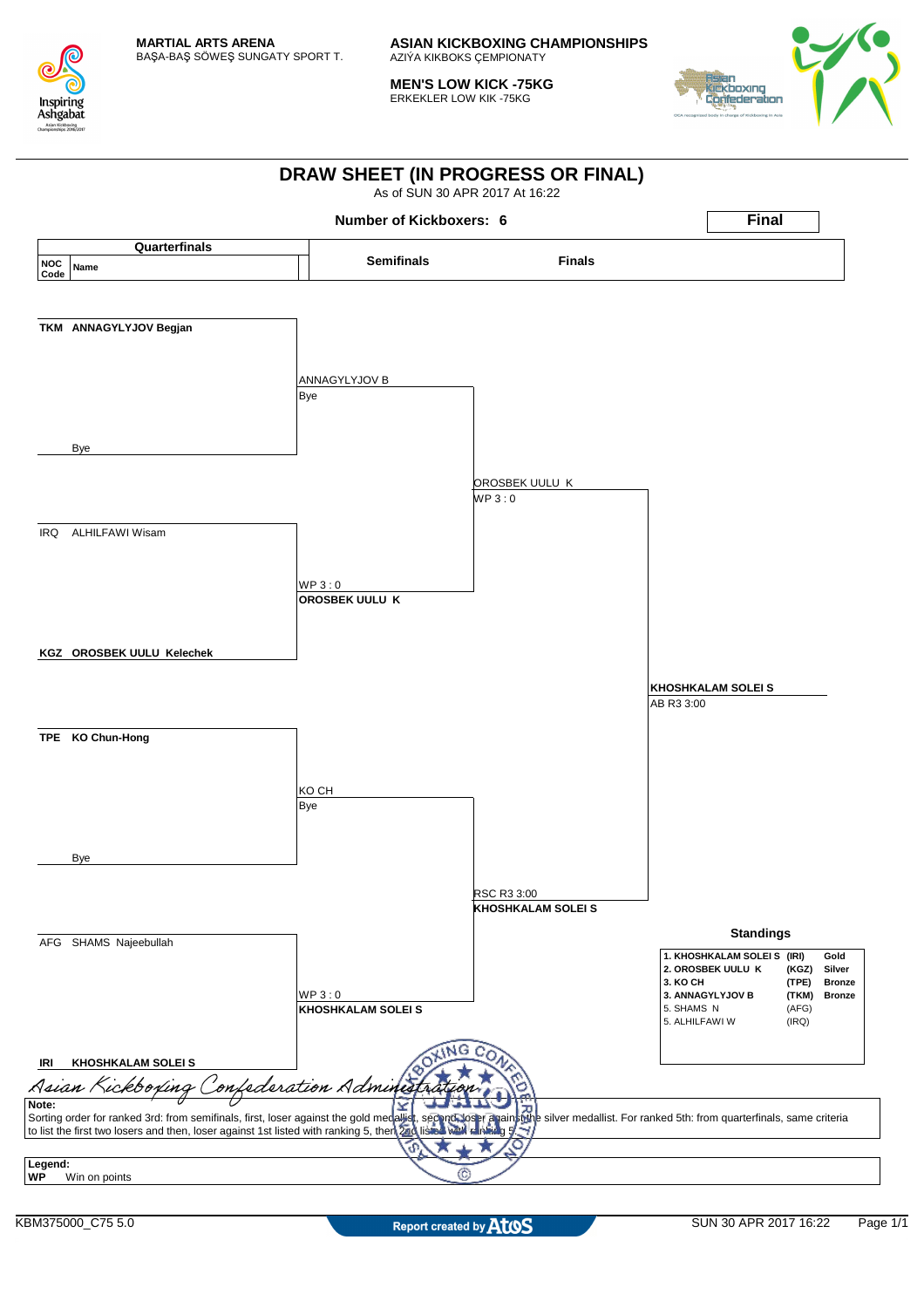

**MEN'S LOW KICK -81KG** ERKEKLER LOW KIK -81KG



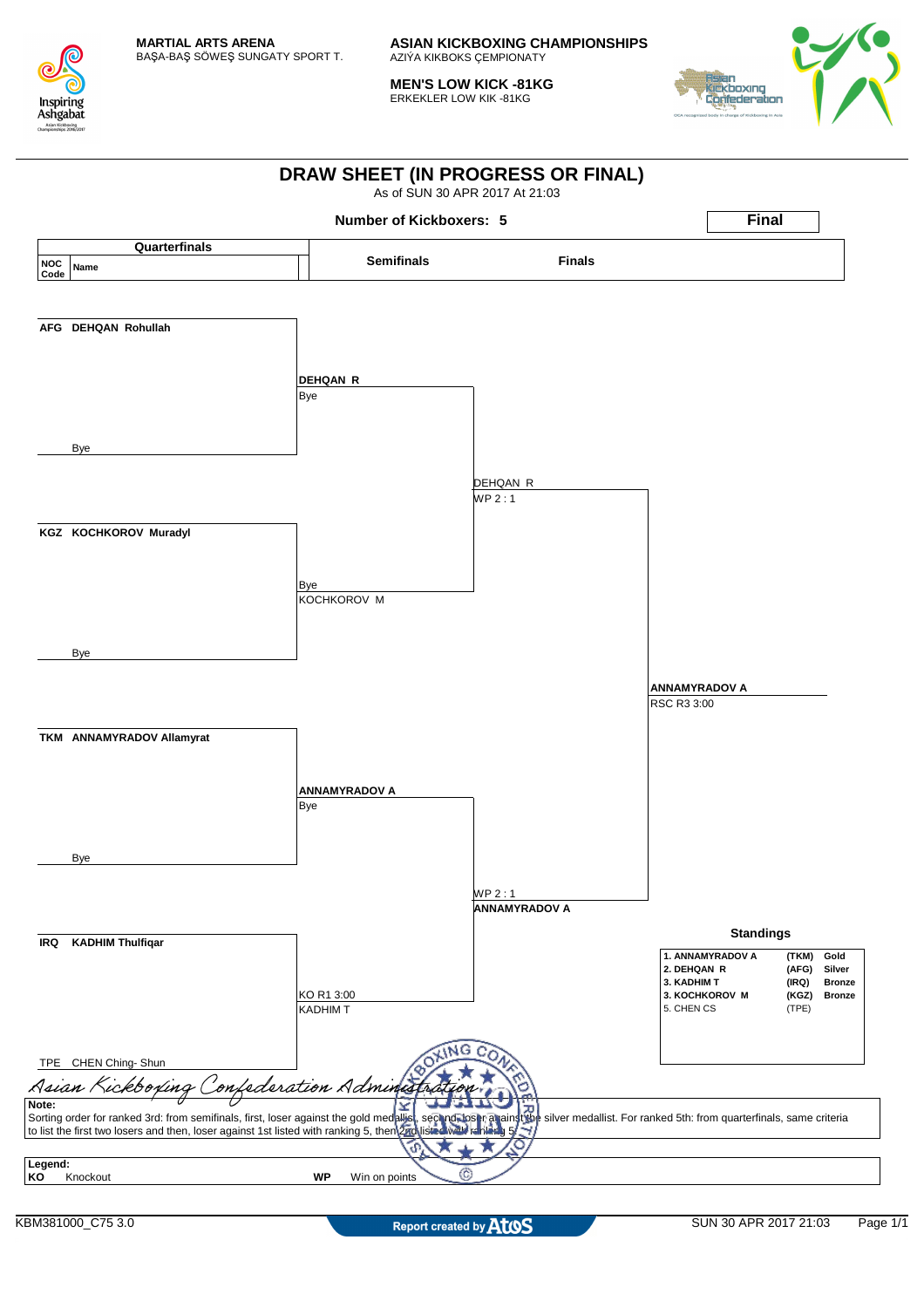

**MEN'S LOW KICK -86KG** ERKEKLER LOW KIK -86KG



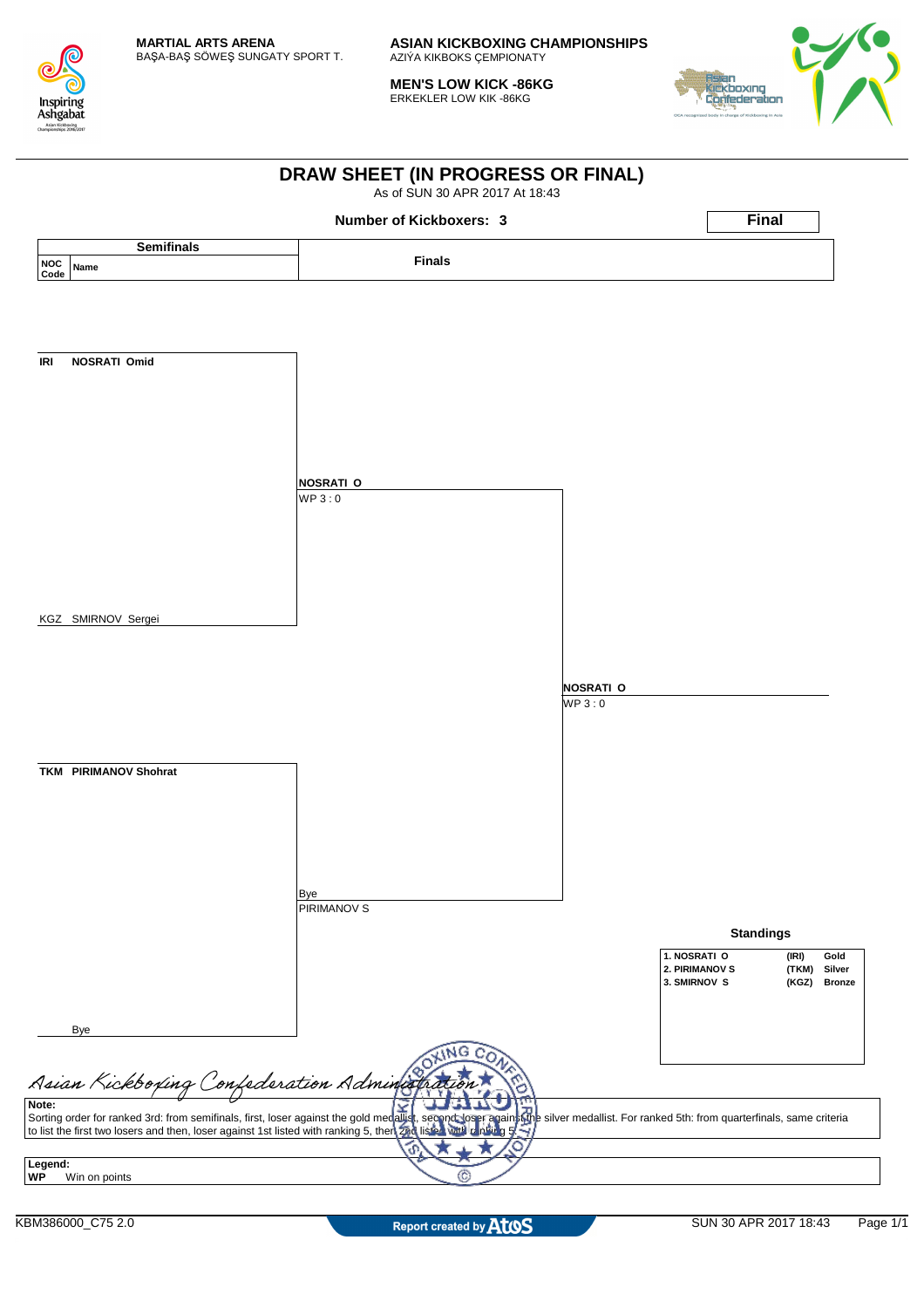

**MEN'S LOW KICK -91KG** ERKEKLER LOW KIK -91KG



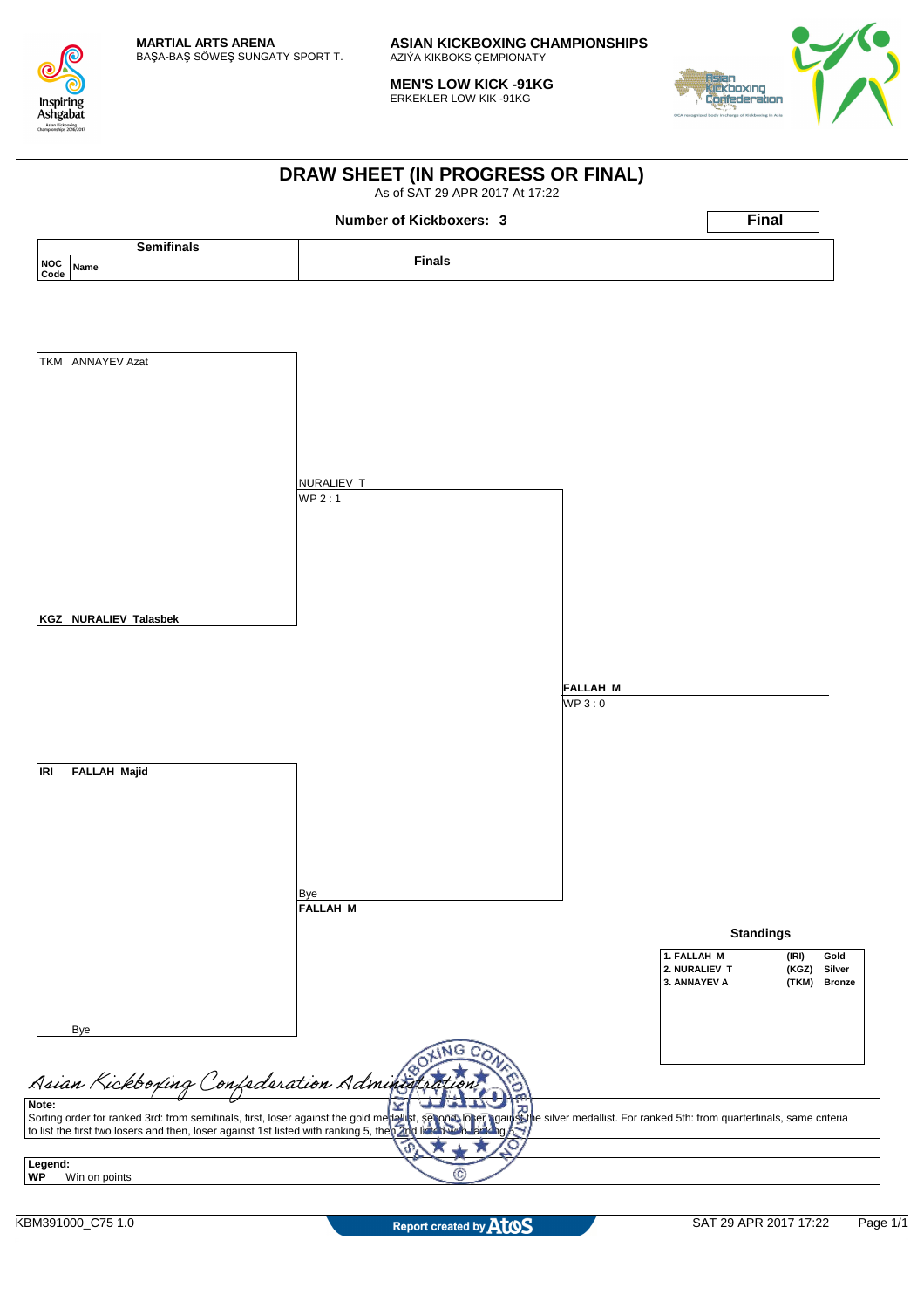

**WOMEN'S LOW KICK -52KG** AÝALLAR LOW KIK -52KG



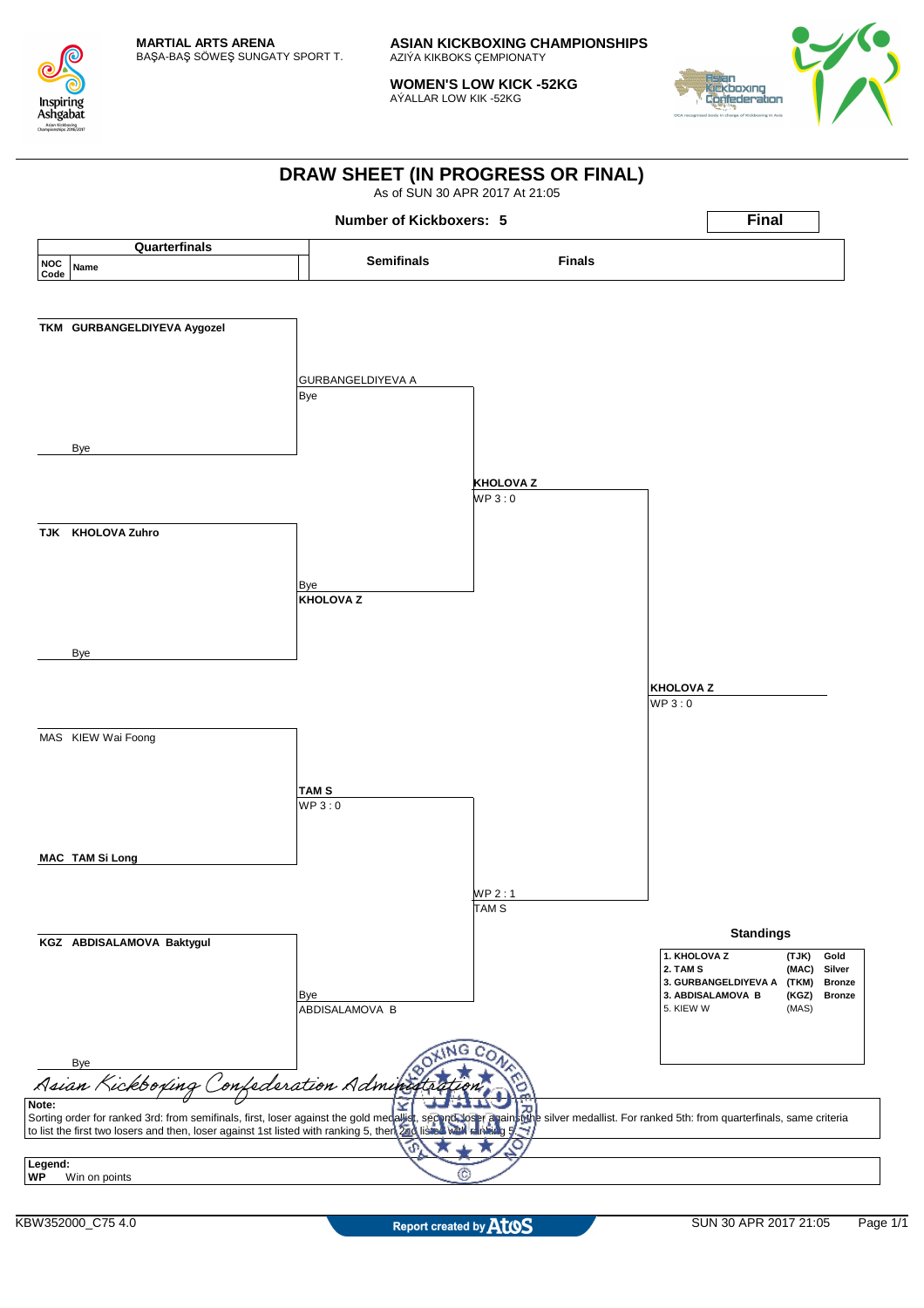

**WOMEN'S LOW KICK -60KG** AÝALLAR LOW KIK -60KG

**DRAW SHEET (IN PROGRESS OR FINAL)** As of SUN 30 APR 2017 At 18:55



|                                               | <b>Number of Kickboxers: 2</b>                                                                                                                                                                                                    | <b>Final</b>                        |
|-----------------------------------------------|-----------------------------------------------------------------------------------------------------------------------------------------------------------------------------------------------------------------------------------|-------------------------------------|
| <b>Finals</b><br><b>NOC</b>                   |                                                                                                                                                                                                                                   |                                     |
| Name<br>Code                                  |                                                                                                                                                                                                                                   |                                     |
|                                               |                                                                                                                                                                                                                                   |                                     |
|                                               |                                                                                                                                                                                                                                   |                                     |
|                                               |                                                                                                                                                                                                                                   |                                     |
|                                               |                                                                                                                                                                                                                                   |                                     |
|                                               |                                                                                                                                                                                                                                   |                                     |
| TKM GUPBYKOVA Maysa                           |                                                                                                                                                                                                                                   |                                     |
|                                               |                                                                                                                                                                                                                                   |                                     |
|                                               |                                                                                                                                                                                                                                   |                                     |
|                                               |                                                                                                                                                                                                                                   |                                     |
|                                               |                                                                                                                                                                                                                                   |                                     |
|                                               |                                                                                                                                                                                                                                   |                                     |
|                                               |                                                                                                                                                                                                                                   |                                     |
|                                               |                                                                                                                                                                                                                                   |                                     |
|                                               |                                                                                                                                                                                                                                   |                                     |
|                                               |                                                                                                                                                                                                                                   |                                     |
|                                               |                                                                                                                                                                                                                                   |                                     |
|                                               | <b>ALIZADEHSHARAFSH F</b>                                                                                                                                                                                                         |                                     |
|                                               | WP2:1                                                                                                                                                                                                                             |                                     |
|                                               |                                                                                                                                                                                                                                   |                                     |
|                                               |                                                                                                                                                                                                                                   |                                     |
|                                               |                                                                                                                                                                                                                                   |                                     |
|                                               |                                                                                                                                                                                                                                   |                                     |
|                                               |                                                                                                                                                                                                                                   |                                     |
|                                               |                                                                                                                                                                                                                                   |                                     |
|                                               |                                                                                                                                                                                                                                   |                                     |
|                                               |                                                                                                                                                                                                                                   |                                     |
|                                               |                                                                                                                                                                                                                                   | <b>Standings</b>                    |
|                                               |                                                                                                                                                                                                                                   | 1. ALIZADEHSHARAFSH F (IRI)<br>Gold |
| <b>ALIZADEHSHARAFSH F</b>                     |                                                                                                                                                                                                                                   | 2. GUPBYKOVA M<br>(TKM)<br>Silver   |
|                                               |                                                                                                                                                                                                                                   |                                     |
|                                               |                                                                                                                                                                                                                                   |                                     |
|                                               | ۱NG                                                                                                                                                                                                                               |                                     |
|                                               |                                                                                                                                                                                                                                   |                                     |
| Asian Kickboxing Confederation Administration |                                                                                                                                                                                                                                   |                                     |
| Note:                                         | Sorting order for ranked 3rd: from semifinals, first, loser against the gold medallist, shooted in service is the silver medallist. For ranked 5th: from quarterfinals, same criteria<br>to list the first two losers and then, l |                                     |
|                                               | ഹ                                                                                                                                                                                                                                 |                                     |
| Legend:                                       |                                                                                                                                                                                                                                   |                                     |
| Win on points                                 |                                                                                                                                                                                                                                   |                                     |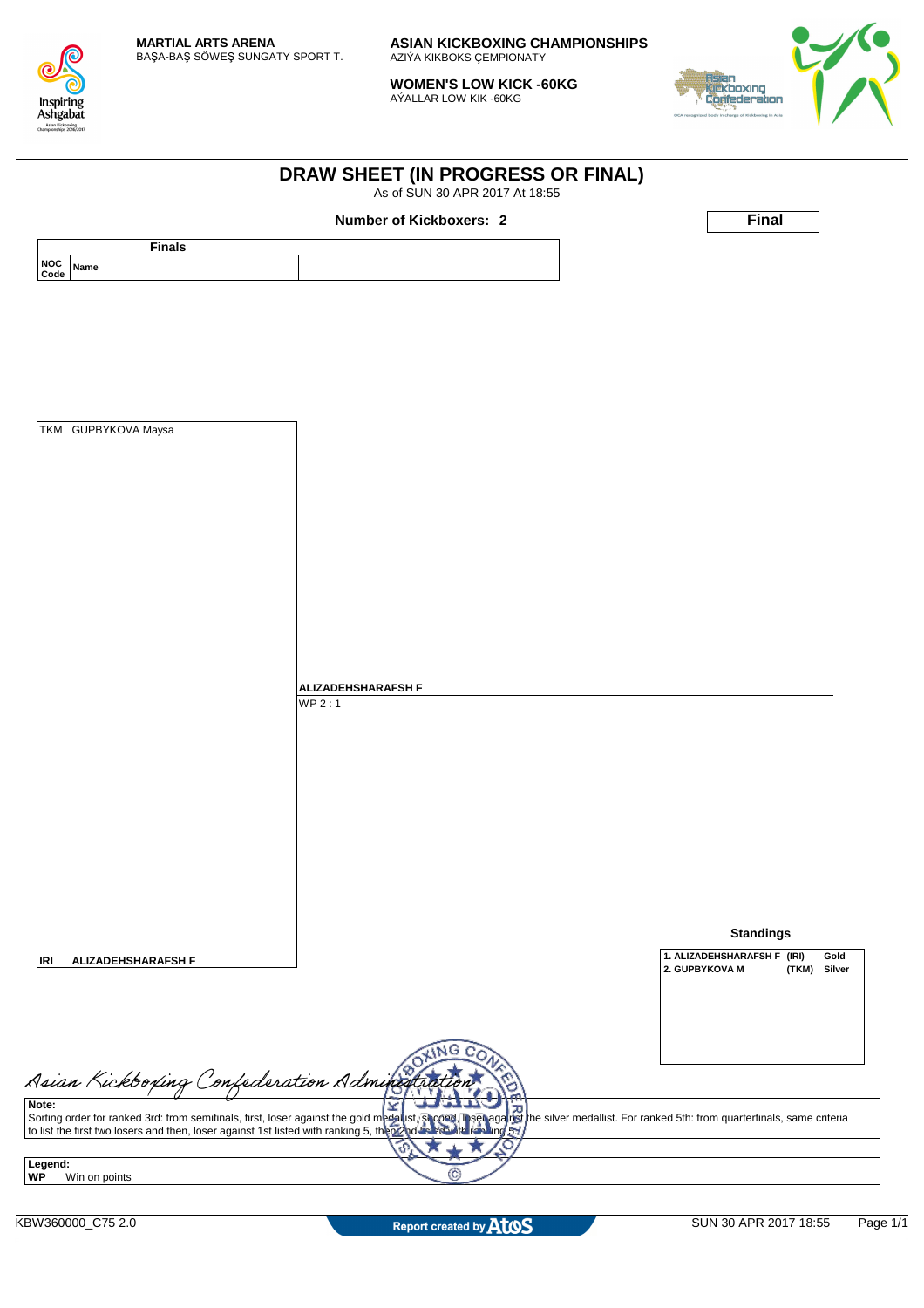

**WOMEN'S LOW KICK -65KG** AÝALLAR LOW KIK -65KG



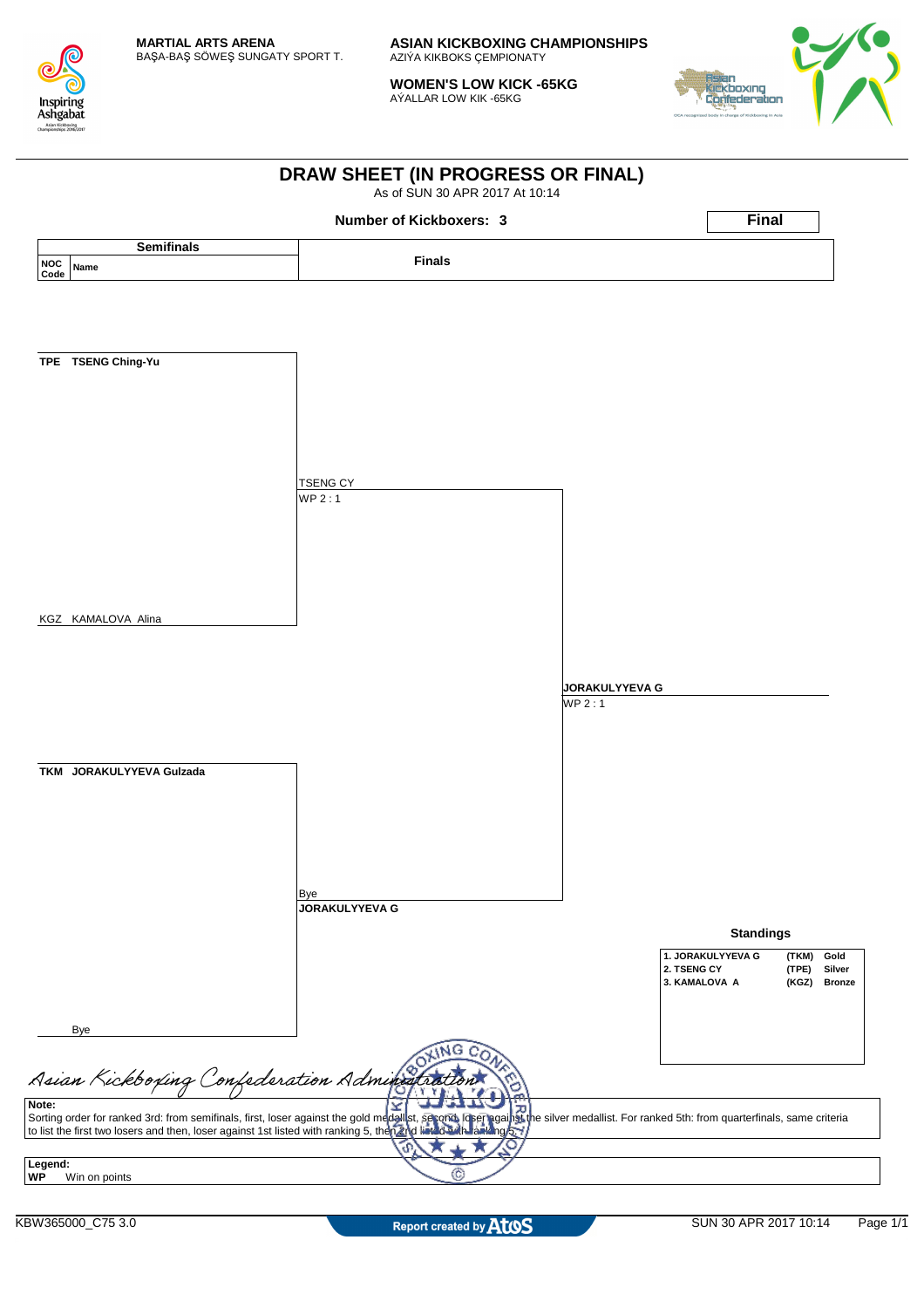



FRI 28 APR 2017 9:30

**ASIAN KICKBOXING CHAMPIONSHIPS** AZIÝA KIKBOKS ÇEMPIONATY

**MEN'S MUSICAL FORMS HARD STYLE W.** ERKEKLER HARD STAÝL - ÝARAGLY



**FINALS - SESSION 5** FINAL ÝARYŞLARY - TAPGYR 5

# **CONTEST RESULT (MAT)**

As of FRI 28 APR 2017 At 10:24

| $\overline{2}$<br>$-8.3$<br><b>TKM</b><br>8.3<br>8.1<br>$-7.8$<br>24.2<br>MYRADOV Rahat<br>7.8<br>1<br>3<br>$\mathbf{2}$<br>$-7.6$<br>7.5<br>7.5<br>7.4<br>22.4<br>NABIJI Farhan Abdul Khadir<br><b>IND</b><br>7.4<br>1<br><b>NEP</b><br>wo<br>SHRESTHA Nikesh<br>IRI<br>Judge 0<br>RAMEZANIMVAFAGH Mohammadreza<br><b>MAR</b><br><b>BARA Ahmed</b><br>Judge 1 | Rk | Draw |
|----------------------------------------------------------------------------------------------------------------------------------------------------------------------------------------------------------------------------------------------------------------------------------------------------------------------------------------------------------------|----|------|
|                                                                                                                                                                                                                                                                                                                                                                |    |      |
|                                                                                                                                                                                                                                                                                                                                                                |    |      |
|                                                                                                                                                                                                                                                                                                                                                                |    |      |
| <b>IRI</b><br>YEGANEH GHENAATI Armin<br>Judge 2<br><b>SZOKE Dora</b><br><b>GER</b><br>Judge 3<br><b>TPE</b><br><b>OBON Horacio Daniel</b><br>Judge 4                                                                                                                                                                                                           |    |      |

**Name Signature** 

 $\frac{K}{4}$ Asian Kickboxing Confederation Administra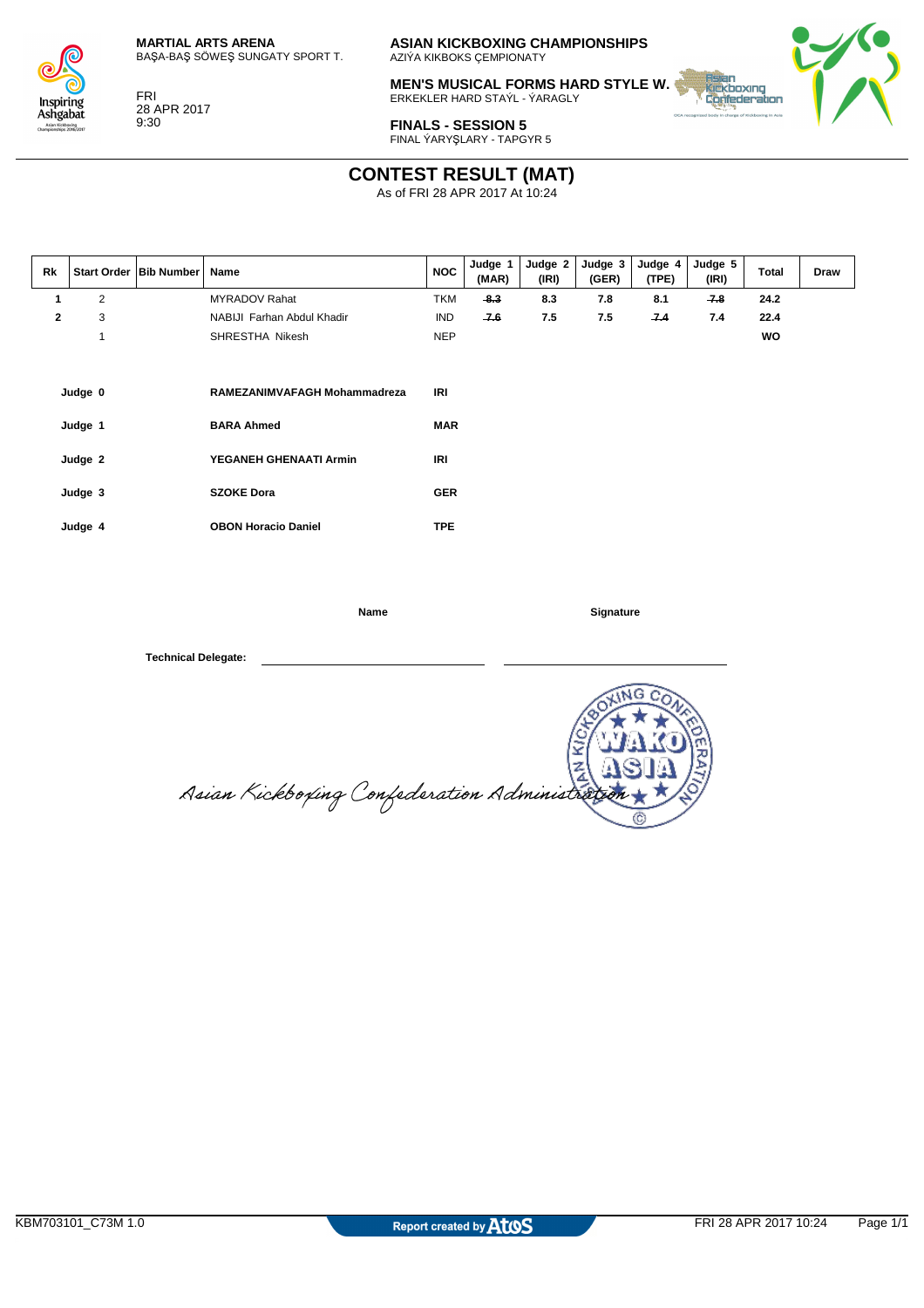



FRI 28 APR 2017 9:30

**ASIAN KICKBOXING CHAMPIONSHIPS** AZIÝA KIKBOKS ÇEMPIONATY

**MEN'S MUSICAL FORMS HARD STYLE** ERKEKLER HARD STAÝL



**FINALS - SESSION 5** FINAL ÝARYŞLARY - TAPGYR 5

## **CONTEST RESULT (MAT)**

As of FRI 28 APR 2017 At 11:53

| Rk |   | Start Order   Bib Number | Name                                   | <b>NOC</b> | Judge 1<br>(MAR) | Judge 2<br>(IRI) | Judge 3<br>(GER) | Judge 4<br>(TPE) | Judge 5<br>(IRI) | <b>Total</b> | Draw |
|----|---|--------------------------|----------------------------------------|------------|------------------|------------------|------------------|------------------|------------------|--------------|------|
|    | 4 |                          | MYLLIEMNGAP Pynnehbor                  | <b>IND</b> | 8.5              | 8.5              | $-8.4$           | 8.8              | $-8.9$           | 25.8         |      |
|    | 3 |                          | POUR FARAJ HASSANAKLOO Mohammad H. IRI |            | 8.1              | $-8.1$           | 8.2              | 8.2              | $-8.3$           | 24.5         |      |
| 3  |   |                          | ATAMYRADOV Ulugbeg                     | <b>TKM</b> | 8.0              | 8.0              | $-8.1$           | 8.1              | $-8.0$           | 24.1         |      |
| 4  | 2 |                          | SHAHI Raju Raja                        | <b>NEP</b> | 7.9              | 7.9              | 7.9              | $-7.9$           | $-8.1$           | 23.7         |      |
|    |   |                          |                                        |            |                  |                  |                  |                  |                  |              |      |
|    |   |                          |                                        |            |                  |                  |                  |                  |                  |              |      |

| <b>Chief Referee</b> | RAMEZANIMVAFAGH Mohammadreza | IRI        |
|----------------------|------------------------------|------------|
| Judge 1              | <b>BARA Ahmed</b>            | <b>MAR</b> |
| Judge 2              | YEGANEH GHENAATI Armin       | IRI        |
| Judge 3              | <b>SZOKE Dora</b>            | <b>GER</b> |
| Judge 4              | <b>OBON Horacio Daniel</b>   | TPE.       |

**Name Signature** 

 $M$ G ¥  $\overline{z}$ Asian Kickboxing Confederation Administr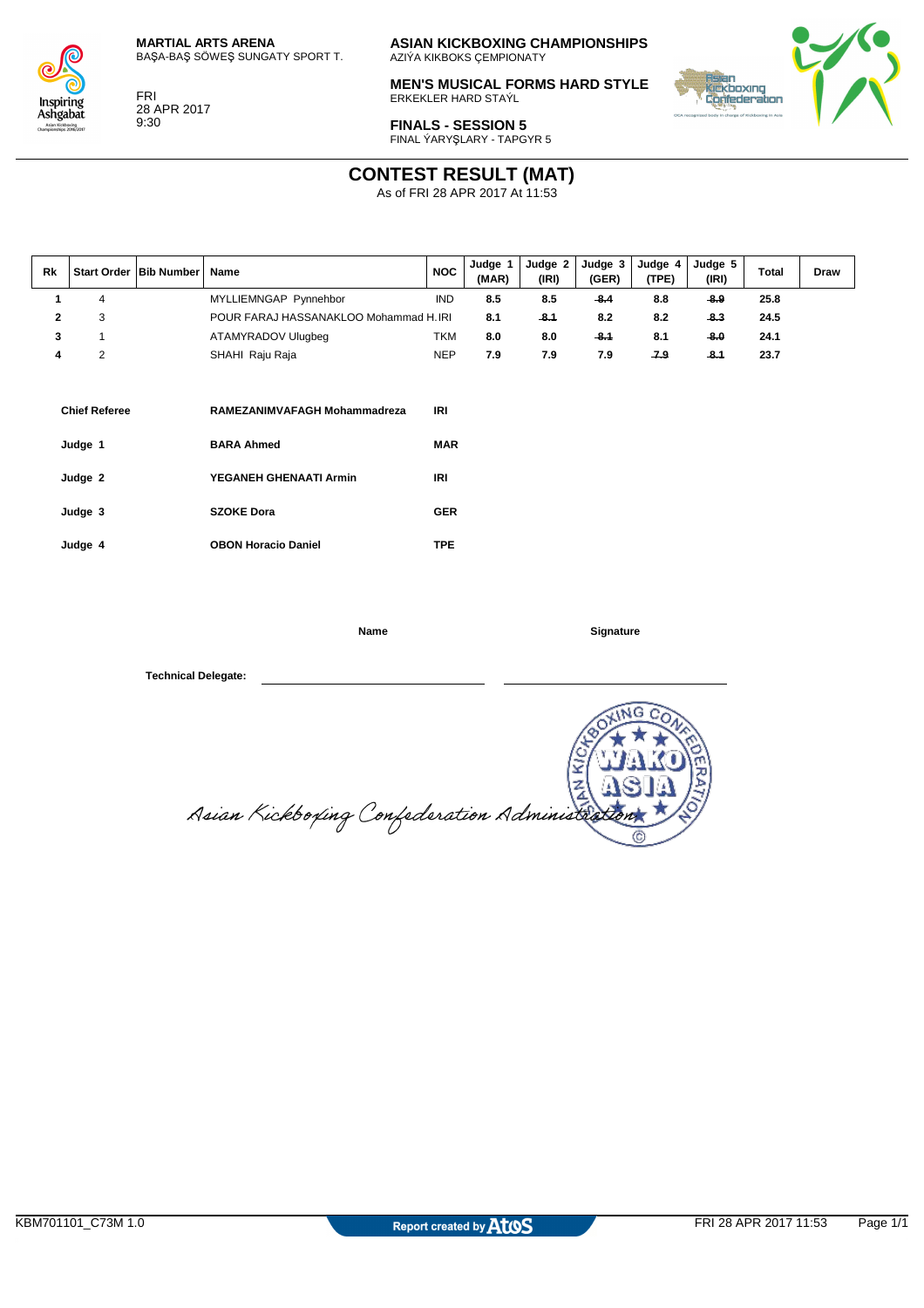

Insnirino Ashgabat kickboxing<br>sehine 2016/2011

FRI 28 APR 2017 9:30

**ASIAN KICKBOXING CHAMPIONSHIPS** AZIÝA KIKBOKS ÇEMPIONATY

**MEN'S MUSICAL FORMS SOFT STYLE W.** ERKEKLER SOFT STAÝL - ÝARAGLY



**FINALS - SESSION 5** FINAL ÝARYŞLARY - TAPGYR 5

### **CONTEST RESULT (MAT)**

As of FRI 28 APR 2017 At 10:30

| <b>Rk</b>    |                               | Start Order   Bib Number | Name                                                                        | <b>NOC</b>               | Judge 1<br>(MAR) | Judge 2<br>(IRI) | Judge 3<br>(GER) | Judge 4<br>(TPE) | Judge 5<br>(IRI) | <b>Total</b> | Draw |
|--------------|-------------------------------|--------------------------|-----------------------------------------------------------------------------|--------------------------|------------------|------------------|------------------|------------------|------------------|--------------|------|
| $\mathbf{1}$ | 2                             |                          | CHI HONG Sio                                                                | MAC                      | $-7.8$           | $-8.3$           | 8.0              | 8.0              | 8.0              | 24.0         |      |
| $\mathbf{2}$ | $\overline{1}$                |                          | MUHAMMETNAZAROV Serdar                                                      | <b>TKM</b>               | $-7.8$           | 7.9              | 8.1              | 8.0              | 8.0              | 23.9         |      |
|              | Judge 1<br>Judge 2<br>Judge 3 |                          | RAMEZANIMVAFAGH Mohammadreza<br><b>BARA Ahmed</b><br>YEGANEH GHENAATI Armin | IRI<br><b>MAR</b><br>IRI |                  |                  |                  |                  |                  |              |      |
|              | Judge 4                       |                          | <b>SZOKE Dora</b>                                                           | <b>GER</b>               |                  |                  |                  |                  |                  |              |      |
|              | Judge 5                       |                          | <b>OBON Horacio Daniel</b>                                                  | <b>TPE</b>               |                  |                  |                  |                  |                  |              |      |

**Name Signature** 

G  $\frac{1}{2}$ Asian Kickboxing Confederation Administra Ō.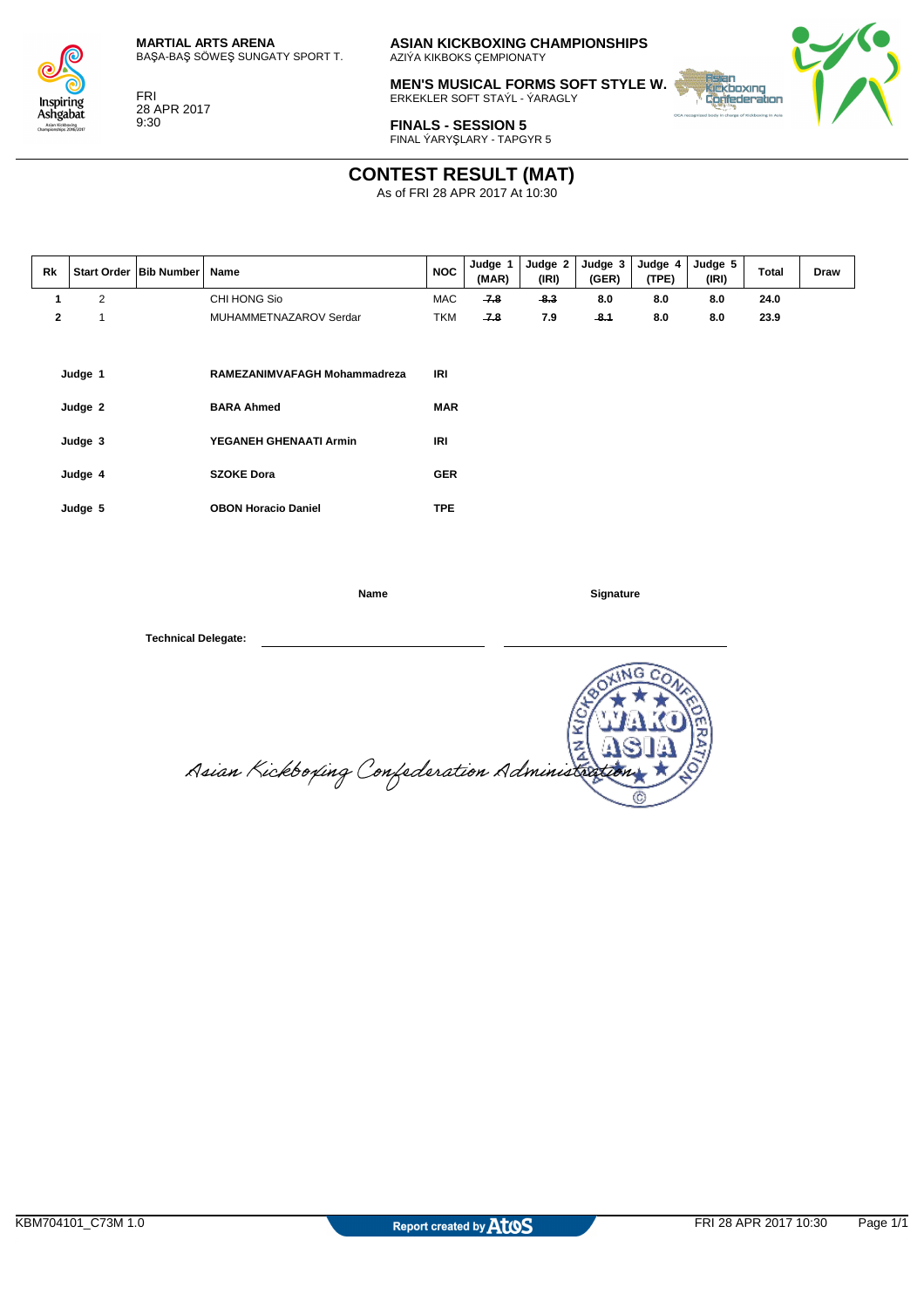



FRI 28 APR 2017 9:30

**ASIAN KICKBOXING CHAMPIONSHIPS** AZIÝA KIKBOKS ÇEMPIONATY

**MEN'S MUSICAL FORMS SOFT STYLE** ERKEKLER SOFT STAÝL



**FINALS - SESSION 5** FINAL ÝARYŞLARY - TAPGYR 5

### **CONTEST RESULT (MAT)**

As of FRI 28 APR 2017 At 11:55

| Rk           |              | Start Order   Bib Number | Name                         | <b>NOC</b> | Judge 1<br>(MAR) | Judge 2<br>(IRI) | Judge 3<br>(GER) | Judge 4<br>(TPE) | Judge 5<br>(IRI) | <b>Total</b> | Draw |
|--------------|--------------|--------------------------|------------------------------|------------|------------------|------------------|------------------|------------------|------------------|--------------|------|
| 1            | 5            |                          | AKBARZADEHMOSHTADHI Majid    | <b>IRI</b> | $-8.0$           | 8.4              | 8.4              | 8.1              | 8.4              | 24.9         |      |
| $\mathbf{2}$ | $\mathbf{1}$ |                          | SATLYKGULYYEV Jelal          | <b>TKM</b> | 8.1              | 8.3              | $-8.3$           | 8.1              | $-7.9$           | 24.5         |      |
| 3            | 2            |                          | CHI HONG Sio                 | <b>MAC</b> | 7.9              | 8.0              | 8.1              | $-7.9$           | $-8.3$           | 24.0         |      |
| 4            | 3            |                          | <b>PATEL Nikesh Kumar Re</b> | <b>IND</b> | 7.8              | 7.9              | 7.8              | $-7.8$           | $-8.2$           | 23.5         |      |
|              | 4            |                          | SHRESTHA Dibash              | <b>NEP</b> |                  |                  |                  |                  |                  | <b>WDR</b>   |      |
|              |              |                          |                              |            |                  |                  |                  |                  |                  |              |      |
|              | Judge 0      |                          | RAMEZANIMVAFAGH Mohammadreza | IRI        |                  |                  |                  |                  |                  |              |      |
|              | Judge 1      |                          | <b>BARA Ahmed</b>            | <b>MAR</b> |                  |                  |                  |                  |                  |              |      |
|              | Judge 2      |                          | YEGANEH GHENAATI Armin       | IRI        |                  |                  |                  |                  |                  |              |      |
|              | Judge 3      |                          | <b>SZOKE Dora</b>            | <b>GER</b> |                  |                  |                  |                  |                  |              |      |
|              | Judge 4      |                          | <b>OBON Horacio Daniel</b>   | <b>TPE</b> |                  |                  |                  |                  |                  |              |      |

**Name Signature** 

s Ē Asian Kickboxing Confederation Administrat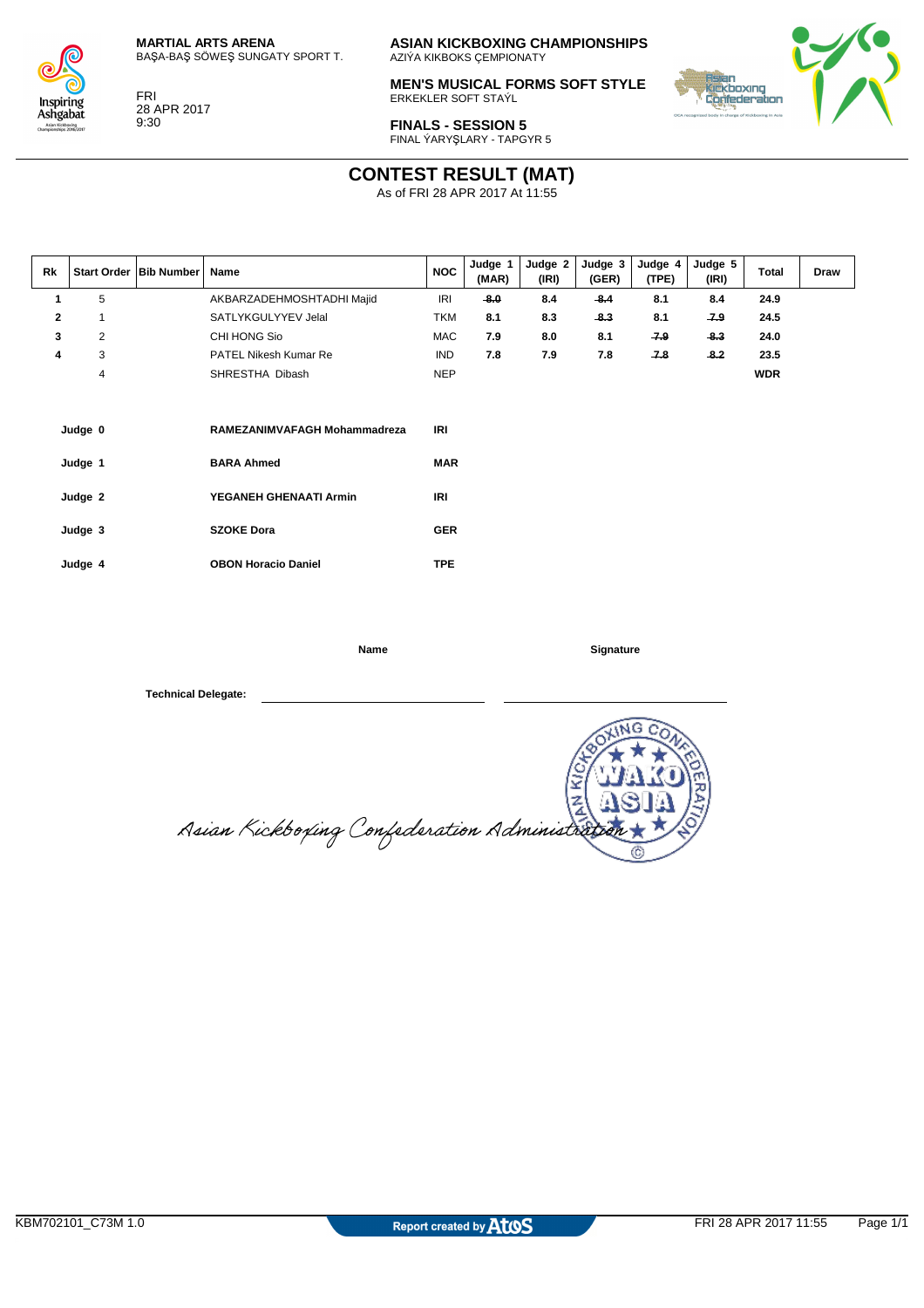

Insnirino Ashgabat kickboxing<br>sehine 2016/2011

FRI 28 APR 2017 9:30

**ASIAN KICKBOXING CHAMPIONSHIPS** AZIÝA KIKBOKS ÇEMPIONATY

**WOMEN'S MUSICAL FORMS HARD STYLE W.** AÝALLAR HARD STAÝL - ÝARAGLY



**FINALS - SESSION 5** FINAL ÝARYŞLARY - TAPGYR 5

## **CONTEST RESULT (MAT)**

As of FRI 28 APR 2017 At 10:09

| Rk           |                                          | Start Order   Bib Number | Name                                                                                             | <b>NOC</b>                                    | Judge 1<br>(MAR) | Judge 2<br>(IRI) | Judge 3<br>(GER) | Judge 4<br>(TPE) | Judge 5<br>(IRI) | <b>Total</b> | Draw |
|--------------|------------------------------------------|--------------------------|--------------------------------------------------------------------------------------------------|-----------------------------------------------|------------------|------------------|------------------|------------------|------------------|--------------|------|
| 1            | 1                                        |                          | <b>JUMABAYEVA Zohre</b>                                                                          | <b>TKM</b>                                    | 8.1              | $-8.2$           | 7.9              | 8.0              | $-7.9$           | 24.0         |      |
| $\mathbf{2}$ | $\overline{2}$                           |                          | RATHOD Ashwini                                                                                   | <b>IND</b>                                    | 7.4              | 7.8              | 7.9              | 7.4              | 7.5              | 22.7         |      |
|              | Judge 1<br>Judge 2<br>Judge 3<br>Judge 4 |                          | RAMEZANIMVAFAGH Mohammadreza<br><b>BARA Ahmed</b><br>YEGANEH GHENAATI Armin<br><b>SZOKE Dora</b> | IRI<br><b>MAR</b><br><b>IRI</b><br><b>GER</b> |                  |                  |                  |                  |                  |              |      |
|              |                                          |                          |                                                                                                  |                                               |                  |                  |                  |                  |                  |              |      |
|              | Judge 5                                  |                          | <b>OBON Horacio Daniel</b>                                                                       | <b>TPE</b>                                    |                  |                  |                  |                  |                  |              |      |

**Name Signature** 

Asian Kickboxing Confederation Adminis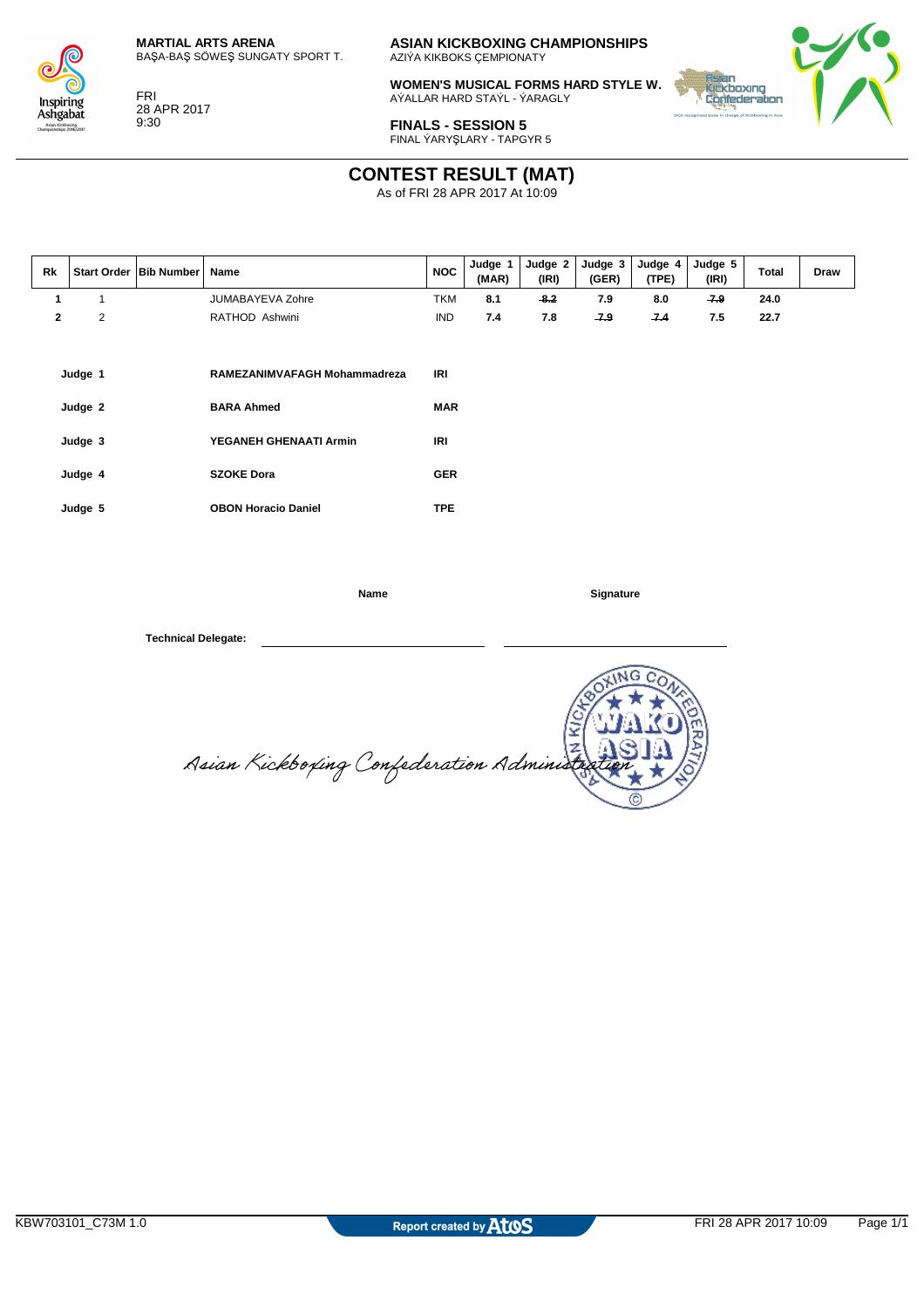

Inspiring Ashgabat n Kickboxing<br>eshine 2016/2011

FRI

28 APR 2017 9:30

**ASIAN KICKBOXING CHAMPIONSHIPS** AZIÝA KIKBOKS ÇEMPIONATY

**WOMEN'S MUSICAL FORMS HARD STYLE** AÝALLAR HARD STAÝL



**FINALS - SESSION 5** FINAL ÝARYŞLARY - TAPGYR 5

#### **CONTEST RESULT (MAT)**

As of FRI 28 APR 2017 At 11:27

| Rk |   | Start Order   Bib Number | Name               | <b>NOC</b> | Judge<br>(MAR) | Judge 2<br>(IRI) | Judge 3<br>(GER) | Judge 4<br>(TPE) | Judge 5<br>(IRI) | <b>Total</b> | Draw |
|----|---|--------------------------|--------------------|------------|----------------|------------------|------------------|------------------|------------------|--------------|------|
|    | 3 |                          | MIRHEIDARI Shahnaz | <b>IRI</b> | 8.2            | -8.1             | 8.2              | 8.5              | -8.5             | 24.9         |      |
|    |   |                          | RAI Sushmita       | <b>IND</b> | 8.1            | 8.2              | -7.9             | 8.0              | $-8.4$           | 24.3         |      |
|    |   |                          | ROZYBAYEVA Selbi   | TKM        | 8.0            | 8.1              | 8.1              | -8.0             | $-8.2$           | 24.2         |      |

| Judge 1 | RAMEZANIMVAFAGH Mohammadreza | IRI        |
|---------|------------------------------|------------|
| Judge 2 | <b>BARA Ahmed</b>            | <b>MAR</b> |
| Judge 3 | YEGANEH GHENAATI Armin       | IRI        |
| Judge 4 | <b>SZOKE Dora</b>            | <b>GER</b> |
| Judge 5 | <b>OBON Horacio Daniel</b>   | TPE        |

**Name Signature** 

 $\frac{5}{2}$ Asian Kickboxing Confederation Adminis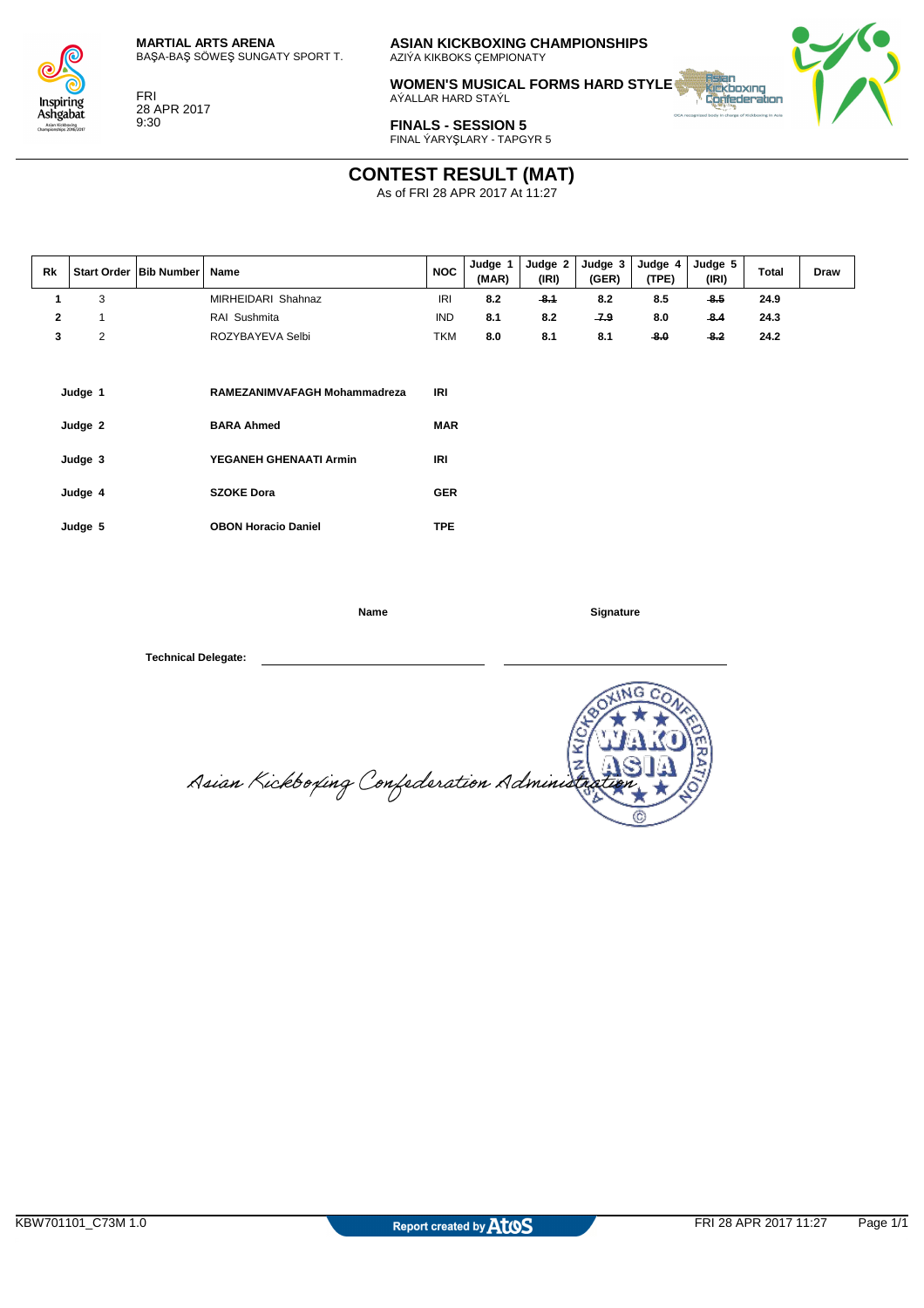

Insnirino Ashgabat kickboxing<br>sehine 2016/2011

FRI 28 APR 2017 9:30

**ASIAN KICKBOXING CHAMPIONSHIPS** AZIÝA KIKBOKS ÇEMPIONATY

**WOMEN'S MUSICAL FORMS SOFT STYLE W.** AÝALLAR SOFT STAÝL - ÝARAGLY



**FINALS - SESSION 5** FINAL ÝARYŞLARY - TAPGYR 5

#### **CONTEST RESULT (MAT)**

As of FRI 28 APR 2017 At 10:06

| Rk           |                    | Start Order   Bib Number | Name                                              | <b>NOC</b>        | Judge 1<br>(MAR) | Judge 2<br>(IRI) | Judge 3<br>(GER) | Judge 4<br>(TPE) | Judge 5<br>(IRI) | Total | Draw |
|--------------|--------------------|--------------------------|---------------------------------------------------|-------------------|------------------|------------------|------------------|------------------|------------------|-------|------|
| 1            | $\overline{2}$     |                          | HOJANIYAZOVA Tamara                               | <b>TKM</b>        | $-8.0$           | $-8.3$           | 8.2              | 8.1              | 8.3              | 24.6  |      |
| $\mathbf{2}$ | $\mathbf{1}$       |                          | KIT I Mak                                         | MAC               | 7.9              | 7.9              | $-8.0$           | 7.8              | 7.8              | 23.6  |      |
|              | Judge 1<br>Judge 2 |                          | RAMEZANIMVAFAGH Mohammadreza<br><b>BARA Ahmed</b> | IRI<br><b>MAR</b> |                  |                  |                  |                  |                  |       |      |
|              |                    |                          |                                                   |                   |                  |                  |                  |                  |                  |       |      |
|              | Judge 3            |                          | YEGANEH GHENAATI Armin                            | IRI               |                  |                  |                  |                  |                  |       |      |
|              | Judge 4            |                          | <b>SZOKE Dora</b>                                 | <b>GER</b>        |                  |                  |                  |                  |                  |       |      |
|              | Judge 5            |                          | <b>OBON Horacio Daniel</b>                        | <b>TPE</b>        |                  |                  |                  |                  |                  |       |      |

**Name Signature** 

x E Asian Kickboxing Confederation Administ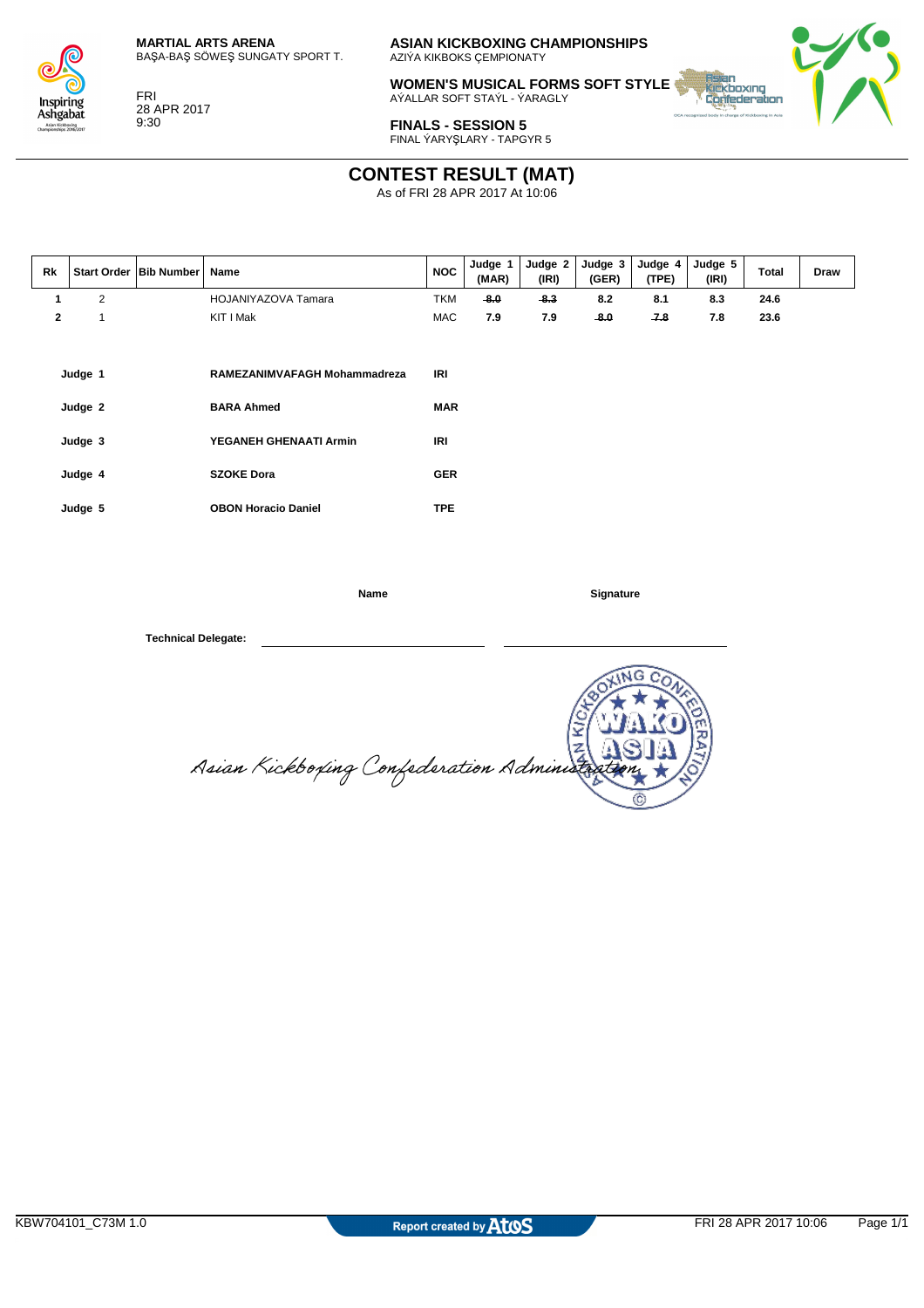

Inspiring Ashgabat n Kickboxing<br>eshine 2016/2011

FRI 28 APR 2017

9:30

**ASIAN KICKBOXING CHAMPIONSHIPS** AZIÝA KIKBOKS ÇEMPIONATY

**WOMEN'S MUSICAL FORMS SOFT STYLE** AÝALLAR SOFT STAÝL



**FINALS - SESSION 5** FINAL ÝARYŞLARY - TAPGYR 5

# **CONTEST RESULT (MAT)**

As of FRI 28 APR 2017 At 11:14

| Rk |   | Start Order   Bib Number   Name |                  | <b>NOC</b> | Judge<br>(MAR) | Judge 2<br>(IRI) | Judge 3<br>(GER) | Judge 4<br>(TPE) | Judge 5<br>(IRI) | <b>Total</b> | <b>Draw</b> |
|----|---|---------------------------------|------------------|------------|----------------|------------------|------------------|------------------|------------------|--------------|-------------|
|    | 3 |                                 | JUMABAYEVA Zohre | TKM        | 8.1            | -8.0             | $-8.2$           | 8.1              | 8.2              | 24.4         |             |
|    | າ |                                 | JABBARI Zeinab   | <b>IRI</b> | 8.0            | -8.0             | -8.3             | 8.2              | 8.1              | 24.3         | 40.6        |
|    |   |                                 | KIT I Mak        | <b>MAC</b> | $-7.9$         | -8.3             | 8.0              | 8.0              | 8.3              | 24.3         | 40.5        |

| Judge 1 | RAMEZANIMVAFAGH Mohammadreza | IRI        |
|---------|------------------------------|------------|
| Judge 2 | <b>BARA Ahmed</b>            | <b>MAR</b> |
| Judge 3 | YEGANEH GHENAATI Armin       | IRI        |
| Judge 4 | <b>SZOKE Dora</b>            | <b>GER</b> |
| Judge 5 | <b>OBON Horacio Daniel</b>   | TPE.       |

**Name Signature** 

Σ Asian Kickboxing Confederation Administr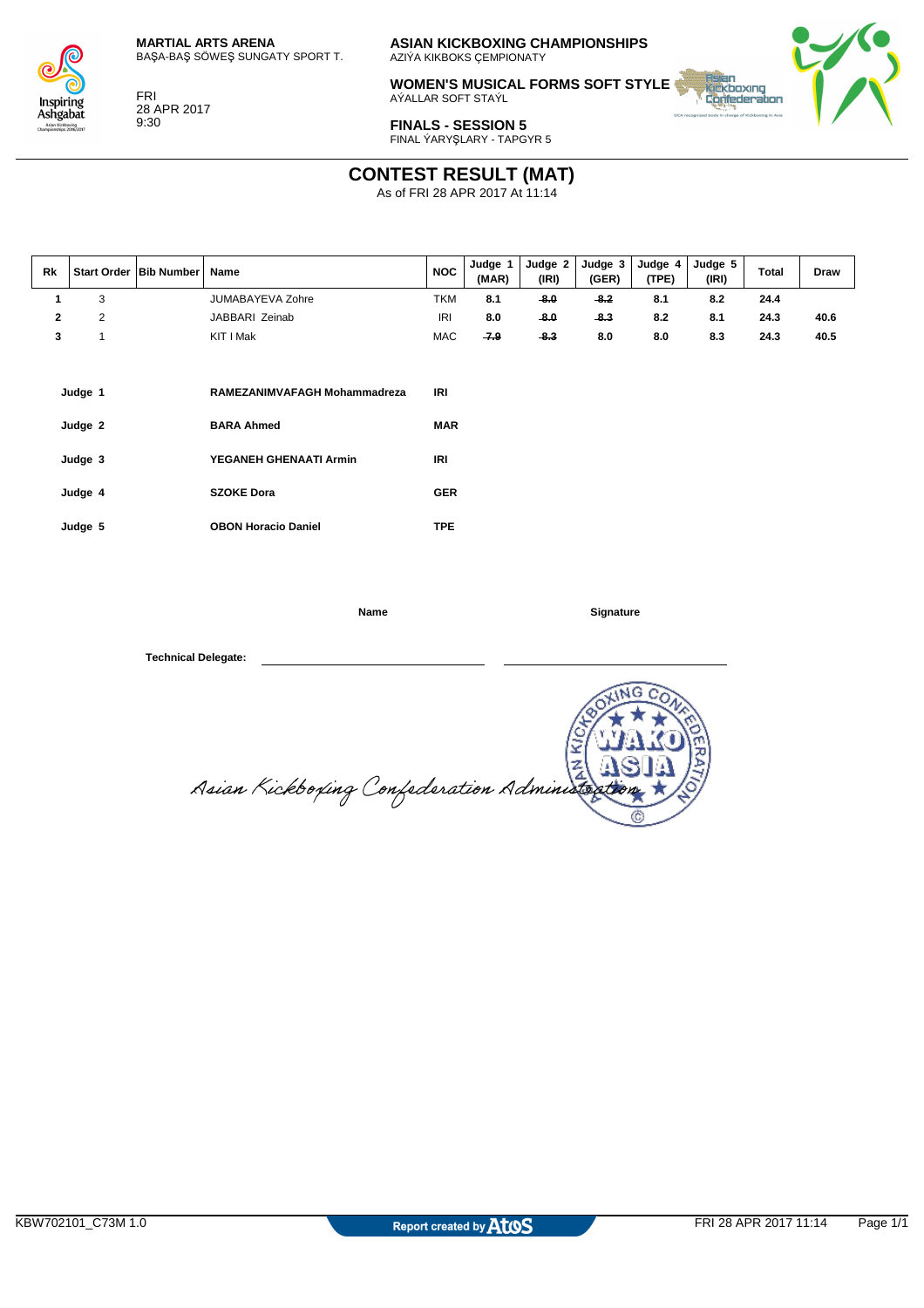

**MEN'S POINT FIGHTING -57KG** ERKEKLER POINT FAÝTIŇ -57KG



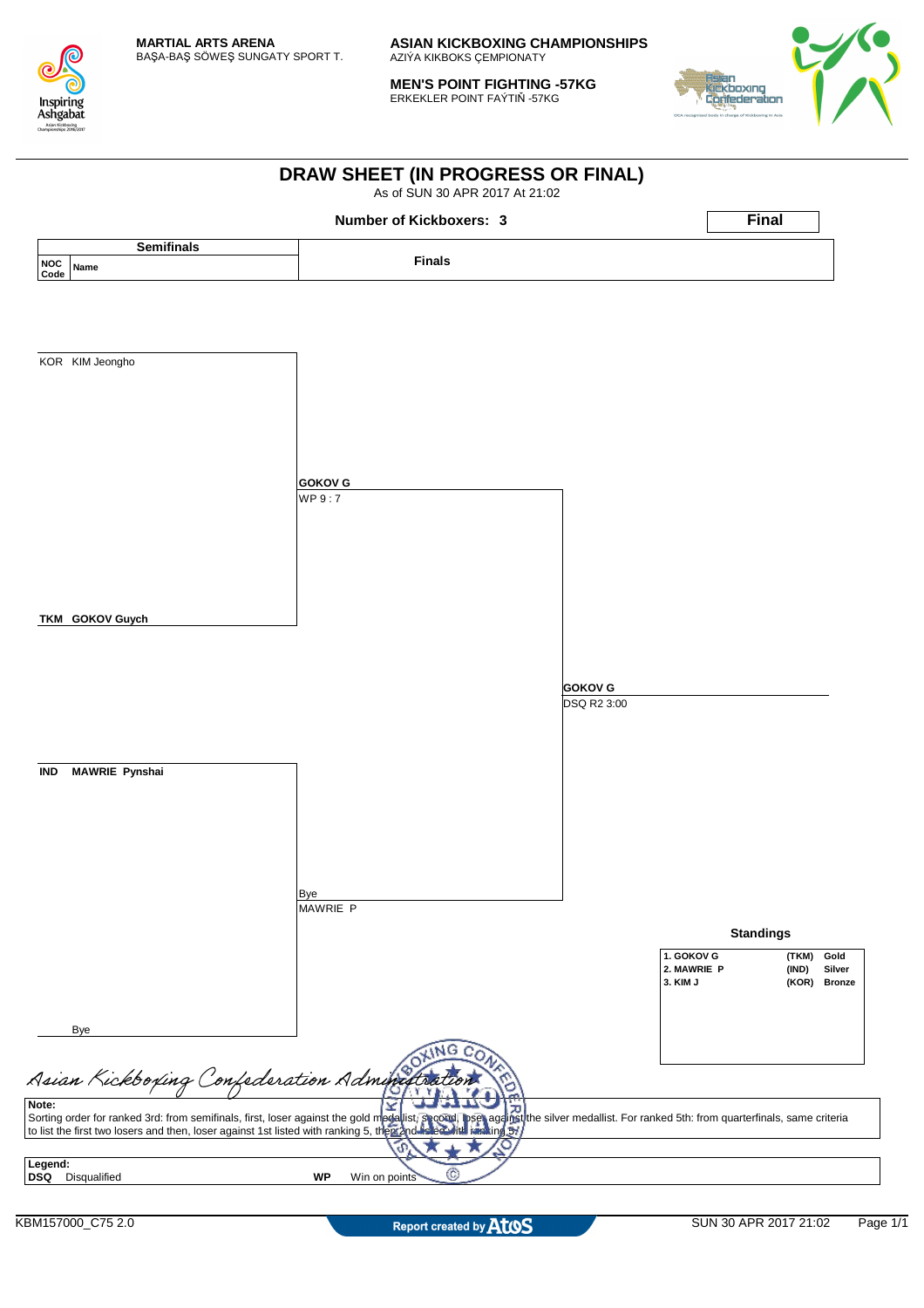

**MEN'S POINT FIGHTING -63KG** ERKEKLER POINT FAÝTIŇ -63KG



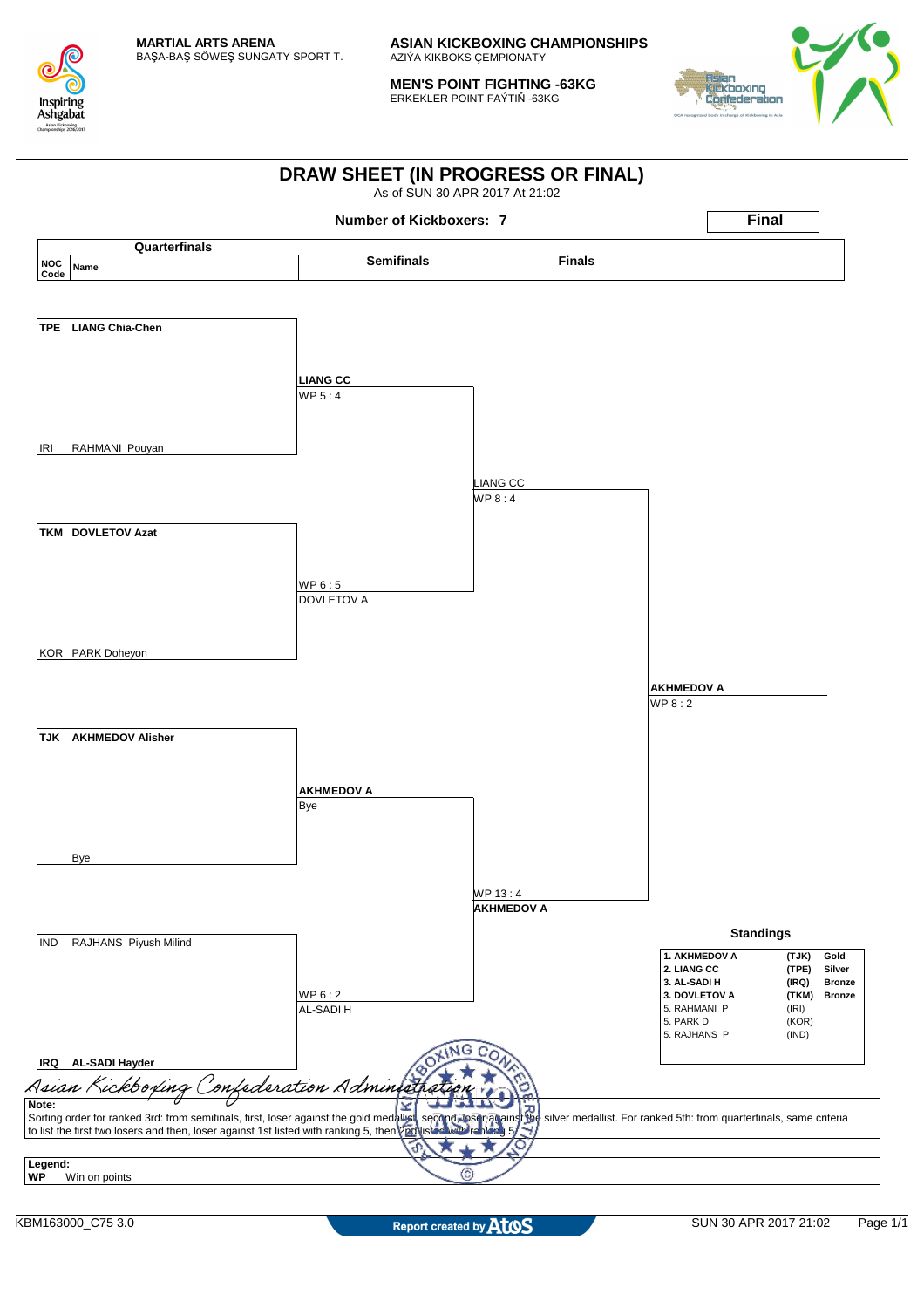

**MEN'S POINT FIGHTING -69KG** ERKEKLER POINT FAÝTIŇ -69KG



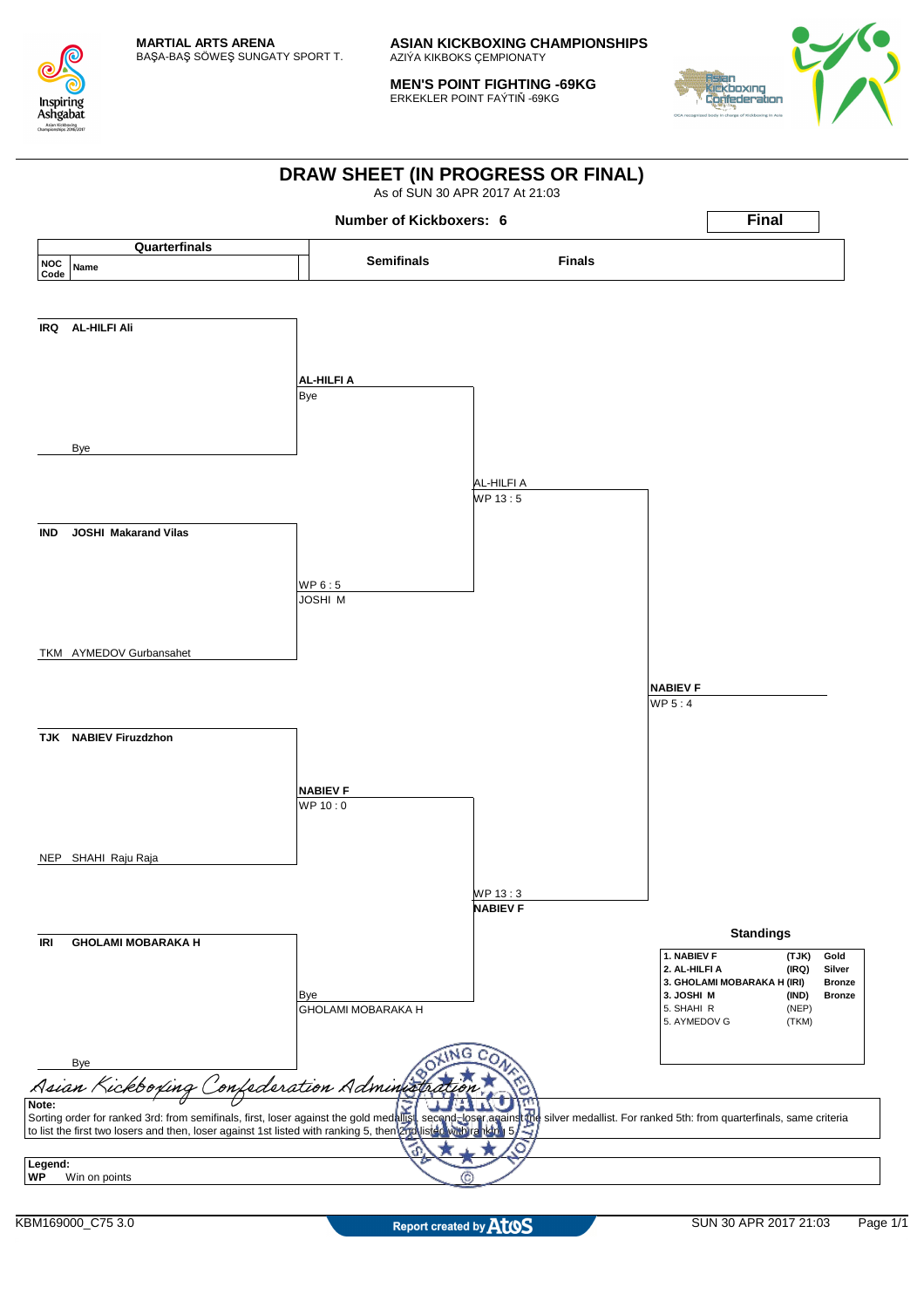

**MEN'S POINT FIGHTING -74KG** ERKEKLER POINT FAÝTIŇ -74KG



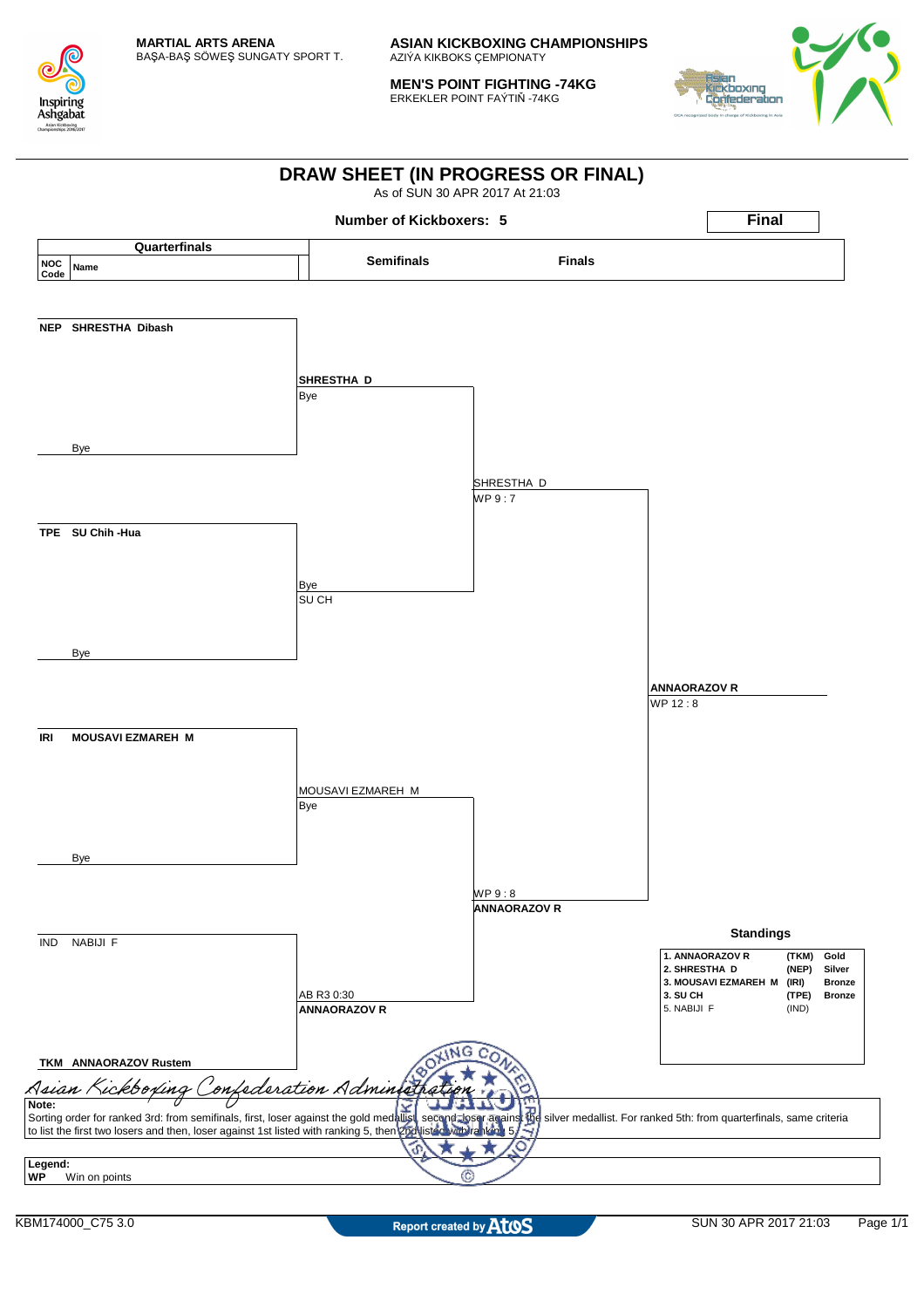

**MEN'S POINT FIGHTING -79KG** ERKEKLER POINT FAÝTIŇ -79KG



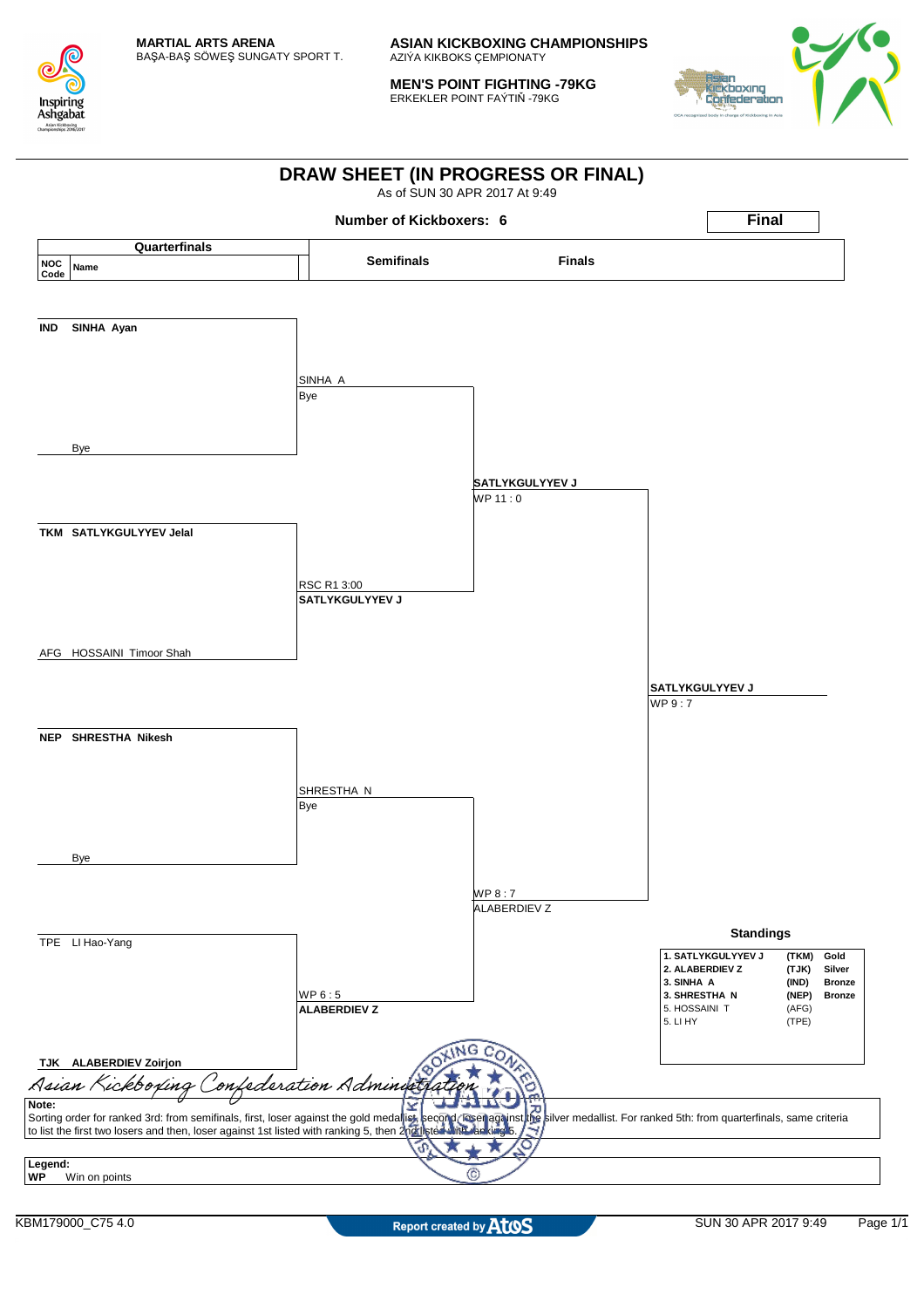

**MEN'S POINT FIGHTING -84KG** ERKEKLER POINT FAÝTIŇ -84KG



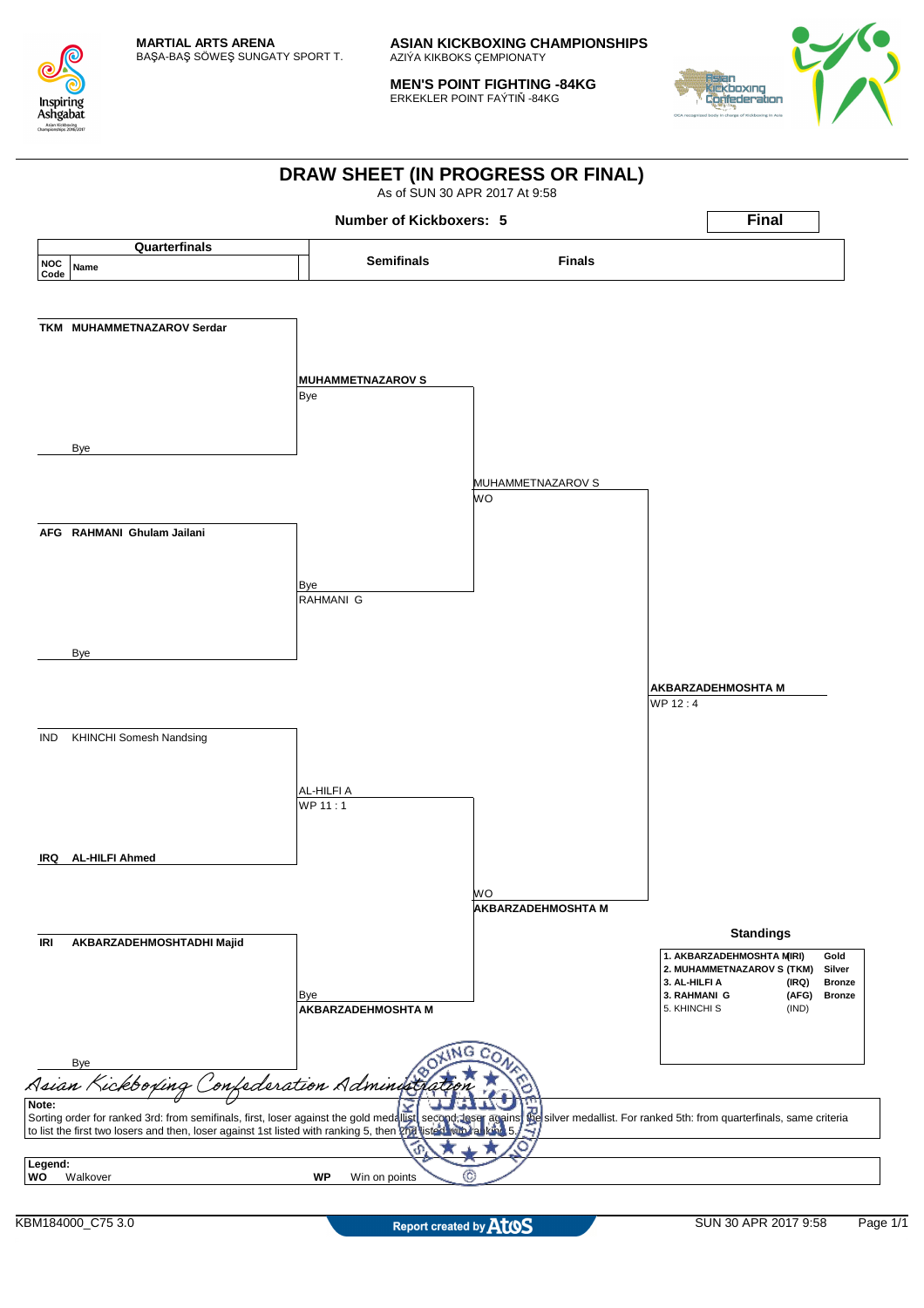

**MEN'S POINT FIGHTING -89KG** ERKEKLER POINT FAÝTIŇ -89KG



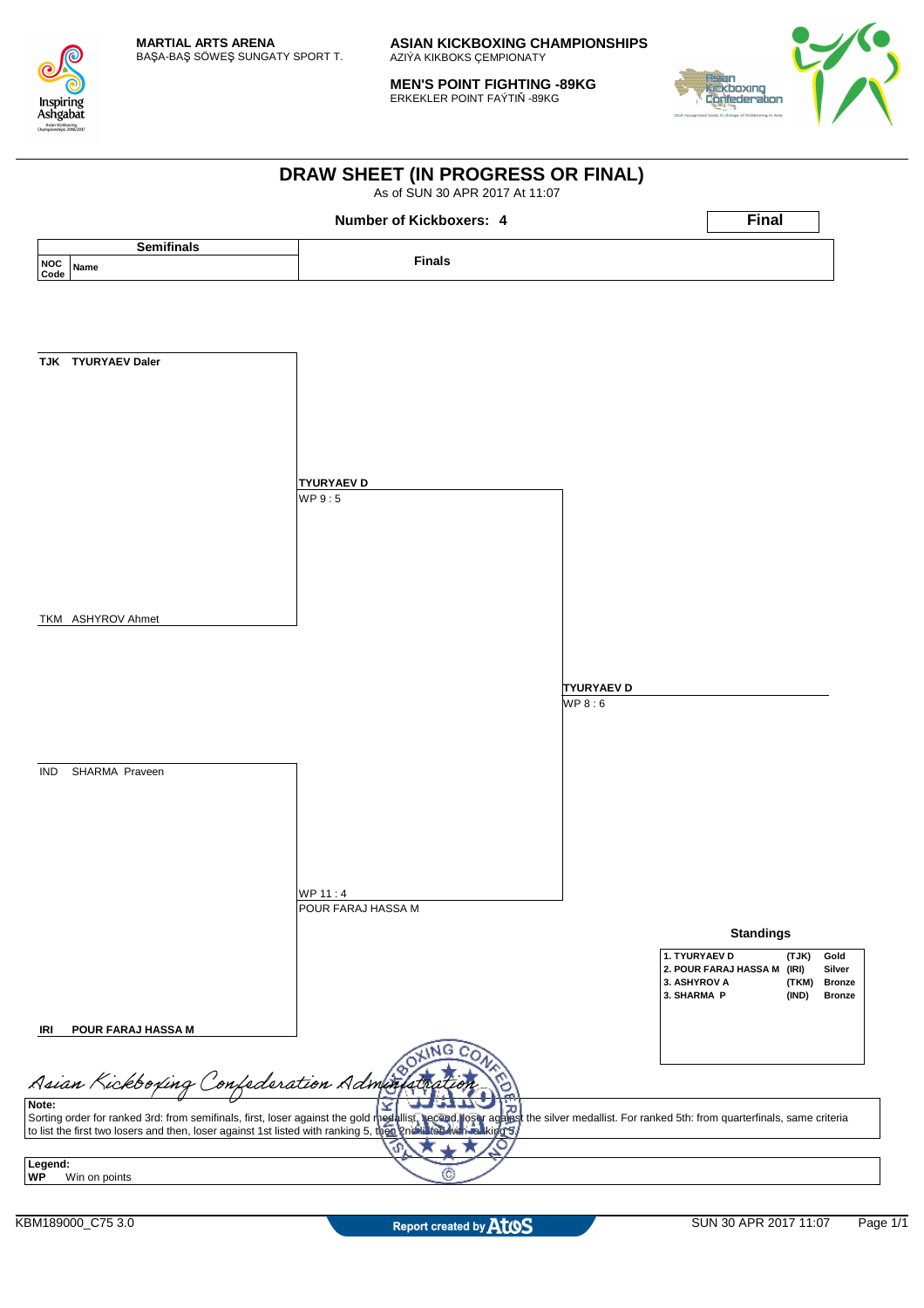

**MEN'S POINT FIGHTING -94KG** ERKEKLER POINT FAÝTIŇ -94KG



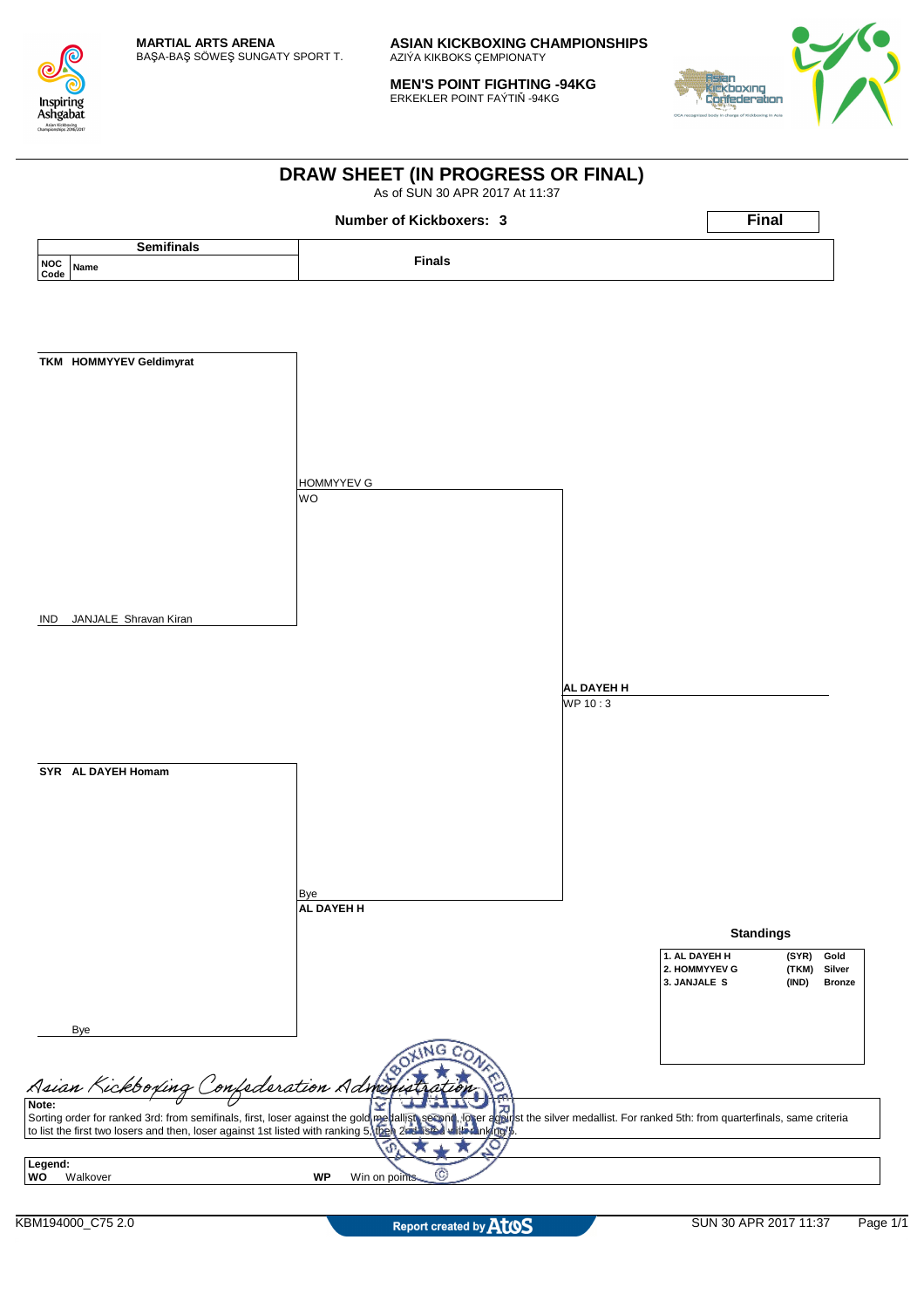

**WOMEN'S POINT FIGHTING -55KG** AÝALLAR POINT FAÝTIŇ -55KG



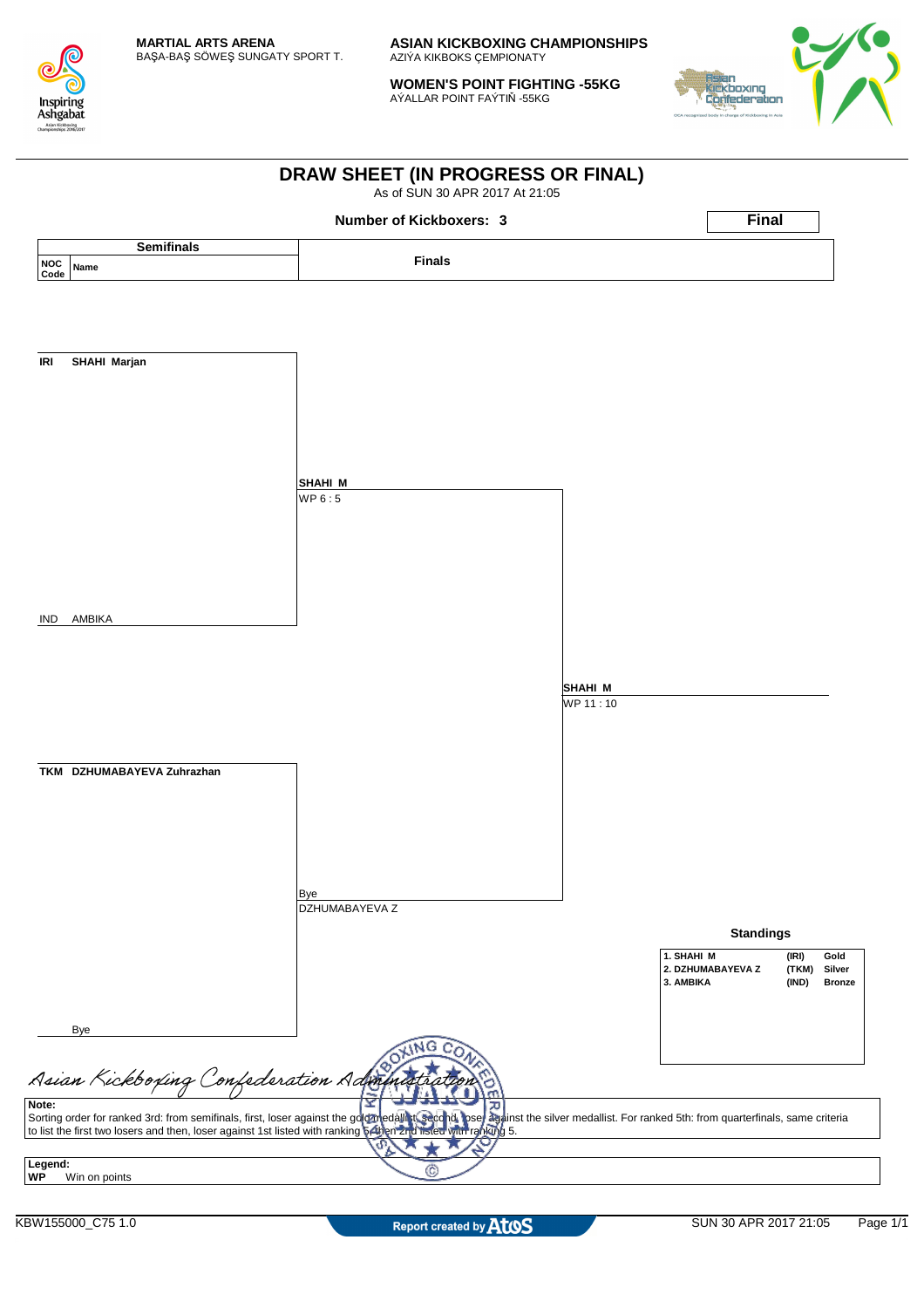

**WOMEN'S POINT FIGHTING -60KG** AÝALLAR POINT FAÝTIŇ -60KG